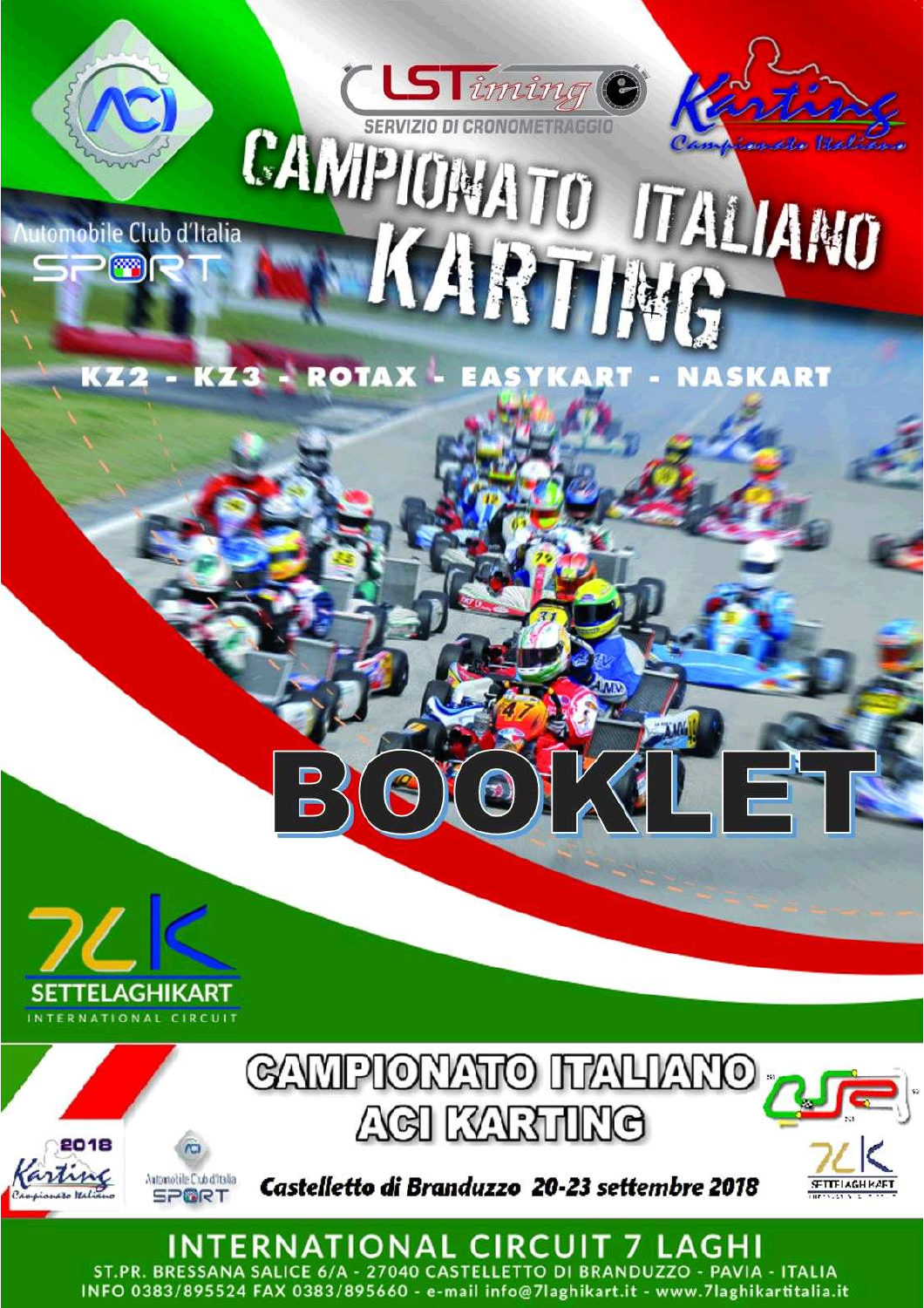

### GAMPIONATO ITALIANO<sub>I</sub> **ACI KARTING**

Castelletto di Branduzzo 20-23 settembre 2018

# SETTELAGHIKART

**KZ3 UNDER** Gara 2 (R2) **Document 16.1 OFFICIAL Risultati Definitivi** 

| <b>Rnk</b>            |                               | No. | Entrant                     | <b>Nation Driver</b> |                             |        | <b>Nation Equipment</b>      | Laps | Time             | Gap        | Interv. | <b>Best Lap</b> | <b>Points</b> |
|-----------------------|-------------------------------|-----|-----------------------------|----------------------|-----------------------------|--------|------------------------------|------|------------------|------------|---------|-----------------|---------------|
|                       | $\blacktriangle^1$            | 627 | SIMONETTI EMANUELE          | $\leq$               | <b>Simonetti Emanuele</b>   | 1 ≧    | Tony Kart / Tm Racing / Vega | 13   | 10:32.864        |            |         | 48.094          | 13            |
| $\mathbf{2}$          | $\mathbf{V}$                  | 618 | NGM MOTORSPORT ASD          | E                    | <b>Nalon Riccardo</b>       | 图      | Formula K / Tm Racing / Vega | 13   | 10:34.077        | 1.213      | 1.213   | 48.225          | 11            |
| 3.                    | $=$                           | 635 | CAVINA ALESSANDRO           | 图                    | <b>Cavina Alessandro</b>    | €∎     | Parolin / Tm Racing / Vega   | 13   | 10:34.691        | 1.827      | 0.614   | 48.218          | 9             |
| 4                     | =                             | 644 | <b>CAREGNATO ANDREA</b>     | $\leq$               | <b>Caregnato Andrea</b>     | 图      | Praga / Tm Racing / Vega     | 13   | 10:35.174        | 2.310      | 0.483   | 48.261          | 7             |
| 5                     | $\blacktriangle$ <sup>3</sup> | 607 | FORMULA K JUNIOR TEAM A.S.I | 1≦ 1                 | D'attanasio Filippo         | €      | Formula K / Tm Racing / Vega | 13   | 10:35.498        | 2.634      | 0.324   | 48.206          | 6             |
| 6                     |                               | 601 | <b>PAGANI MARCO</b>         | ₿.                   | Pagani Marco                | 1 ≧    | Parolin / Tm Racing / Vega   | 13   | 10:38.075        | 5.211      | 2.577   | 48.343          | 5             |
| 7                     | $\mathbf{V}$ <sub>2</sub>     | 636 | <b>RICCO ROGER</b>          | $\leq$ $\parallel$   | <b>Ricco Roger</b>          | €      | Tony Kart / Tm Racing / Vega | 13   | 10:38.727        | 5.863      | 0.652   | 48.233          | 4             |
| 8                     | $\blacktriangle^4$            | 645 | <b>DONDI MATTEO</b>         | 图                    | Dondi Matteo                | 图      | Intrepid / Tm Racing / Vega  | 13   | 10:40.858        | 7.994      | 2.131   | 48.206          | 3             |
| 9                     | =                             | 616 | <b>MARANELLO KART SRL</b>   | 6∎                   | <b>Dalle Stelle Michael</b> | $\leq$ | Maranello / Tm Racing / Vega | 13   | 10:46.284        | 13.420     | 5.426   | 48.799          | 2,5           |
| 10                    | $=$                           | 622 | <b>GROSSI MANUELE</b>       | E                    | <b>Grossi Manuele</b>       | 1 ≧    | Tony Kart / Tm Racing / Vega | 13   | 10:46.481        | 13.617     | 0.197   | 48.881          | $\mathbf{2}$  |
| 11                    | Ξ                             | 632 | <b>CIRELLI DANIELE</b>      | ≝                    | Cirelli Daniele             | $\leq$ | Birel Art / Tm Racing / Vega | 13   | 10:46.995 14.131 |            | 0.514   | 49.001          | 1,5           |
| 12 <sup>2</sup>       | $\mathbf{V}$                  | 613 | <b>COSTANTINI SIRIO</b>     | E.                   | <b>Costantini Sirio</b>     | "      | Intrepid / Tm Racing / Vega  | 13   | 10:47.280 14.416 |            | 0.285   | 48.751          |               |
| <b>Not Classified</b> |                               |     |                             |                      |                             |        |                              |      |                  |            |         |                 |               |
|                       |                               | 637 | RICCIARDIELLO GIOVANNI      | $\leq$               | Ricciardiello Giovanni      | 죕      | Crg / Tm Racing / Vega       |      |                  | <b>DNS</b> |         |                 |               |

| LSTiming                     |          |                                                      | Page 1/1 |                                           |        | Apex Timing <b>ng</b> |
|------------------------------|----------|------------------------------------------------------|----------|-------------------------------------------|--------|-----------------------|
|                              |          | Campionato Italiano Karting Rnd8 (ITA) 20-23/09/2018 |          |                                           |        |                       |
| <b>Weather: Sunny</b>        | Air:29°C | Track: Dry                                           |          | Event Record: No.635 Cavina Alessandro    | 47.705 | 94,78 Kph             |
| Start Time: 23/09 - 14:48:23 |          |                                                      |          | Best Lap: No.627 Simonetti Emanuele       | 48.094 | 94,01 Kph             |
|                              |          |                                                      |          | Leaders: No.627 Simonetti Emanuele (1-13) |        |                       |

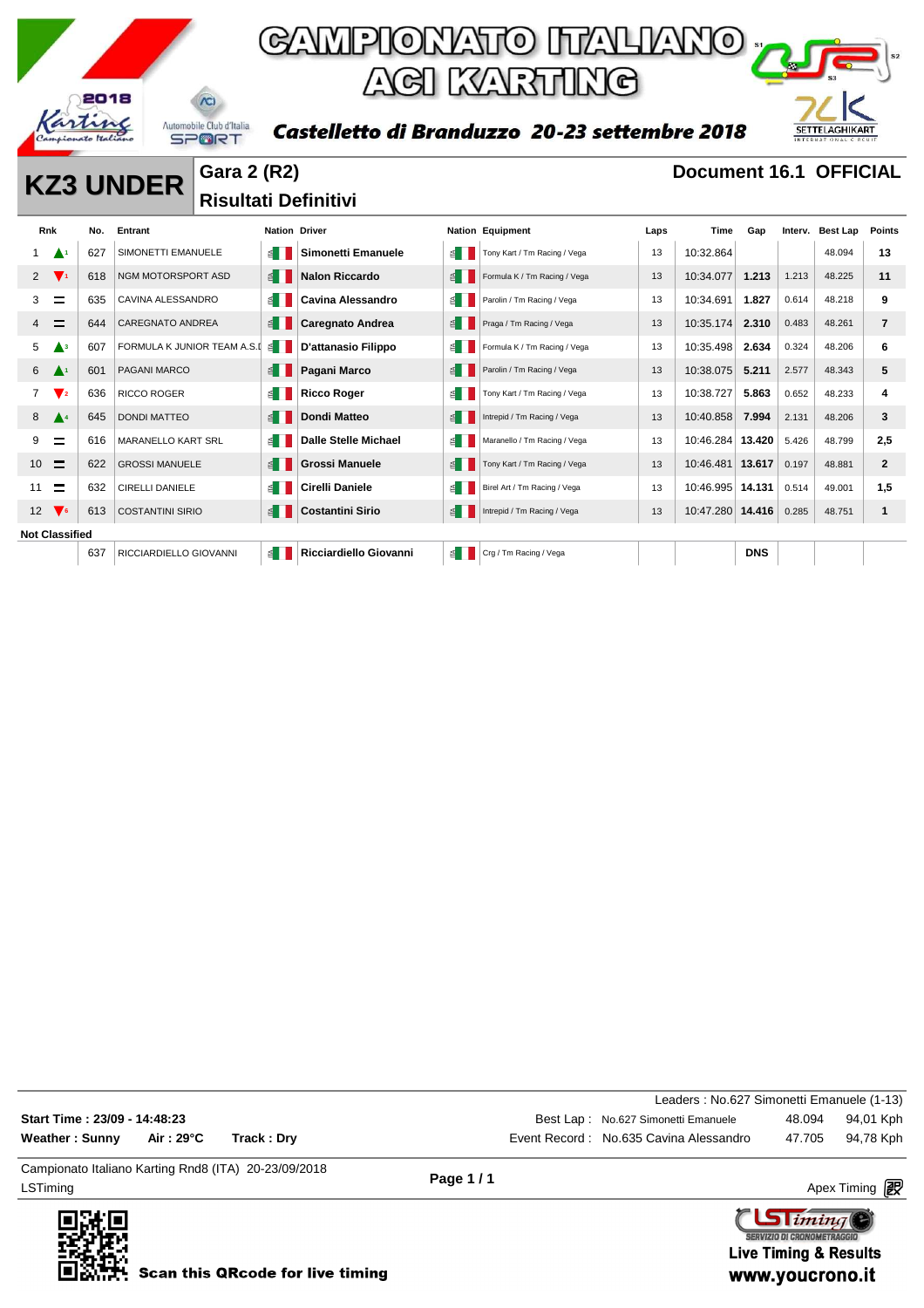

### GAMPIONATO ITALIANO <sub>"</sub> **ACI KARTING**

Castelletto di Branduzzo 20-23 settembre 2018



**KZ3 UNDER** Gara 2 (K2)<br>For information purposes. No official / regulatory value **Gara 2 (R2) Lap Chart** 

|                    | $\mathbf 1$ | $\overline{c}$      | $\mathbf{3}$   | $\overline{4}$ | 5              | 6              | $\overline{7}$ | 8              | 9              | 10         | 11             | 12             | 13  |
|--------------------|-------------|---------------------|----------------|----------------|----------------|----------------|----------------|----------------|----------------|------------|----------------|----------------|-----|
| Grid               | 618         | 627                 | 635            | 644            | 636            | 613            | 601            | 607            | 616            | 622        | 632            | 645            | 637 |
| Start              | 627         | 618                 | 644            | 635            | 613            | 636            | 601            | 607            | 622            | 645        | 616            | 632            |     |
| Lap <sub>1</sub> 1 | 627         | 618<br>$_{\rm 0.8}$ | 635<br>0.4     | 644<br>0.4     | 601<br>$0.3\,$ | 613<br>$0.3\,$ | 607<br>$0.0\,$ | 636<br>$0.2\,$ | 645<br>0.2     | 632<br>0.1 | 622<br>$0.2\,$ | 616<br>$0.4\,$ |     |
| Lap2               | 627         | 618<br>$0.6\,$      | 635<br>0.4     | 644<br>0.4     | 601<br>0.4     | 607<br>0.1     | 636<br>0.7     | 632<br>0.4     | 645<br>0.2     | 613<br>0.1 | 622<br>0.3     | 616<br>0.2     |     |
| Lap <sub>3</sub>   | 627         | 618<br>$0.5\,$      | 635<br>0.4     | 644<br>0.4     | 607<br>0.6     | 601<br>0.6     | 636<br>0.2     | 632<br>$0.8\,$ | 645<br>0.2     | 613<br>0.1 | 622<br>0.3     | 616<br>0.2     |     |
| Lap 4              | 627         | 618<br>0.3          | 635<br>0.4     | 644<br>0.6     | 607<br>0.5     | 601<br>0.8     | 636<br>0.3     | 632<br>$1.1$   | 645<br>0.5     | 613<br>0.2 | 622<br>0.0     | 616<br>0.7     |     |
| Lap <sub>5</sub>   | 627         | 618<br>0.4          | 635<br>0.4     | 644<br>0.6     | 607<br>0.4     | 601<br>$1.2$   | 636<br>0.1     | 632<br>1.4     | 645<br>0.2     | 613<br>0.2 | 622<br>0.2     | 616<br>0.7     |     |
| Lap6               | 627         | 618<br>0.4          | 635<br>0.3     | 644<br>0.7     | 607<br>0.3     | 601<br>$1.6\,$ | 636<br>0.2     | 645<br>2.3     | 632<br>0.2     | 613<br>0.1 | 622<br>0.1     | 616<br>$0.5\,$ |     |
| Lap <sub>7</sub>   | 627         | 618<br>$0.5\,$      | 635<br>0.3     | 644<br>0.7     | 607<br>0.3     | 601<br>$1.9$   | 636<br>0.2     | 645<br>$2.2\,$ | 632<br>0.7     | 613<br>0.0 | 622<br>$0.2\,$ | 616<br>$0.4\,$ |     |
| Lap 8              | 627         | 618<br>0.7          | 635<br>0.2     | 644<br>0.7     | 607<br>0.3     | 601<br>2.1     | 636<br>0.2     | 645<br>2.2     | 632<br>1.3     | 622<br>0.1 | 613<br>0.2     | 616<br>0.5     |     |
| Lap 9              | 627         | 618<br>$0.8\,$      | 635<br>0.2     | 644<br>0.6     | 607<br>0.2     | 601<br>2.3     | 636<br>0.2     | 645<br>2.0     | 632<br>2.3     | 613<br>0.1 | 616<br>0.4     | 622<br>0.2     |     |
| Lap <sub>10</sub>  | 627         | 618<br>$0.9\,$      | 635<br>$0.3\,$ | 644<br>0.5     | 607<br>0.2     | 601<br>2.5     | 636<br>0.1     | 645<br>2.0     | 632<br>3.0     | 613<br>0.1 | 616<br>0.1     | 622<br>$0.6\,$ |     |
| Lap 11             | 627         | 618<br>1.0          | 635<br>0.3     | 644<br>0.6     | 607<br>0.2     | 601<br>2.6     | 636<br>0.3     | 645<br>1.9     | 616<br>4.4     | 622<br>0.2 | 632<br>0.1     | 613<br>0.4     |     |
| Lap 12             | 627         | 618<br>$1.2$        | 635<br>0.2     | 644<br>0.7     | 607<br>0.2     | 601<br>2.6     | 636<br>0.1     | 645<br>2.1     | 616<br>5.1     | 622<br>0.2 | 632<br>0.2     | 613<br>0.3     |     |
| Lap <sub>13</sub>  | 627         | 618<br>$1.2$        | 635<br>0.6     | 644<br>0.4     | 607<br>0.3     | 601<br>2.5     | 636<br>0.6     | 645<br>2.1     | 616<br>$5.4\,$ | 622<br>0.1 | 632<br>0.5     | 613<br>0.2     |     |

LSTiming Apex Timing Apex Timing Apex Timing Apex Timing Apex Timing Apex Timing Apex Timing Campionato Italiano Karting Rnd8 (ITA) 20-23/09/2018



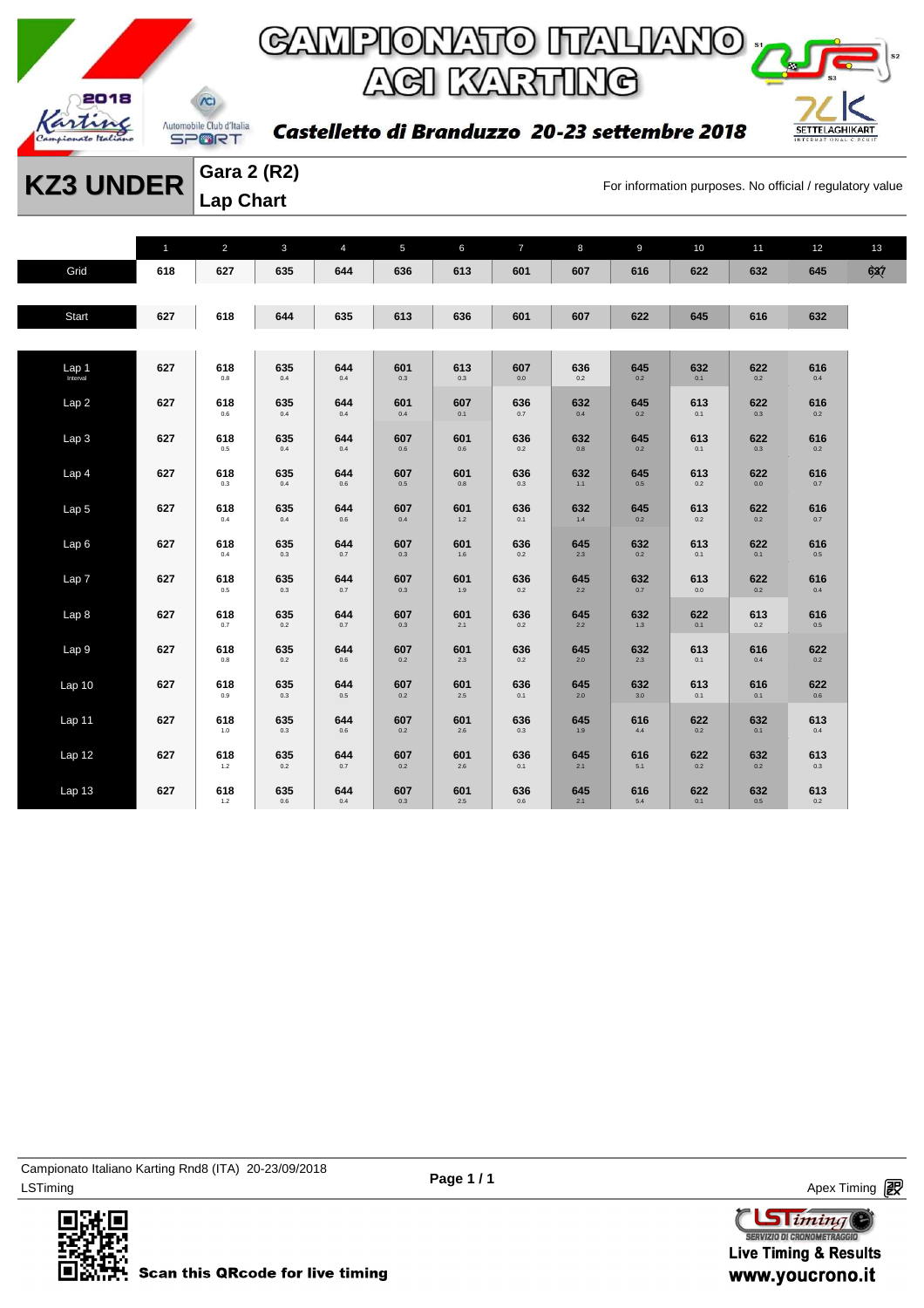

SETTELAGHIKART

#### Castelletto di Branduzzo 20-23 settembre 2018

**KZ3 UNDER** Gara 2 (K2)<br>For information purposes. No official / regulatory value **Gara 2 (R2) Analysis** 

| Laps            | Sector 1                    | Sector 2 | Sector 3 | Lap Time | Laps                | Sector 1                         | Sector 2 | Sector 3         | Lap Time | Laps                    | Sector 1                 | Sector 2 | Sector 3 | Lap Time |
|-----------------|-----------------------------|----------|----------|----------|---------------------|----------------------------------|----------|------------------|----------|-------------------------|--------------------------|----------|----------|----------|
| <b>No.601</b>   | Pagani Marco                |          |          |          | 9                   | 17.175                           | 13.032   | 18.739           | 48.946   | 4                       | 17.251                   | 12.813   | 19.008   | 49.072   |
| 1               | 18.946                      | 13.561   | 19.530   | 52.037   | 10                  | 17.166                           | 12.766   | 18.867           | 48.799   | 5                       | 17.276                   | 12.748   | 18.977   | 49.001   |
| $\overline{2}$  | 17.397                      | 12.806   | 18.940   | 49.143   | 11                  | 17.413                           | 12.961   | 19.215           | 49.589   | 6                       | 17.318                   | 12.826   | 19.577   | 49.721   |
| 3               | 17.229                      | 13.245   | 18.926   | 49.400   | 12                  | 17.363                           | 12.798   | 18.899           | 49.060   | $\overline{7}$          | 17.234                   | 12.676   | 19.097   | 49.007   |
| 4               | 17.160                      | 12.784   | 18.796   | 48.740   | 13                  | 17.124                           | 12.939   | 19.073           | 49.136   | 8                       | 17.434                   | 12.743   | 18.942   | 49.119   |
| 5               | 17.234                      | 12.789   | 18.752   | 48.775   | <b>No.618</b>       | <b>Nalon Riccardo</b>            |          |                  |          | $\boldsymbol{9}$        | 17.274                   | 12.990   | 18.968   | 49.232   |
| 6               | 17.080                      | 12.770   | 18.772   | 48.622   | $\mathbf{1}$        | 19.216                           | 13.471   | 19.115           | 51.802   | 10                      | 17.252                   | 12.773   | 19.053   | 49.078   |
| $\overline{7}$  | 17.014                      | 12.774   | 18.780   | 48.568   | 2                   | 17.228                           | 12.938   | 18.816           | 48.982   | 11                      | 17.512                   | 12.862   | 19.964   | 50.338   |
| 8               | 17.066                      | 12.706   | 18.698   | 48.470   | 3                   | 17.241                           | 12.657   | 18.726           | 48.624   | 12                      | 17.402                   | 12.727   | 19.035   | 49.164   |
| 9               | 17.021                      | 12.749   | 18.688   | 48.458   | 4                   | 17.051                           | 12.689   | 18.638           | 48.378   | 13                      | 17.362                   | 12.784   | 19.190   | 49.336   |
| 10              | 17.054                      | 12.637   | 18.797   | 48.488   | 5                   | 17.134                           | 12.674   | 18.654           | 48.462   |                         | No.635 Cavina Alessandro |          |          |          |
| 11              | 17.001                      | 12.616   | 18.809   | 48.426   | 6                   | 17.071                           | 12.674   | 18.572           | 48.317   | 1                       | 19.054                   | 13.391   | 19.375   | 51.820   |
| 12              | 17.057                      | 12.643   | 18.680   | 48.380   | $\overline{7}$      | 17.077                           | 12.651   | 18.622           | 48.350   | $\overline{2}$          | 17.226                   | 12.817   | 18.933   | 48.976   |
| 13              | 16.997                      | 12.665   | 18.681   | 48.343   | 8                   | 17.055                           | 12.692   | 18.633           | 48.380   | 3                       | 17.134                   | 12.813   | 18.677   | 48.624   |
| <b>No.607</b>   | D'attanasio Filippo         |          |          |          | 9                   | 17.028                           | 12.705   | 18.675           | 48.408   | $\overline{4}$          | 17.002                   | 12.626   | 18.785   | 48.413   |
| 1               | 19.013                      | 13.519   | 19.769   | 52.301   | 10                  | 17.003                           | 12.640   | 18.656           | 48.299   | 5                       | 17.078                   | 12.696   | 18.640   | 48.414   |
| $\overline{2}$  | 17.406                      | 12.791   | 18.747   | 48.944   | 11                  | 16.980                           | 12.676   | 18.569           | 48.225   | 6                       | 17.024                   | 12.717   | 18.519   | 48.260   |
| 3               | 17.121                      | 12.842   | 18.640   | 48.603   | 12                  | 17.046                           | 12.653   | 18.646           | 48.345   | $\overline{7}$          | 17.016                   | 12.647   | 18.614   | 48.277   |
| $\overline{4}$  | 17.168                      | 12.683   | 18.682   | 48.533   | 13                  | 16.994                           | 12.641   | 18.603           | 48.238   | 8                       | 16.991                   | 12.677   | 18.620   | 48.288   |
| 5               | 17.033                      | 12.772   | 18.571   | 48.376   |                     | No.622 Grossi Manuele            |          |                  |          | 9                       | 17.083                   | 12.661   | 18.674   | 48.418   |
| 6               | 16.919                      | 12.643   | 18.644   | 48.206   | 1                   | 19.430                           | 13.469   | 19.855           | 52.754   | 10                      | 17.005                   | 12.698   | 18.669   | 48.372   |
| 7               | 16.980                      | 12.588   | 18.676   | 48.244   | $\overline{2}$      | 18.108                           | 12.888   | 19.063           | 50.059   | 11                      | 16.954                   | 12.690   | 18.574   | 48.218   |
| 8               | 16.929                      | 12.584   | 18.749   | 48.262   | 3                   | 17.224                           | 13.018   | 18.897           | 49.139   | 12                      | 17.008                   | 12.665   | 18.591   | 48.264   |
| 9               | 17.018                      | 12.613   | 18.627   | 48.258   | 4                   | 17.043                           | 12.836   | 19.310           | 49.189   | 13                      | 16.997                   | 12.666   | 18.968   | 48.631   |
| 10              | 16.981                      | 12.645   | 18.684   | 48.310   | 5                   | 17.249                           | 12.793   | 18.867           | 48.909   | <b>No.636</b>           | <b>Ricco Roger</b>       |          |          |          |
| 11              | 16.957                      | 12.686   | 18.667   | 48.310   | 6                   | 17.089                           | 12.859   | 19.252           | 49.200   | $\mathbf{1}$            | 19.367                   | 13.465   | 19.931   | 52.763   |
| 12              | 16.998                      | 12.620   | 18.748   | 48.366   | $\overline{7}$      | 17.374                           | 12.954   | 18.773           | 49.101   | $\overline{c}$          | 17.733                   | 12.848   | 18.835   | 49.416   |
| 13              | 17.104                      | 12.666   | 18.673   | 48.443   | 8                   | 17.210                           | 12.894   | 18.777           | 48.881   | 3                       | 17.127                   | 12.796   | 18.792   | 48.715   |
|                 | No.613 Costantini Sirio     |          |          |          | 9                   | 17.391                           | 13.777   | 18.769           | 49.937   | $\overline{\mathbf{4}}$ | 17.165                   | 12.814   | 18.862   | 48.841   |
| 1               | 19.001                      | 13.654   | 19.929   | 52.584   | 10                  | 17.150                           | 12.789   | 19.281           | 49.220   | 5                       | 17.129                   | 12.771   | 18.714   | 48.614   |
| $\overline{2}$  | 18.861                      | 12.815   | 18.912   | 50.588   | 11                  | 17.210                           | 12.825   | 19.137           | 49.172   | 6                       | 17.166                   | 12.752   | 18.733   | 48.651   |
| 3               | 17.438                      | 12.957   | 18.803   | 49.198   | 12                  | 17.358                           | 12.791   | 18.915           | 49.064   | $\overline{7}$          | 16.982                   | 12.698   | 18.938   | 48.618   |
| $\overline{4}$  | 17.152                      | 12.818   | 19.453   | 49.423   | 13                  | 17.200                           | 12.793   | 19.122           | 49.115   | 8                       | 16.959                   | 12.769   | 18.757   | 48.485   |
| 5               | 17.173                      | 12.747   | 18.831   | 48.751   | <b>No.627</b>       | Simonetti Emanuele               |          |                  |          | 9                       | 16.960                   | 12.699   | 18.791   | 48.450   |
| 6               | 17.069                      | 12.855   | 19.406   | 49.330   | $\mathbf{1}$        | 19.032                           | 13.018   | 19.043           | 51.093   | 10                      | 17.041                   | 12.652   | 18.715   | 48.408   |
| 7               | 17.392                      | 12.776   | 18.754   | 48.922   | 2                   | 17.315                           | 12.928   | 18.992           | 49.235   | 11                      | 17.053                   | 12.787   | 18.723   | 48.563   |
| 8               | 18.030                      | 12.678   | 18.680   | 49.388   | 3                   | 17.206                           | 12.773   | 18.749           | 48.728   | 12                      | 16.929                   | 12.648   | 18.656   | 48.233   |
| 9               | 17.298                      | 12.973   | 18.761   | 49.032   | 4                   | 17.068                           | 12.709   | 18.761           | 48.538   | 13                      | 17.034                   | 12.726   | 19.048   | 48.808   |
| 10 <sup>°</sup> | 17.342                      | 12.703   | 19.049   | 49.094   | 5                   | 17.057                           | 12.693   | 18.587           | 48.337   |                         | No.644 Caregnato Andrea  |          |          |          |
| 11              | 17.495                      | 12.812   | 20.312   | 50.619   | 6                   | 17.087                           | 12.726   | 18.588           | 48.401   | $\mathbf{1}$            | 18.924                   | 14.005   | 19.382   | 52.311   |
| 12              | 17.237                      | 12.725   | 19.065   | 49.027   | $\overline{7}$      | 16.998                           | 12.635   | 18.605           | 48.238   | $\overline{2}$          | 17.254                   | 12.732   | 18.987   | 48.973   |
| 13              | 17.189                      | 12.809   | 19.323   | 49.321   | 8                   | 16.928                           | 12.655   | 18.601           | 48.184   | 3                       | 17.116                   | 12.757   | 18.787   | 48.660   |
|                 | No.616 Dalle Stelle Michael |          |          |          | 9                   | 17.037                           | 12.612   | 18.570           | 48.219   | 4                       | 17.142                   | 12.739   | 18.766   | 48.647   |
| 1               | 19.940                      | 13.516   | 19.708   | 53.164   | 10                  | 16.987                           | 12.620   | 18.599           | 48.206   | 5                       | 17.035                   | 12.683   | 18.709   | 48.427   |
| $\overline{2}$  | 17.805                      | 13.116   | 18.963   | 49.884   | 11                  | 16.974                           | 12.625   | 18.607           | 48.206   | 6                       | 16.984                   | 12.621   | 18.704   | 48.309   |
| 3               | 17.340                      | 12.901   | 18.847   | 49.088   | 12                  | 16.923                           | 12.630   | 18.541           | 48.094   | $\overline{7}$          | 17.013                   | 12.641   | 18.620   | 48.274   |
| $\overline{4}$  | 18.010                      | 12.773   | 18.943   | 49.726   | 13                  | 16.940                           | 12.730   | 18.617           | 48.287   | 8                       | 16.929                   | 12.683   | 18.649   | 48.261   |
| 5               | 17.227                      | 12.806   | 18.838   | 48.871   |                     |                                  |          |                  |          | 9                       | 17.001                   | 12.591   | 18.753   | 48.345   |
| 6               | 17.214                      | 12.809   | 19.020   | 49.043   |                     | No.632 Cirelli Daniele<br>19.860 | 13.092   |                  | 52.362   | 10                      | 16.960                   | 12.615   | 18.750   | 48.325   |
| $\overline{7}$  | 17.269                      | 12.885   | 18.876   | 49.030   | 1<br>$\overline{2}$ | 17.588                           | 12.839   | 19.410<br>19.111 | 49.538   | 11                      | 16.935                   | 12.697   | 18.664   | 48.296   |
| 8               | 17.474                      | 12.798   | 18.900   |          | 3                   | 17.190                           | 12.794   | 19.125           | 49.109   | 12                      | 16.997                   | 12.666   | 18.679   | 48.342   |
|                 |                             |          |          | 49.172   |                     |                                  |          |                  |          |                         |                          |          |          |          |

ex Timing and the Company of the Company of the Company of the Company of the Company of the Apex Timing Apex Timing Campionato Italiano Karting Rnd8 (ITA) 20-23/09/2018

**Page 1 / 2**

**Sliming** SERVIZIO DI CRONOMETRAGG **Live Timing & Results** 



www.youcrono.it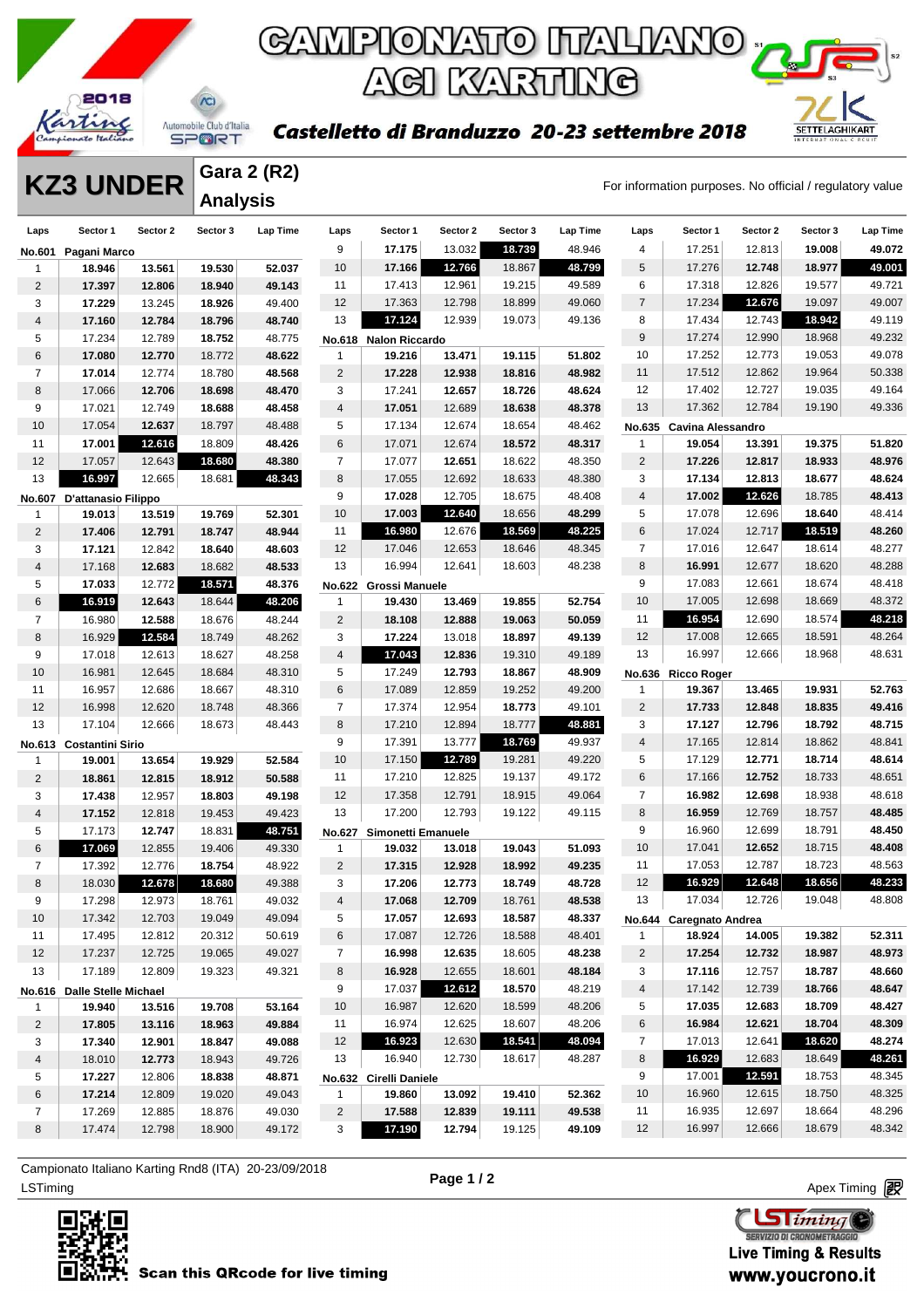

|                | <b>KZ3 UNDER</b>    |          |                 | <b>Gara 2 (R2)</b> |
|----------------|---------------------|----------|-----------------|--------------------|
|                |                     |          | <b>Analysis</b> |                    |
| Laps           | Sector 1            | Sector 2 | Sector 3        | Lap Time           |
| 13             | 16.947              | 12.705   | 18.724          | 48.376             |
|                | No.645 Dondi Matteo |          |                 |                    |
|                | 19.112              | 13.659   | 19.613          | 52.384             |
| $\overline{2}$ | 17.900              | 12.964   | 19.064          | 49.928             |
| 3              | 17.392              | 12.942   | 18.813          | 49.147             |
| 4              | 17.104              | 12.901   | 19.368          | 49.373             |
| 5              | 17.113              | 12.804   | 18.769          | 48.686             |
| 6              | 17.178              | 12.821   | 19.195          | 49.194             |
| $\overline{7}$ | 17.034              | 12.741   | 18.746          | 48.521             |
| 8              | 17.003              | 12.855   | 18.685          | 48.543             |
| 9              | 16.905              | 12.648   | 18.653          | 48.206             |
| 10             | 16.923              | 12.720   | 18.762          | 48.405             |
| 11             | 16.966              | 12.728   | 18.780          | 48.474             |
| 12             | 16.985              | 12.773   | 18.671          | 48.429             |
| 13             | 17.046              | 12.890   | 18.879          | 48.815             |

ex Timing and the Company of the Company of the Company of the Company of the Company of the Apex Timing (1990) and the Company of the Company of the Company of the Company of the Company of the Company of the Company of t Campionato Italiano Karting Rnd8 (ITA) 20-23/09/2018



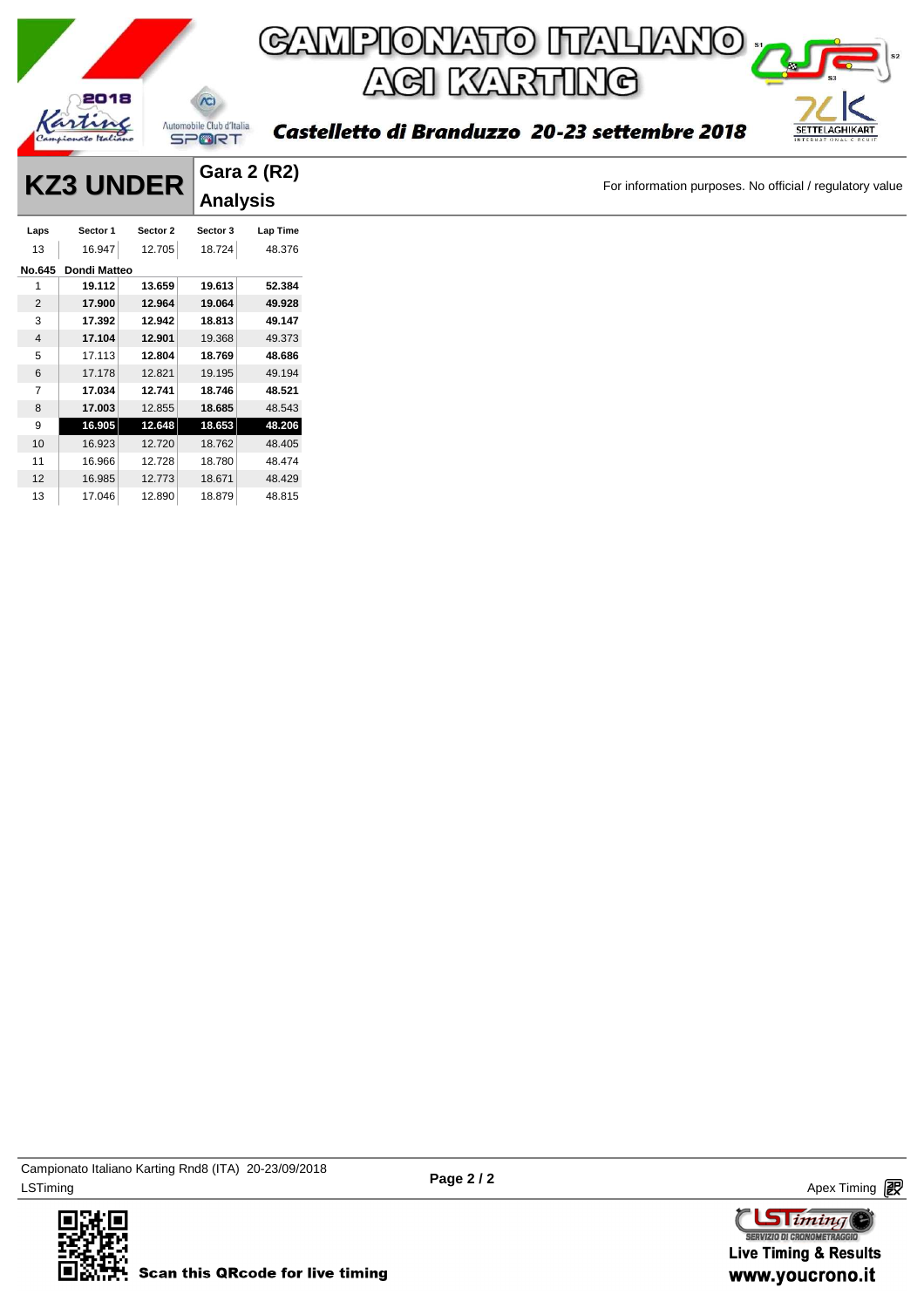

**Starting Grid** 



**Start : 23/09 - 14:45 13 Laps = 16,328 Km**

LSTiming Apex Timing Apex Timing Apex Timing Apex Timing Apex Timing Apex Timing Apex Timing Campionato Italiano Karting Rnd8 (ITA) 20-23/09/2018



**Page 1 / 1**

 $\text{G}$  iming SERVIZIO DI CRONOMETRAGG **Live Timing & Results** www.youcrono.it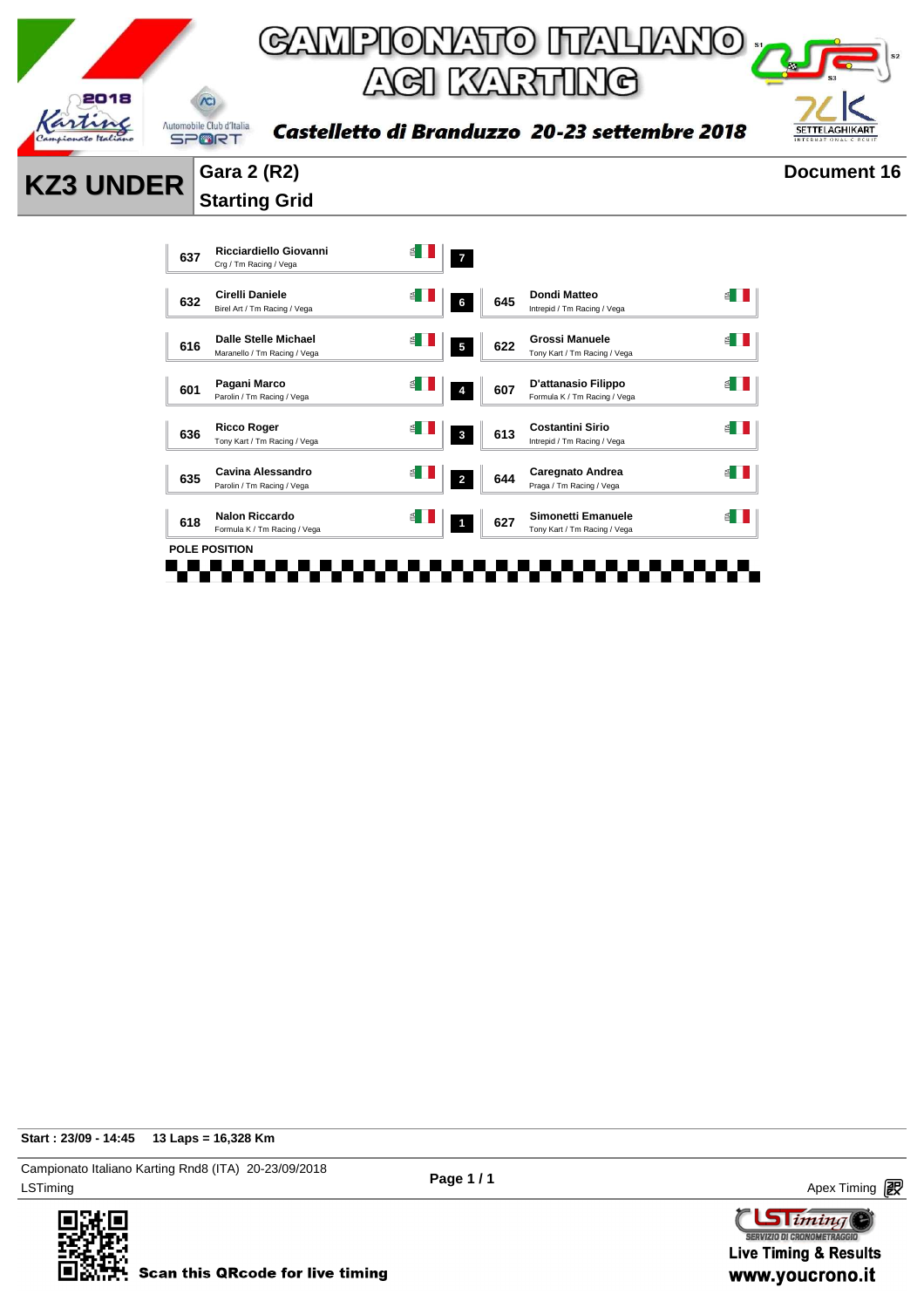

Castelletto di Branduzzo 20-23 settembre 2018



**KZ3 UNDER** Gara 1 (R1) **Document 15.1 OFFICIAL Risultati Definitivi** 

| <b>Rnk</b>      |                               | No. | Entrant                                                                                                                                                                                                                                                                                                                                                                                                          | <b>Nation Driver</b>  |                             |      | <b>Nation Equipment</b>      | Laps | Time                    | Gap        |       | Interv. Best Lap Penalty |           | Points       |
|-----------------|-------------------------------|-----|------------------------------------------------------------------------------------------------------------------------------------------------------------------------------------------------------------------------------------------------------------------------------------------------------------------------------------------------------------------------------------------------------------------|-----------------------|-----------------------------|------|------------------------------|------|-------------------------|------------|-------|--------------------------|-----------|--------------|
|                 |                               | 607 | FORMULA K JUNIOR TEAM A.S &                                                                                                                                                                                                                                                                                                                                                                                      |                       | D'attanasio Filippo         | ≝ ∐  | Formula K / Tm Racing / Vega | 16   | 12:54.678               |            |       | 47.804                   |           | 20           |
| $\mathbf{2}$    |                               | 601 | <b>PAGANI MARCO</b>                                                                                                                                                                                                                                                                                                                                                                                              | $\leq$ $\blacksquare$ | Pagani Marco                |      | Parolin / Tm Racing / Vega   | 16   | 12:56.058               | 1.380      | 1.380 | 47.960                   |           | 15           |
| 3               | $\blacktriangle$ <sub>3</sub> | 613 | <b>COSTANTINI SIRIO</b>                                                                                                                                                                                                                                                                                                                                                                                          | ≦∎                    | <b>Costantini Sirio</b>     | ≝ I  | Intrepid / Tm Racing / Vega  | 16   | 12:56.581               | 1.903      | 0.523 | 48.019                   |           | 12           |
| 4               | $\blacktriangle^3$            | 636 | <b>RICCO ROGER</b>                                                                                                                                                                                                                                                                                                                                                                                               | $\leq$ $\blacksquare$ | <b>Ricco Roger</b>          | f I  | Tony Kart / Tm Racing / Vega | 16   | 12:57.398               | 2.720      | 0.817 | 47.972                   |           | 10           |
| 5               | Aз                            | 644 | <b>CAREGNATO ANDREA</b>                                                                                                                                                                                                                                                                                                                                                                                          | ≦∎                    | <b>Caregnato Andrea</b>     | , ⊵  | Praga / Tm Racing / Vega     | 16   | 13:01.055               | 6.377      | 3.657 | 48.208                   |           | 8            |
| 6               | $\blacktriangledown_5$        | 635 | <b>CAVINA ALESSANDRO</b>                                                                                                                                                                                                                                                                                                                                                                                         | E                     | <b>Cavina Alessandro</b>    | ≝ ∐  | Parolin / Tm Racing / Vega   | 16   | 12:52.172               | 7.494      | 1.117 | 47.717                   | $+10.000$ | 6            |
| $\overline{7}$  | $\mathbf{v}$ 5                | 627 | SIMONETTI EMANUELE                                                                                                                                                                                                                                                                                                                                                                                               | E                     | <b>Simonetti Emanuele</b>   |      | Tony Kart / Tm Racing / Vega | 16   | 12:52.418               | 7.740      | 0.246 | 47.732                   | $+10.000$ | 4,5          |
| 8               | $V_{4}$                       | 618 | NGM MOTORSPORT ASD                                                                                                                                                                                                                                                                                                                                                                                               | $\leq$ $\parallel$    | <b>Nalon Riccardo</b>       |      | Formula K / Tm Racing / Vega | 16   | 12:53.754               | 9.076      | 1.336 | 47.856                   | $+10.000$ | 4            |
| 9               | $\triangle^2$                 | 616 | <b>MARANELLO KART SRL</b>                                                                                                                                                                                                                                                                                                                                                                                        | E                     | <b>Dalle Stelle Michael</b> | , ⊵  | Maranello / Tm Racing / Vega | 16   | 13:08.672 13.994        |            | 4.918 | 48.474                   |           | 3,5          |
| 10 <sup>°</sup> | $\mathbf{V}$                  | 622 | <b>GROSSI MANUELE</b>                                                                                                                                                                                                                                                                                                                                                                                            | $\leq$ $\blacksquare$ | <b>Grossi Manuele</b>       | ≝ II | Tony Kart / Tm Racing / Vega | 16   | 13:08.792 14.114 0.120  |            |       | 48,409                   |           | 3            |
| 11              | $\triangle^2$                 | 632 | <b>CIRELLI DANIELE</b>                                                                                                                                                                                                                                                                                                                                                                                           | $\leq$                | <b>Cirelli Daniele</b>      | ≝∎   | Birel Art / Tm Racing / Vega | 16   | 13:07.098 32.420 18.306 |            |       | 48.433                   | $+20.000$ | 2,5          |
| 12              | $\mathbf{V}$ <sub>2</sub>     | 645 | <b>DONDI MATTEO</b>                                                                                                                                                                                                                                                                                                                                                                                              | $\leq$                | <b>Dondi Matteo</b>         |      | Intrepid / Tm Racing / Vega  | 10   | 8:11.719 6 Laps 6 Laps  |            |       | 48.305                   |           | $\mathbf{2}$ |
|                 | <b>Not Classified</b>         |     | No.635 Cavina Alessandro: 10 seconds penalty for no respect of starting procedure<br>No.627 Simonetti Emanuele: 10 seconds penalty for no respect of starting procedure<br>No.618 Nalon Riccardo: 10 seconds penalty for no respect of starting procedure<br>No.632 Cirelli Daniele: 10 seconds penalty for no respect of starting procedure<br>No.632 Cirelli Daniele : Penalità + 10" Decisione dei CCSS n° 43 |                       |                             |      |                              |      |                         |            |       |                          |           |              |
|                 |                               | 637 | <b>RICCIARDIELLO GIOVANNI</b>                                                                                                                                                                                                                                                                                                                                                                                    | £ II                  | Ricciardiello Giovanni      | é II | Crg / Tm Racing / Vega       |      |                         | <b>DNS</b> |       |                          |           |              |

Campionato Italiano Karting Rnd8 (ITA) 20-23/09/2018 Leaders : No.627 Simonetti Emanuele (1-4) / No.635 Cavina Alessandro (5-16) **Start Time : 23/09 - 10:16:07** Best Lap : No.635 Cavina Alessandro 47.717 94,75 Kph **Weather : Sunny Air : 22°C Track : Dry** Event Record : No.635 Cavina Alessandro 47.705 94,78 Kph

LSTiming Apex Timing Apex Timing Apex Timing Apex Timing Apex Timing Apex Timing Apex Timing



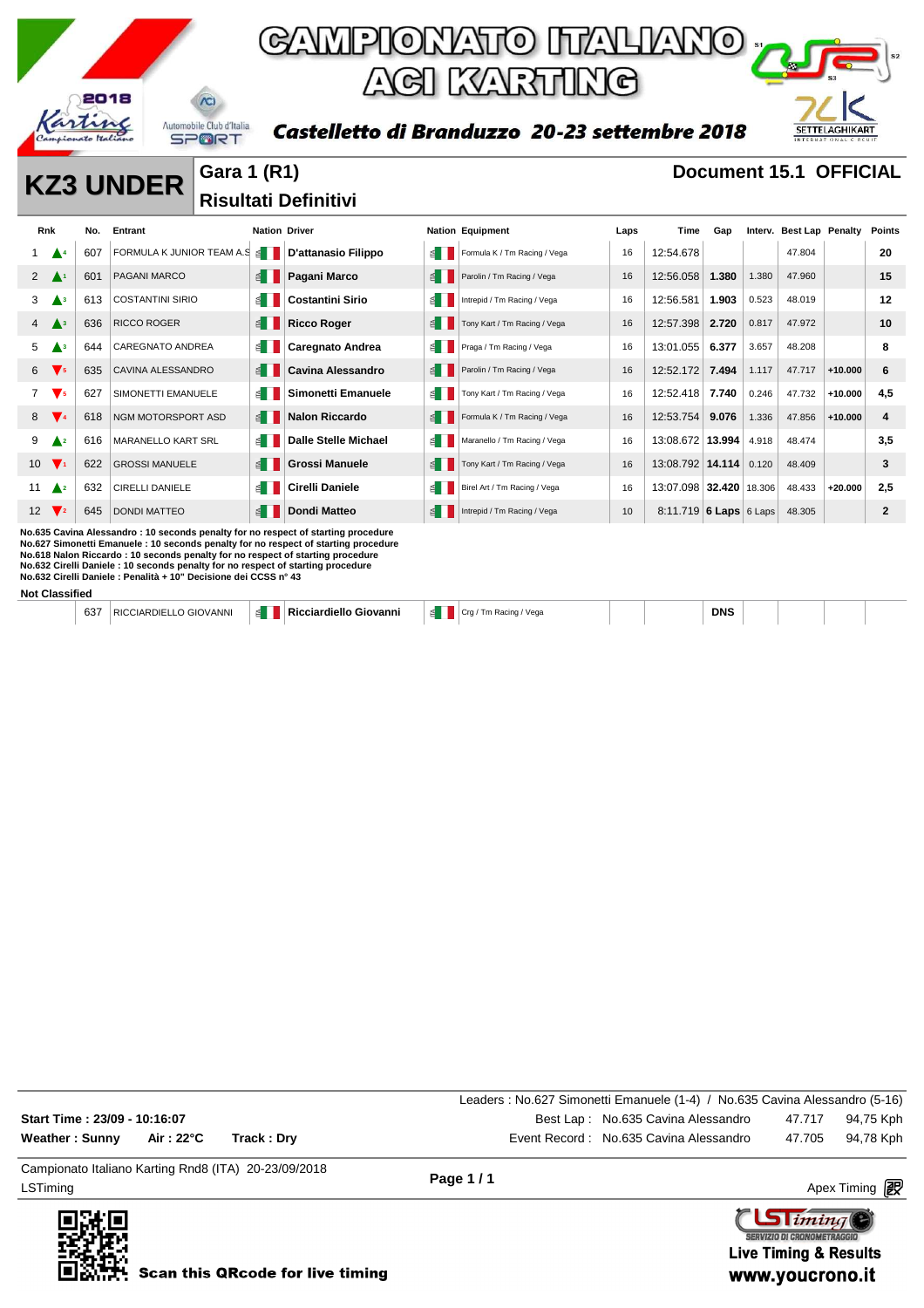

### GAMPIONATO ITALIANO <sub>"</sub> **ACI KARTING**

Castelletto di Branduzzo 20-23 settembre 2018



**KZ3 UNDER** Gara 1 (R1)<br>For information purposes. No official / regulatory value **Gara 1 (R1) Lap Chart** 

|                   | $\mathbf{1}$ | $\overline{2}$ | 3              | $\overline{4}$ | 5              | 6              | $\overline{7}$ | 8              | 9                    | 10             | 11             | 12             | 13  |
|-------------------|--------------|----------------|----------------|----------------|----------------|----------------|----------------|----------------|----------------------|----------------|----------------|----------------|-----|
| Grid              | 635          | 627            | 601            | 618            | 607            | 613            | 636            | 644            | 622                  | 645            | 616            | 637            | 632 |
|                   |              |                |                |                |                |                |                |                |                      |                |                |                |     |
| Start             | 635          | 627            | 618            | 601            | 607            | 613            | 636            | 644            | 645                  | 616            | 622            | 632            |     |
|                   |              |                |                |                |                |                |                |                |                      |                |                |                |     |
| Lap 1<br>Interval | 627          | 635<br>0.1     | 618<br>$0.3\,$ | 601<br>0.3     | 607<br>0.1     | 613<br>$0.2\,$ | 636<br>0.1     | 644<br>$0.5\,$ | 645<br>0.1           | 622<br>1.1     | 616<br>$0.2\,$ | 632<br>0.1     |     |
| Lap2              | 627          | 635<br>0.1     | 618<br>0.2     | 607<br>0.4     | 601<br>0.4     | 613<br>0.2     | 636<br>0.1     | 644<br>0.7     | 645<br>0.5           | 632<br>1.6     | 622<br>0.8     | 616<br>0.2     |     |
| Lap <sub>3</sub>  | 627          | 635<br>0.2     | 618<br>0.2     | 607<br>0.4     | 601<br>0.3     | 613<br>0.3     | 636<br>0.2     | 644<br>0.9     | 645<br>0.4           | 632<br>1.8     | 616<br>$1.4\,$ | 622<br>0.4     |     |
| Lap <sub>4</sub>  | 627          | 635<br>0.0     | 618<br>0.4     | 607<br>0.1     | 601<br>0.6     | 613<br>0.3     | 636<br>0.1     | 644<br>$1.4\,$ | 645<br>0.4           | 632<br>2.1     | 616<br>$1.4\,$ | 622<br>0.5     |     |
| Lap 5             | 635          | 627<br>0.3     | 618<br>0.2     | 607<br>0.2     | 601<br>0.3     | 613<br>0.4     | 636<br>0.2     | 644<br>1.7     | 645<br>0.3           | 632<br>2.6     | 616<br>$1.0$   | 622<br>0.8     |     |
| Lap6              | 635          | 627<br>$0.3\,$ | 618<br>0.3     | 607<br>0.4     | 601<br>$0.2\,$ | 613<br>$0.6\,$ | 636<br>0.1     | 644<br>$2.0\,$ | 645<br>0.2           | 632<br>2.9     | 616<br>$1.0\,$ | 622<br>$0.9\,$ |     |
| Lap <sub>7</sub>  | 635          | 627<br>$0.2\,$ | 618<br>$0.6\,$ | 607<br>0.3     | 601<br>$0.2\,$ | 613<br>$0.7\,$ | 636<br>0.1     | 644<br>2.3     | 645<br>0.1           | 632<br>3.2     | 616<br>$0.8\,$ | 622<br>$1.2$   |     |
| Lap <sub>8</sub>  | 635          | 627<br>$0.2\,$ | 618<br>0.5     | 607<br>0.3     | 601<br>$0.3\,$ | 613<br>0.7     | 636<br>0.2     | 644<br>$2.5\,$ | 645<br>0.2           | 632<br>3.4     | 616<br>0.6     | 622<br>$1.4\,$ |     |
| Lap <sub>9</sub>  | 635          | 627<br>0.2     | 618<br>0.5     | 607<br>0.4     | 601<br>0.4     | 613<br>0.6     | 636<br>0.2     | 644<br>2.9     | 645<br>0.2           | 632<br>3.4     | 616<br>0.8     | 622<br>1.3     |     |
| Lap 10            | 635          | 627<br>0.2     | 618<br>0.7     | 607<br>0.2     | 601<br>0.8     | 613<br>$0.5\,$ | 636<br>0.2     | 644<br>3.1     | $645$ <sub>0.7</sub> | 632<br>3.3     | 616<br>0.6     | 622<br>1.2     |     |
| Lap 11            | 635          | 627<br>0.2     | 618<br>0.8     | 607<br>0.4     | 601<br>0.9     | 613<br>0.4     | 636<br>0.2     | 644<br>3.3     | 632<br>4.3           | 616<br>0.9     | 622<br>0.8     |                |     |
| Lap 12            | 635          | 627<br>$0.3\,$ | 618<br>0.6     | 607<br>0.4     | 601<br>1.3     | 613<br>0.3     | 636<br>0.0     | 644<br>$3.6\,$ | 632<br>4.8           | 616<br>1.2     | 622<br>$0.3\,$ |                |     |
| Lap <sub>13</sub> | 635          | 627<br>$0.2\,$ | 618<br>$1.0$   | 607<br>0.1     | 601<br>$1.5\,$ | 613<br>$0.4\,$ | 636<br>$0.2\,$ | 644<br>$3.4\,$ | 632<br>5.5           | 616<br>1.1     | 622<br>$0.3\,$ |                |     |
| Lap 14            | 635          | 627<br>$0.2\,$ | 618<br>1.2     | 607<br>0.5     | 601<br>$1.4\,$ | 613<br>$0.3\,$ | 636<br>0.5     | 644<br>3.6     | 632<br>5.4           | 616<br>$1.5\,$ | 622<br>0.3     |                |     |
| Lap <sub>15</sub> | 635          | 627<br>0.5     | 618<br>1.1     | 607<br>$0.5\,$ | 601<br>1.6     | 613<br>$0.3\,$ | 636<br>$0.5\,$ | 644<br>$3.7\,$ | 632<br>$5.8\,$       | 616<br>1.4     | 622<br>$0.2\,$ |                |     |
| Lap 16            | 635          | 627<br>0.2     | 618<br>1.3     | 607<br>0.9     | 601<br>1.3     | 613<br>0.5     | 636<br>0.8     | 644<br>3.6     | 632<br>6.0           | 616<br>1.5     | 622<br>0.1     |                |     |

LSTiming Apex Timing Apex Timing Apex Timing Apex Timing Apex Timing Apex Timing Apex Timing Campionato Italiano Karting Rnd8 (ITA) 20-23/09/2018



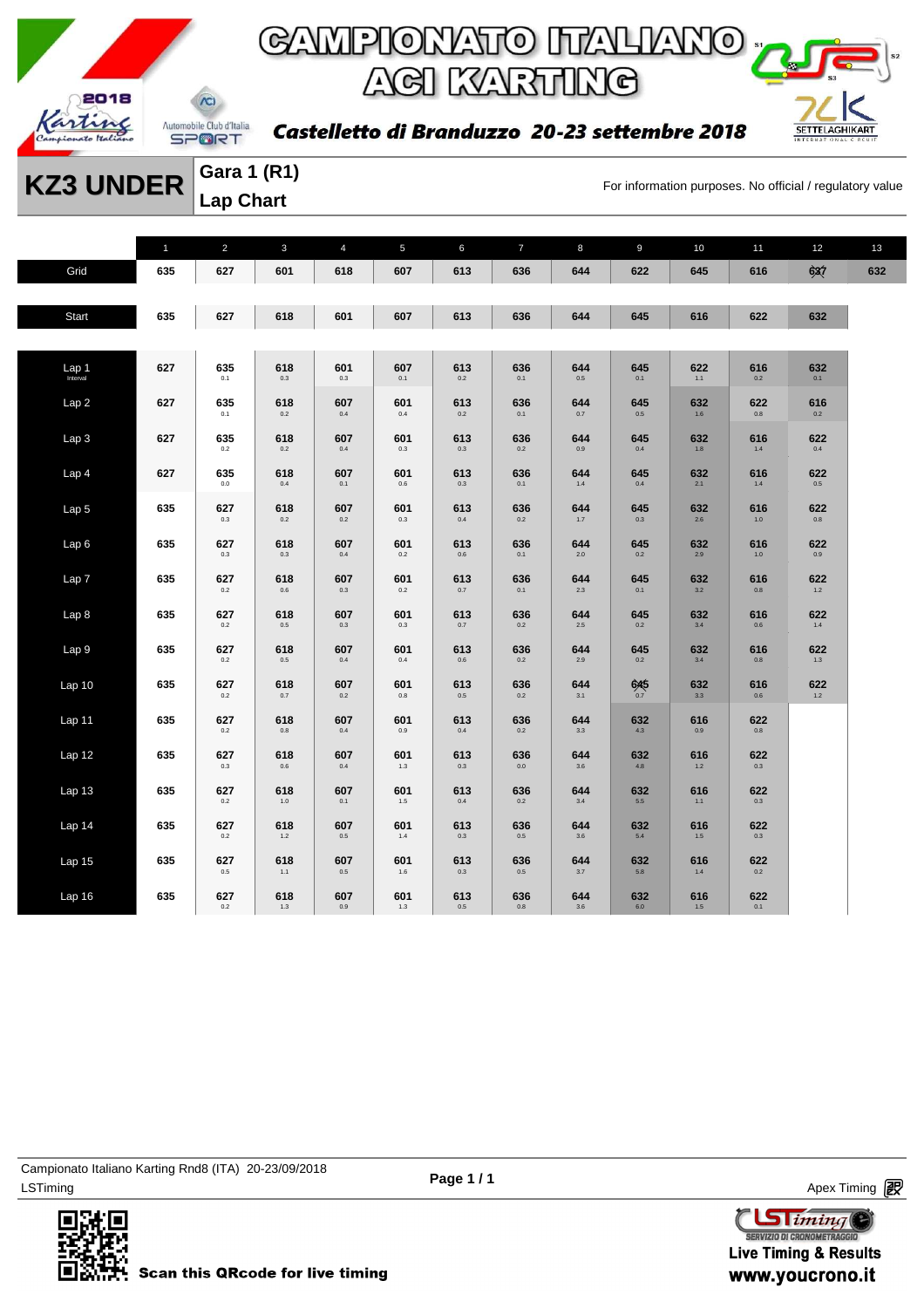

### GAMPIONATO ITALIANO <sub>"</sub> **ACI KARTING**

#### Castelletto di Branduzzo 20-23 settembre 2018



**KZ3 UNDER** Gara 1 (R1)<br>For information purposes. No official / regulatory value **Gara 1 (R1) Analysis** 

| Laps           | Sector 1                | Sector 2 | Sector 3 | Lap Time | Laps           | Sector 1                    | Sector 2 | Sector 3 | Lap Time | Laps           | Sector 1                 | Sector 2 | Sector 3 | <b>Lap Time</b> |
|----------------|-------------------------|----------|----------|----------|----------------|-----------------------------|----------|----------|----------|----------------|--------------------------|----------|----------|-----------------|
| No.601         | Pagani Marco            |          |          |          |                | No.616 Dalle Stelle Michael |          |          |          | <b>No.627</b>  | Simonetti Emanuele       |          |          |                 |
| 1              | 19.051                  | 12.930   | 19.236   | 51.217   | $\mathbf{1}$   | 20.348                      | 12.989   | 19.429   | 52.766   | $\mathbf{1}$   | 20.984                   | 12.815   | 18.879   | 51.078          |
| 2              | 17.502                  | 12.561   | 18.741   | 48.804   | $\overline{2}$ | 17.518                      | 12.939   | 20.094   | 50.551   | $\overline{c}$ | 17.123                   | 12.622   | 18.655   | 48.400          |
| 3              | 17.015                  | 12.523   | 18.595   | 48.133   | 3              | 17.301                      | 12.964   | 18.834   | 49.099   | 3              | 16.923                   | 12.575   | 18.538   | 48.036          |
| 4              | 16.902                  | 12.512   | 18.640   | 48.054   | $\overline{4}$ | 17.136                      | 12.721   | 18.760   | 48.617   | $\overline{4}$ | 16.889                   | 12.685   | 18.523   | 48.097          |
| 5              | 16.934                  | 12.499   | 18.566   | 47.999   | 5              | 17.007                      | 12.718   | 18.787   | 48.512   | 5              | 17.438                   | 12.547   | 18.456   | 48.441          |
| 6              | 16.912                  | 12.513   | 18.535   | 47.960   | 6              | 17.122                      | 12.726   | 18.713   | 48.561   | 6              | 16.821                   | 12.525   | 18.533   | 47.879          |
| $\overline{7}$ | 16.939                  | 12.588   | 18.504   | 48.031   | $\overline{7}$ | 17.035                      | 12.716   | 18.725   | 48.476   | $\overline{7}$ | 16.837                   | 12.579   | 18.433   | 47.849          |
| 8              | 16.955                  | 12.551   | 18.572   | 48.078   | 8              | 16.967                      | 12.712   | 18.795   | 48.474   | 8              | 16.783                   | 12.560   | 18.688   | 48.031          |
| 9              | 16.923                  | 12.532   | 18.676   | 48.131   | 9              | 17.165                      | 12.752   | 18.727   | 48.644   | 9              | 16.798                   | 12.585   | 18.495   | 47.878          |
| 10             | 17.009                  | 12.567   | 18.591   | 48.167   | 10             | 17.015                      | 12.800   | 18.721   | 48.536   | 10             | 16.843                   | 12.506   | 18.465   | 47.814          |
| 11             | 17.004                  | 12.598   | 18.643   | 48.245   | 11             | 17.202                      | 12.857   | 18.778   | 48.837   | 11             | 16.850                   | 12.481   | 18.474   | 47.805          |
| 12             | 16.997                  | 12.526   | 18.728   | 48.251   | 12             | 17.074                      | 12.775   | 19.255   | 49.104   | 12             | 16.921                   | 12.515   | 18.574   | 48.010          |
| 13             | 16.881                  | 12.547   | 18.602   | 48.030   | 13             | 17.195                      | 12.795   | 18.729   | 48.719   | 13             | 16.790                   | 12.459   | 18.483   | 47.732          |
| 14             | 16.912                  | 12.582   | 18.665   | 48.159   | 14             | 17.165                      | 12.833   | 18.810   | 48.808   | 14             | 16.831                   | 12.524   | 18.393   | 47.748          |
| 15             | 16.915                  | 12.586   | 18.664   | 48.165   | 15             | 17.047                      | 12.844   | 18.719   | 48.610   | 15             | 16.874                   | 12.583   | 18.542   | 47.999          |
| 16             | 16.954                  | 12.591   | 18.641   | 48.186   | 16             | 17.151                      | 12.851   | 18.826   | 48.828   | 16             | 16.761                   | 12.557   | 18.589   | 47.907          |
| <b>No.607</b>  | D'attanasio Filippo     |          |          |          | No.618         | <b>Nalon Riccardo</b>       |          |          |          |                | No.632 Cirelli Daniele   |          |          |                 |
| $\mathbf{1}$   | 19.217                  | 12.712   | 19.190   | 51.119   | 1              | 19.039                      | 12.845   | 19.059   | 50.943   | $\mathbf{1}$   | 20.412                   | 12.902   | 19.289   | 52.603          |
| $\overline{2}$ | 17.172                  | 12.566   | 18.484   | 48.222   | $\overline{2}$ | 17.191                      | 12.661   | 18.455   | 48.307   | $\overline{2}$ | 17.479                   | 13.076   | 18.838   | 49.393          |
| 3              | 16.964                  | 12.682   | 18.545   | 48.191   | 3              | 17.003                      | 12.621   | 18.533   | 48.157   | 3              | 17.190                   | 12.745   | 18.749   | 48.684          |
| 4              | 16.862                  | 12.520   | 18.458   | 47.840   | $\overline{4}$ | 16.956                      | 12.572   | 18.552   | 48.080   | $\sqrt{4}$     | 17.028                   | 12.631   | 19.010   | 48.669          |
| 5              | 17.067                  | 12.647   | 18.526   | 48.240   | 5              | 17.055                      | 12.612   | 18.500   | 48.167   | 5              | 17.143                   | 12.822   | 18.913   | 48.878          |
| 6              | 16.909                  | 12.612   | 18.571   | 48.092   | 6              | 16.934                      | 12.526   | 18.466   | 47.926   | 6              | 17.196                   | 12.691   | 18.712   | 48.599          |
| $\overline{7}$ | 16.840                  | 12.637   | 18.565   | 48.042   | $\overline{7}$ | 16.999                      | 12.668   | 18.490   | 48.157   | $\overline{7}$ | 17.130                   | 12.796   | 18.752   | 48.678          |
| 8              | 16.896                  | 12.510   | 18.546   | 47.952   | 8              | 16.868                      | 12.624   | 18.475   | 47.967   | 8              | 17.082                   | 12.770   | 18.771   | 48.623          |
| 9              | 16.856                  | 12.537   | 18.617   | 48.010   | 9              | 16.948                      | 12.577   | 18.378   | 47.903   | 9              | 17.076                   | 12.730   | 18.698   | 48.504          |
| 10             | 16.864                  | 12.513   | 18.427   | 47.804   | 10             | 16.926                      | 12.612   | 18.461   | 47.999   | 10             | 17.058                   | 12.827   | 18.789   | 48.674          |
| 11             | 16.970                  | 12.542   | 18.587   | 48.099   | 11             | 16.832                      | 12.541   | 18.520   | 47.893   | 11             | 17.106                   | 12.719   | 18.737   | 48.562          |
| 12             | 16.828                  | 12.552   | 18.451   | 47.831   | 12             | 16.869                      | 12.535   | 18.452   | 47.856   | 12             | 17.132                   | 12.685   | 18.940   | 48.757          |
| 13             | 16.880                  | 12.570   | 18.473   | 47.923   | 13             | 16.929                      | 12.630   | 18.575   | 48.134   | 13             | 17.250                   | 12.786   | 18.803   | 48.839          |
| 14             | 16.950                  | 12.621   | 18.689   | 48.260   | 14             | 16.861                      | 12.633   | 18.453   | 47.947   | 14             | 17.019                   | 12.610   | 18.804   | 48.433          |
| 15             | 16.826                  | 12.540   | 18.584   | 47.950   | 15             | 16.838                      | 12.568   | 18.487   | 47.893   | 15             | 17.127                   | 12.697   | 18.858   | 48.682          |
| 16             | 16.986                  | 12.621   | 18.814   | 48.421   | 16             | 16.852                      | 12.580   | 18.624   | 48.056   | 16             | 17.148                   | 12.747   | 18.826   | 48.721          |
|                | No.613 Costantini Sirio |          |          |          | <b>No.622</b>  | <b>Grossi Manuele</b>       |          |          |          |                | No.635 Cavina Alessandro |          |          |                 |
| $\mathbf{1}$   | 19.504                  | 12.914   | 18.949   | 51.367   | $\mathbf{1}$   | 19.888                      | 13.253   | 19.322   | 52.463   | $\mathbf{1}$   | 19.177                   | 12.850   | 19.221   | 51.412          |
| $\overline{2}$ | 17.264                  | 12.674   | 18.756   | 48.694   | $\overline{2}$ | 17.707                      | 13.747   | 19.171   | 50.625   | 2              | 17.125                   | 12.674   | 18.585   | 48.384          |
| 3              | 16.913                  | 12.660   | 18.614   | 48.187   | 3              | 17.382                      | 13.487   | 18.916   | 49.785   | 3              | 16.905                   | 12.637   | 18.597   | 48.139          |
| 4              | 16.973                  | 12.597   | 18.547   | 48.117   | 4              | 17.084                      | 12.722   | 18.867   | 48.673   | 4              | 16.882                   | 12.598   | 18.435   | 47.915          |
| 5              | 16.948                  | 12.583   | 18.488   | 48.019   | 5              | 17.214                      | 12.743   | 18.875   | 48.832   | 5              | 17.057                   | 12.477   | 18.461   | 47.995          |
| 6              | 16.974                  | 12.712   | 18.542   | 48.228   | 6              | 17.202                      | 12.739   | 18.731   | 48.672   | 6              | 16.910                   | 12.572   | 18.441   | 47.923          |
| $\overline{7}$ | 16.871                  | 12.678   | 18.574   | 48.123   | $\mathbf{7}$   | 17.315                      | 12.796   | 18.694   | 48.805   | 7              | 16.959                   | 12.555   | 18.393   | 47.907          |
| 8              | 16.902                  | 12.622   | 18.512   | 48.036   | 8              | 17.125                      | 12.779   | 18.704   | 48.608   | 8              | 16.866                   | 12.584   | 18.556   | 48.006          |
| 9              | 16.874                  | 12.615   | 18.566   | 48.055   | 9              | 17.254                      | 12.653   | 18.670   | 48.577   | 9              | 16.784                   | 12.588   | 18.506   | 47.878          |
| 10             | 16.920                  | 12.613   | 18.533   | 48.066   | 10             | 16.979                      | 12.750   | 18.680   | 48.409   | 10             | 16.819                   | 12.562   | 18.502   | 47.883          |
| 11             | 16.860                  | 12.696   | 18.580   | 48.136   | 11             | 17.069                      | 12.683   | 18.675   | 48.427   | 11             | 16.822                   | 12.529   | 18.479   | 47.830          |
| 12             | 16.871                  | 12.576   | 18.687   | 48.134   | 12             | 17.140                      | 12.667   | 18.779   | 48.586   | 12             | 16.883                   | 12.494   | 18.478   | 47.855          |
| 13             | 16.950                  | 12.585   | 18.612   | 48.147   | 13             | 17.134                      | 12.783   | 18.845   | 48.762   | 13             | 16.846                   | 12.522   | 18.442   | 47.810          |
| 14             | 16.880                  | 12.544   | 18.604   | 48.028   | 14             | 17.162                      | 12.688   | 18.950   | 48.800   | 14             | 16.792                   | 12.545   | 18.455   | 47.792          |
| 15             | 16.930                  | 12.672   | 18.573   | 48.175   | 15             | 17.074                      | 12.674   | 18.802   | 48.550   | 15             | 16.786                   | 12.544   | 18.387   | 47.717          |
| 16             | 16.982                  | 12.657   | 18.741   | 48.380   | 16             | 17.130                      | 12.811   | 18.731   | 48.672   | 16             | 16.840                   | 12.533   | 18.808   | 48.181          |
|                |                         |          |          |          |                |                             |          |          |          |                |                          |          |          |                 |

ex Timing and the Company of the Company of the Company of the Company of the Company of the Apex Timing Apex Timing Campionato Italiano Karting Rnd8 (ITA) 20-23/09/2018



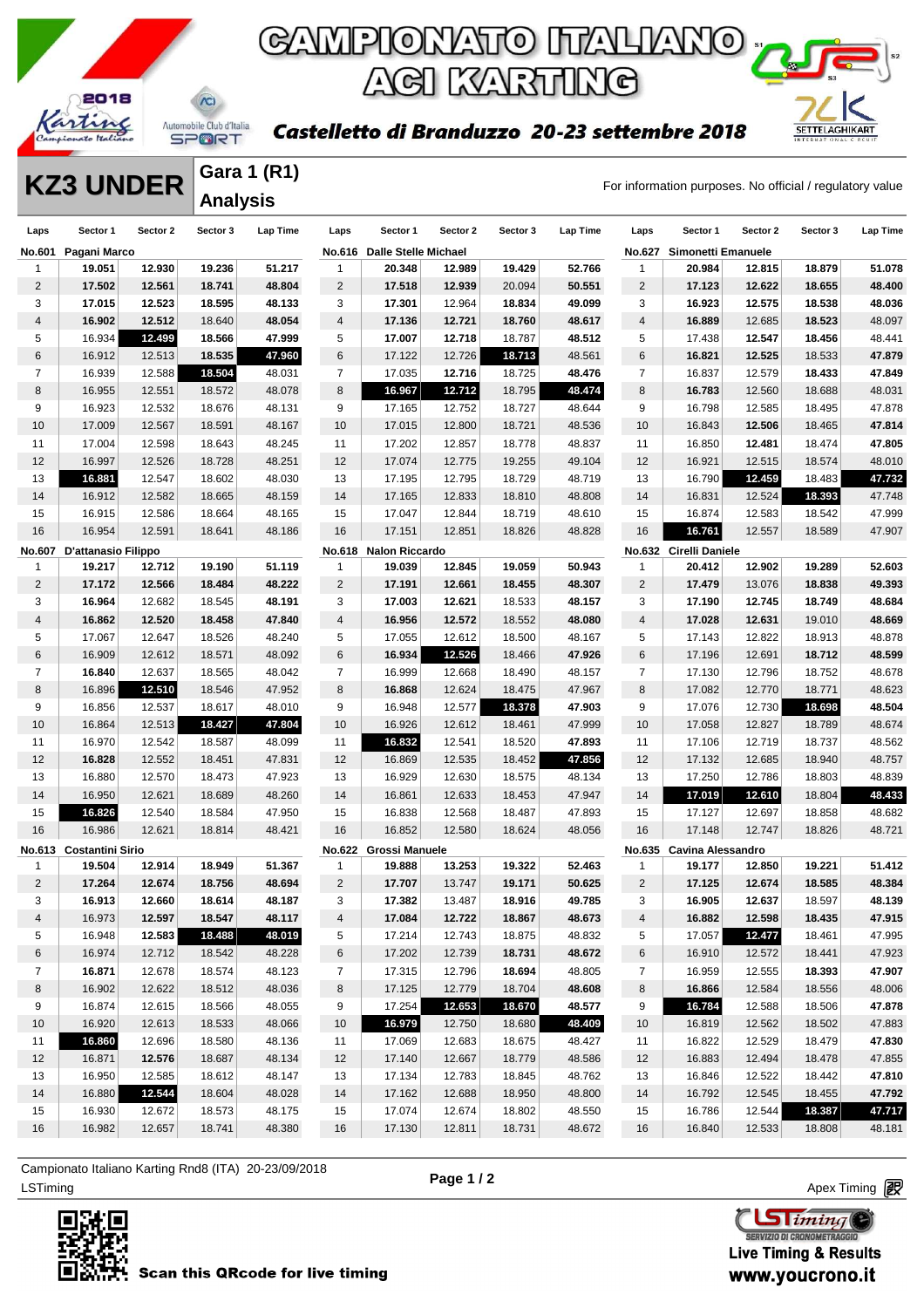

**KZ3 UNDER Gara 1 (K1)**<br>For information purposes. No official / regulatory value

|                         |                         |          | <b>Analysis</b> |                 |
|-------------------------|-------------------------|----------|-----------------|-----------------|
| Laps                    | Sector 1                | Sector 2 | Sector 3        | <b>Lap Time</b> |
|                         | No.636 Ricco Roger      |          |                 |                 |
| 1                       | 19.410                  | 12.874   | 18.974          | 51.258          |
| $\overline{\mathbf{c}}$ | 17.225                  | 12.724   | 18.709          | 48.658          |
| 3                       | 17.065                  | 12.659   | 18.601          | 48.325          |
| 4                       | 16.898                  | 12.534   | 18.540          | 47.972          |
| 5                       | 16.994                  | 12.555   | 18.612          | 48.161          |
| 6                       | 16.957                  | 12.590   | 18.563          | 48.110          |
| 7                       | 16.982                  | 12.609   | 18.498          | 48.089          |
| 8                       | 16.961                  | 12.630   | 18.604          | 48.195          |
| 9                       | 16.853                  | 12.603   | 18.523          | 47.979          |
| $10$                    | 16.919                  | 12.612   | 18.543          | 48.074          |
| 11                      | 16.961                  | 12.633   | 18.552          | 48.146          |
| 12                      | 16.871                  | 12.592   | 18.530          | 47.993          |
| 13                      | 17.065                  | 12.608   | 18.652          | 48.325          |
| 14                      | 16.966                  | 12.693   | 18.627          | 48.286          |
| 15                      | 16.851                  | 12.754   | 18.615          | 48.220          |
| 16                      | 16.963                  | 12.586   | 19.079          | 48.628          |
|                         | No.644 Caregnato Andrea |          |                 |                 |
| 1                       | 19.520                  | 13.081   | 18.961          | 51.562          |
| $\overline{\mathbf{c}}$ | 17.338                  | 12.685   | 18.875          | 48.898          |
| 3                       | 17.231                  | 12.633   | 18.708          | 48.572          |
| $\overline{4}$          | 17.012                  | 12.621   | 18.769          | 48.402          |
| 5                       | 17.054                  | 12.666   | 18.722          | 48.442          |
| 6                       | 16.995                  | 12.641   | 18.787          | 48.423          |
| 7                       | 16.954                  | 12.624   | 18.876          | 48.454          |
| 8                       | 17.061                  | 12.667   | 18.654          | 48.382          |
| 9                       | 17.029                  | 12.632   | 18.686          | 48.347          |
| 10                      | 16.975                  | 12.653   | 18.662          | 48.290          |
| 11                      | 17.042                  | 12.645   | 18.645          | 48.332          |
| 12                      | 16.939                  | 12.658   | 18.668          | 48.265          |
| 13                      | 16.917                  | 12.662   | 18.629          | 48.208          |
| 14                      | 16.937                  | 12.656   | 18.844          | 48.437          |
| 15                      | 17.003                  | 12.672   | 18.646          | 48.321          |
| 16                      | 16.946                  | 12.648   | 18.944          | 48.538          |
|                         | No.645 Dondi Matteo     |          |                 |                 |
| 1                       | 19.418                  | 13.046   | 18.917          | 51.381          |
| $\overline{c}$          | 17.385                  | 12.715   | 19.146          | 49.246          |
| 3                       | 16.969                  | 12.845   | 18.700          | 48.514          |
| $\overline{\mathbf{4}}$ | 17.049                  | 12.648   | 18.663          | 48.360          |
| 5                       | 16.984                  | 12.721   | 18.661          | 48.366          |
| 6                       | 16.902                  | 12.768   | 18.635          | 48.305          |
| 7                       | 16.987                  | 12.698   | 18.681          | 48.366          |
| 8                       | 17.054                  | 12.820   | 18.589          | 48.463          |
| 9                       | 16.961                  | 12.726   | 18.726          | 48.413          |
| 10                      | 17.024                  | 12.664   | 19.099          | 48.787          |
|                         |                         |          |                 |                 |

**Gara 1 (R1)**

ex Timing and the Company of the Company of the Company of the Company of the Company of the Apex Timing (1990) and the Company of the Company of the Company of the Company of the Company of the Company of the Company of t Campionato Italiano Karting Rnd8 (ITA) 20-23/09/2018



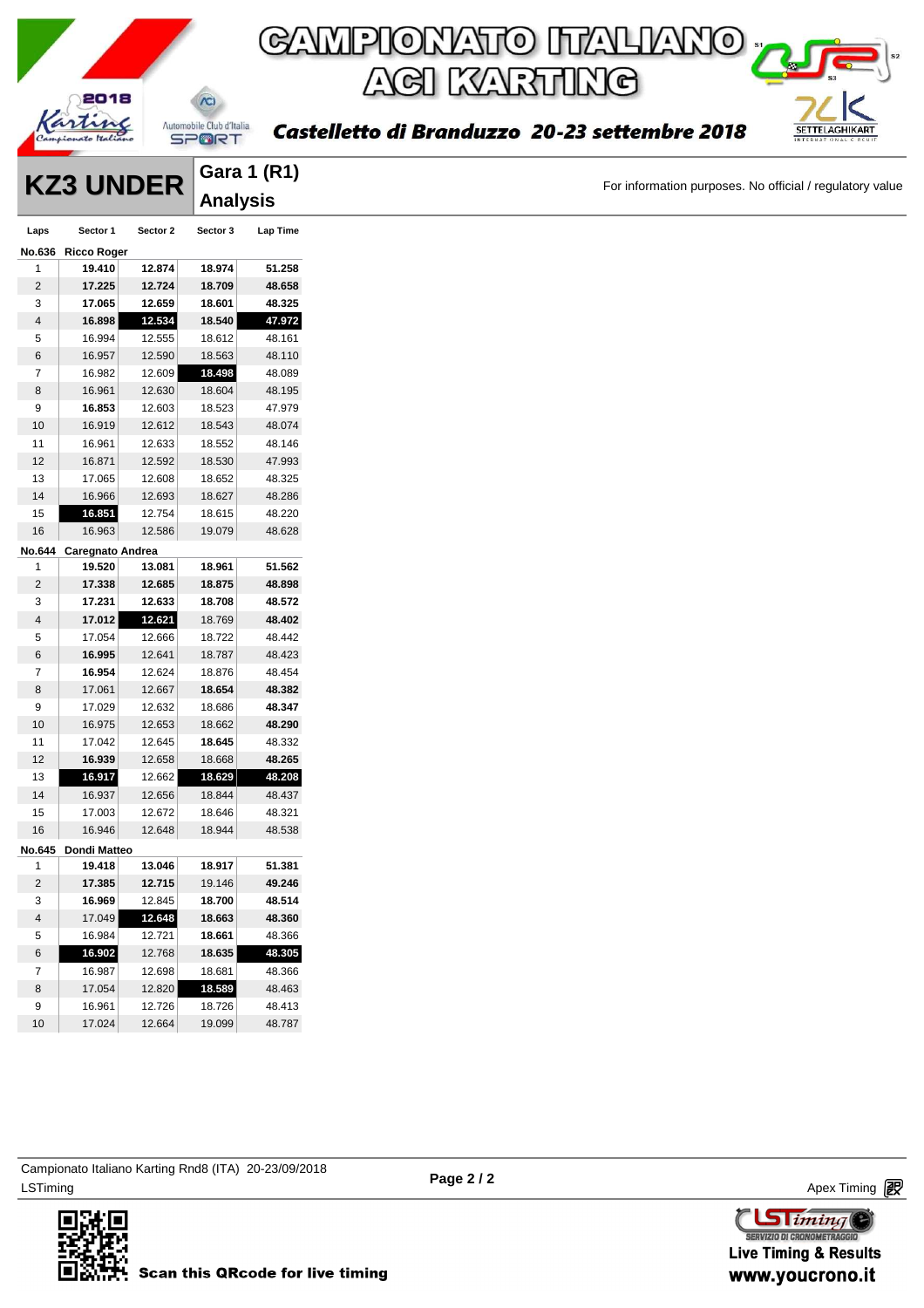

**KZ3 UNDER** Gara 1 (R1) Document 13 **Starting Grid** 



**Start : 23/09 - 10:15 16 Laps = 20,096 Km**

LSTiming Apex Timing Apex Timing Apex Timing Apex Timing Apex Timing Apex Timing Apex Timing Campionato Italiano Karting Rnd8 (ITA) 20-23/09/2018



**Page 1 / 1**

 $\text{G}$  iming SERVIZIO DI CRONOMETRAGG **Live Timing & Results** 

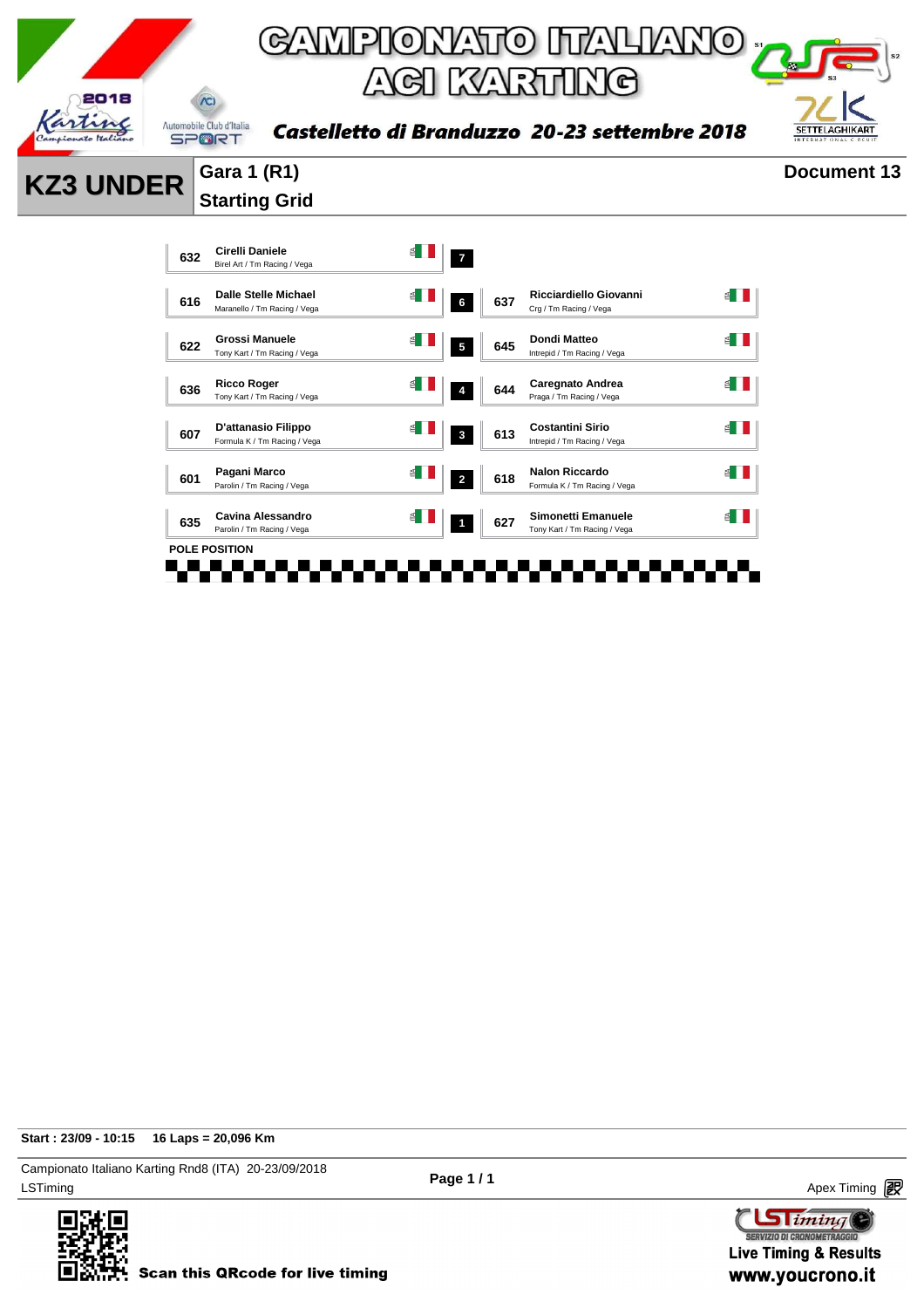

### GAMPIONATO ITALIANO<sub>I</sub> ACI KARTING



#### Castelletto di Branduzzo 20-23 settembre 2018

#### **KZ3 UNDER** Classifica Penalità (CP) **Document 14 OFFICIAL Risultati DEFINITIVI**

| Rnk            | No. | Entrant                      | <b>Nation</b>         | <b>Driver</b>           | <b>Nation</b>          | Equipment                    | ô              | t,              | £              | <b>Points</b> |
|----------------|-----|------------------------------|-----------------------|-------------------------|------------------------|------------------------------|----------------|-----------------|----------------|---------------|
|                | 635 | CAVINA ALESSANDRO            | ≝ ∐                   | Cavina Alessandro       | ≝ II                   | Parolin / Tm Racing / Vega   |                | 0               | 0              | 0             |
| $\overline{2}$ | 627 | SIMONETTI EMANUELE           | $\leq$ $\blacksquare$ | Simonetti Emanuele      | $\leq$                 | Tony Kart / Tm Racing / Vega | $\overline{2}$ | 2               | 2              | 4             |
| 3              | 601 | PAGANI MARCO                 | $\leq$                | Pagani Marco            | £Π                     | Parolin / Tm Racing / Vega   | 6              | $\overline{4}$  | 3              |               |
| 4              | 618 | NGM MOTORSPORT ASD           | $\leq$ $\blacksquare$ | <b>Nalon Riccardo</b>   | E                      | Formula K / Tm Racing / Vega | 4              | 3               | 5              | 8             |
| 5              | 607 | FORMULA K JUNIOR TEAM A.S.D. | $\leq$                | D'attanasio Filippo     | £Π                     | Formula K / Tm Racing / Vega | 3              | 6               | 4              | 10            |
| 6              | 613 | <b>COSTANTINI SIRIO</b>      | $\leq$ $\blacksquare$ | <b>Costantini Sirio</b> | $\leq$ $\parallel$     | Intrepid / Tm Racing / Vega  | 5              | 5               | 6              | 11            |
| 7              | 636 | <b>RICCO ROGER</b>           | $\leq$                | <b>Ricco Roger</b>      | £Π                     | Tony Kart / Tm Racing / Vega | 8              |                 | $\overline{7}$ | 14            |
| 8              | 644 | <b>CAREGNATO ANDREA</b>      | $\leq$                | <b>Caregnato Andrea</b> | $\leq$ $\parallel$     | Praga / Tm Racing / Vega     |                | 8               | 8              | 16            |
| 9              | 622 | <b>GROSSI MANUELE</b>        | $\leq$                | Grossi Manuele          | $\leq$ $\parallel$     | Tony Kart / Tm Racing / Vega | 10             | 10 <sup>1</sup> | 10             | 20            |
| 10             | 645 | <b>DONDI MATTEO</b>          | $\leq$ $\blacksquare$ | Dondi Matteo            | $\leq$ $\vert$ $\vert$ | Intrepid / Tm Racing / Vega  | 9              | 12              | 9              | 21            |
| 11             | 616 | <b>MARANELLO KART SRL</b>    | ≝ ∏                   | Dalle Stelle Michael    | ≝∎ I                   | Maranello / Tm Racing / Vega | 11             | 9               | 12             | 21            |
| 12             | 637 | RICCIARDIELLO GIOVANNI       | $\leq$ $\blacksquare$ | Ricciardiello Giovanni  | $\leq$ $\vert \vert$   | Crg / Tm Racing / Vega       | 13             | 11              | 11             | 22            |
| 13             | 632 | <b>CIRELLI DANIELE</b>       | ≝ ∐                   | Cirelli Daniele         | $\Delta$               | Birel Art / Tm Racing / Vega | 12             | 13              | 13             | 26            |

LSTiming Apex Timing Apex Timing Apex Timing Apex Timing Apex Timing Apex Timing Apex Timing Campionato Italiano Karting Rnd8 (ITA) 20-23/09/2018



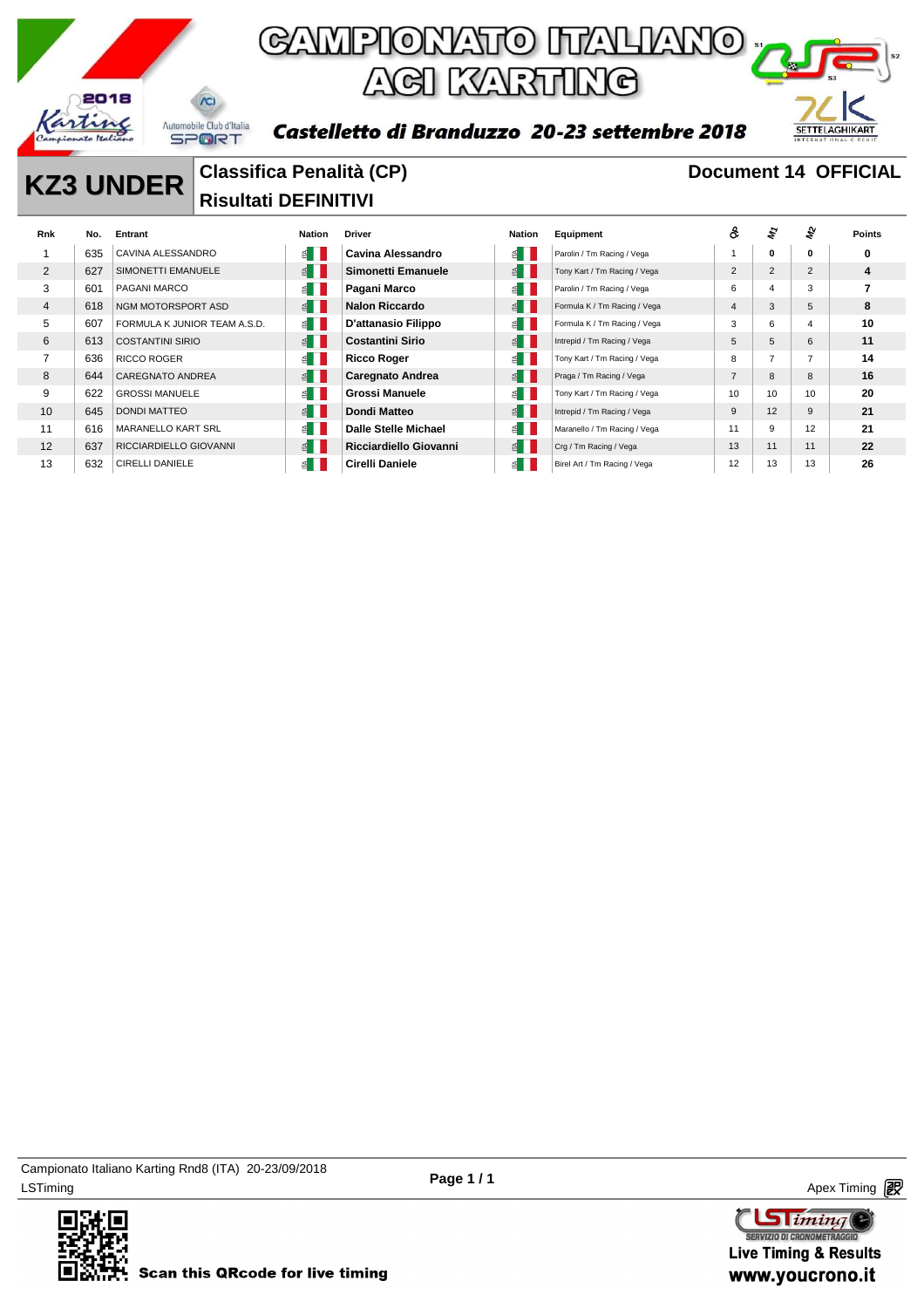

Castelletto di Branduzzo 20-23 settembre 2018



**KZ3 UNDER** Manche 2 (M2) **Document 12.1 OFFICIAL Risultati Definitivi** 

| Rnk                             | No. | Entrant                     | <b>Nation Driver</b>  |                         |                       | <b>Nation Equipment</b>      | Laps | Time                    | Gap    | Interv. | Best Lap | Points       |
|---------------------------------|-----|-----------------------------|-----------------------|-------------------------|-----------------------|------------------------------|------|-------------------------|--------|---------|----------|--------------|
| Ξ                               | 635 | CAVINA ALESSANDRO           | $\leq$ $\blacksquare$ | Cavina Alessandro       | 11                    | Parolin / Tm Racing / Vega   | 15   | 12:08.918               |        |         | 47.998   | 0            |
| Ξ<br>2                          | 627 | SIMONETTI EMANUELE          | E                     | Simonetti Emanuele      | $\leq$ $\blacksquare$ | Tony Kart / Tm Racing / Vega | 15   | 12:09.443               | 0.525  | 0.525   | 48.042   | $\mathbf{2}$ |
| 3<br>$\blacktriangle$ 1         | 601 | PAGANI MARCO                | ≦ II                  | Pagani Marco            | ੬∎                    | Parolin / Tm Racing / Vega   | 15   | 12:12.849               | 3.931  | 3.406   | 48.286   | 3            |
| $\triangle^2$<br>$4 \quad$      | 607 | FORMULA K JUNIOR TEAM A.S.I | $\leq$ $\blacksquare$ | D'attanasio Filippo     | $\leq$ $\blacksquare$ | Formula K / Tm Racing / Vega | 15   | 12:13.358               | 4.440  | 0.509   | 48.265   | 4            |
| $\mathbf{V}_2$<br>5             | 618 | <b>NGM MOTORSPORT ASD</b>   | $\leq$ $\blacksquare$ | <b>Nalon Riccardo</b>   | 斗                     | Formula K / Tm Racing / Vega | 15   | 12:13.956               | 5.038  | 0.598   | 48.347   | 5            |
| $\mathbf{V}$<br>6               | 613 | <b>COSTANTINI SIRIO</b>     | $\leq$ $\blacksquare$ | <b>Costantini Sirio</b> | $\leq$ $\blacksquare$ | Intrepid / Tm Racing / Vega  | 15   | 12:15.295               | 6.377  | 1.339   | 48.351   | 6            |
| $\equiv$                        | 636 | <b>RICCO ROGER</b>          | $\leq$ $\blacksquare$ | <b>Ricco Roger</b>      | ੬∎                    | Tony Kart / Tm Racing / Vega | 15   | 12:15.462               | 6.544  | 0.167   | 48.311   | 7            |
| $\equiv$<br>8                   | 644 | <b>CAREGNATO ANDREA</b>     | $\leq$ $\blacksquare$ | <b>Caregnato Andrea</b> | $\leq$ $\blacksquare$ | Praga / Tm Racing / Vega     | 15   | 12:20.156 11.238        |        | 4.694   | 48.426   | 8            |
| 9<br>$\triangle^3$              | 645 | <b>DONDI MATTEO</b>         | $\leq$ $\blacksquare$ | Dondi Matteo            | ੬∎                    | Intrepid / Tm Racing / Vega  | 15   | 12:23.656 14.738        |        | 3.500   | 48.688   | 9            |
| $\equiv$<br>10 <sup>°</sup>     | 622 | <b>GROSSI MANUELE</b>       | E                     | <b>Grossi Manuele</b>   | $\leq$ $\blacksquare$ | Tony Kart / Tm Racing / Vega | 15   | 12:24.177               | 15.259 | 0.521   | 48.716   | 10           |
| $\equiv$<br>11                  | 637 | RICCIARDIELLO GIOVANNI      | $\leq$ $\blacksquare$ | Ricciardiello Giovanni  | ≦ II                  | Crg / Tm Racing / Vega       | 15   | 12:32.246 23.328        |        | 8.069   | 49.343   | 11           |
| $\mathbf{V}$ <sub>3</sub><br>12 | 616 | <b>MARANELLO KART SRL</b>   | E                     | Dalle Stelle Michael    |                       | Maranello / Tm Racing / Vega | 10   | 8:17.808 5 Laps 5 Laps  |        |         | 48.830   | 12           |
| 13                              | 632 | <b>CIRELLI DANIELE</b>      | £.                    | <b>Cirelli Daniele</b>  | 죕                     | Birel Art / Tm Racing / Vega | 3    | 2:50.198 12 Laps 7 Laps |        |         | 51.059   | 13           |

LSTiming Apex Timing Apex Timing Apex Timing Apex Timing Apex Timing Apex Timing Apex Timing Campionato Italiano Karting Rnd8 (ITA) 20-23/09/2018 **Page 1 / 1** Leaders : No.635 Cavina Alessandro (1-15) **Start Time : 22/09 - 15:32:18 Best Lap : No.635 Cavina Alessandro** 47.998 94,20 Kph Weather : Sunny Air : 29°C Track : Dry **Exercise 2018** Event Record : No.635 Cavina Alessandro 47.705 94,78 Kph

> $\text{G}$  iming SERVIZIO DI CRONOMETRAGGI **Live Timing & Results** www.youcrono.it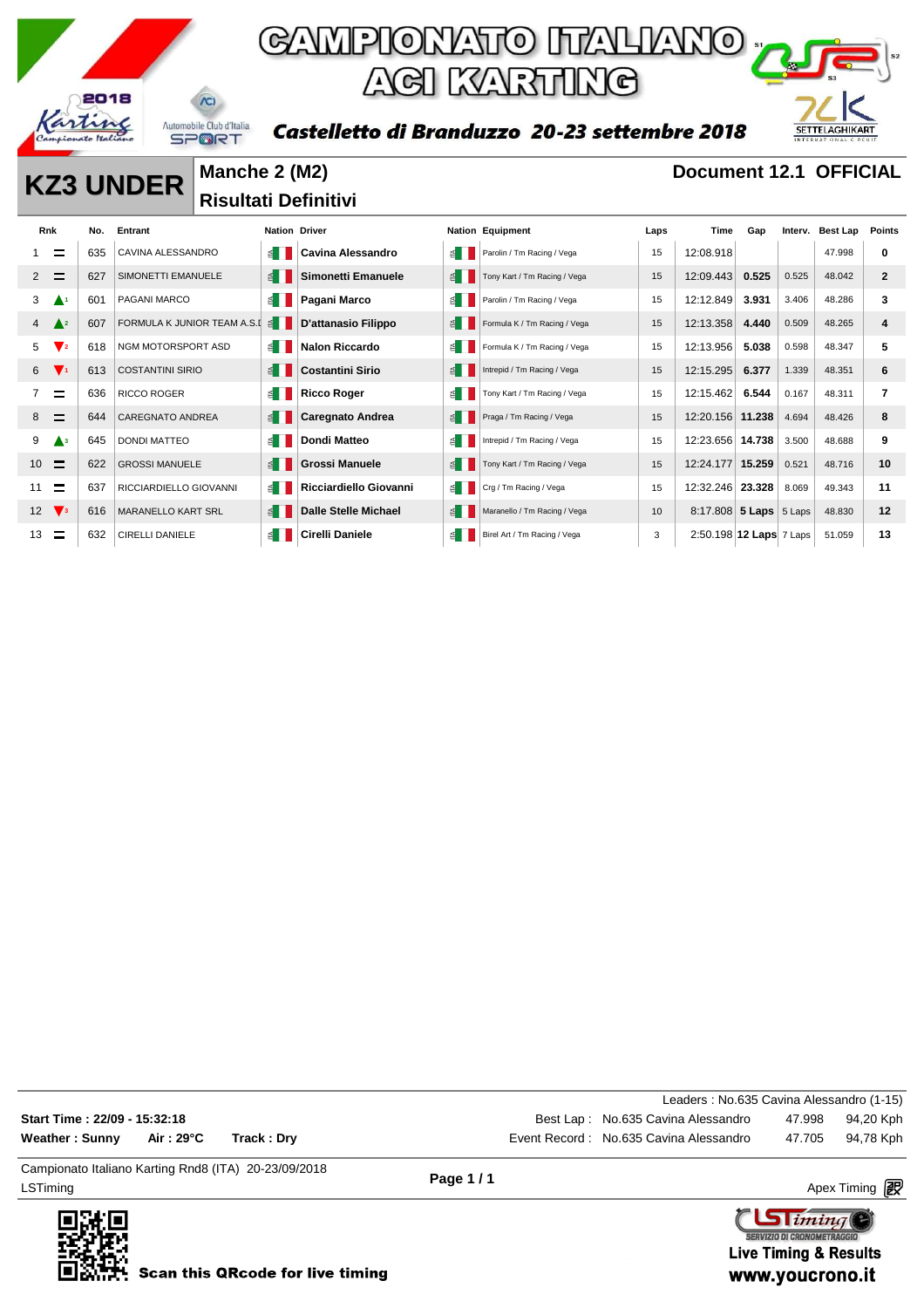

Castelletto di Branduzzo 20-23 settembre 2018



**KZ3 UNDER** Manche 2 (MZ)<br>For information purposes. No official / regulatory value

**Manche 2 (M2) Lap Chart** 

|                    | $\mathbf{1}$ | $\overline{2}$ | $\mathbf{3}$   | $\overline{4}$ | 5              | 6            | $\overline{7}$ | 8              | $\overline{9}$ | $10$           | 11             | 12         | 13              |
|--------------------|--------------|----------------|----------------|----------------|----------------|--------------|----------------|----------------|----------------|----------------|----------------|------------|-----------------|
| Grid               | 635          | 627            | 618            | 601            | 613            | 607          | 636            | 644            | 616            | 622            | 637            | 645        | 632             |
|                    |              |                |                |                |                |              |                |                |                |                |                |            |                 |
| Start              | 635          | 627            | 601            | 618            | 613            | 607          | 636            | 637            | 616            | 632            | 644            | 645        | 622             |
|                    |              |                |                |                |                |              |                |                |                |                |                |            |                 |
| Lap <sub>1</sub> 1 | 635          | 627<br>0.3     | 601<br>0.2     | 618<br>0.3     | 613<br>$0.5\,$ | 607<br>0.1   | 636<br>0.1     | 632<br>0.7     | 616<br>0.1     | 645<br>0.3     | 644<br>0.5     | 637<br>0.4 | 622<br>0.1      |
| Lap2               | 635          | 627<br>0.4     | 601<br>0.2     | 618<br>0.2     | 607<br>1.1     | 613<br>0.2   | 636<br>0.0     | 616<br>$1.5$   | 645<br>0.4     | 632<br>0.0     | 644<br>0.1     | 622<br>0.1 | 637<br>0.7      |
| Lap <sub>3</sub>   | 635          | 627<br>0.3     | 601<br>0.3     | 618<br>0.3     | 607<br>1.0     | 613<br>0.2   | 636<br>0.2     | 616<br>1.8     | 645<br>0.3     | 644<br>0.1     | 622<br>0.5     | 637<br>1.1 | $632$<br>$13.6$ |
| Lap 4              | 635          | 627<br>0.3     | 601<br>0.3     | 618<br>0.2     | 607<br>0.9     | 613<br>0.6   | 636<br>0.1     | 616<br>2.0     | 644<br>0.4     | 645<br>0.4     | 622<br>0.2     | 637<br>1.6 |                 |
| Lap <sub>5</sub>   | 635          | 627<br>0.5     | 601<br>$0.5\,$ | 618<br>0.2     | 607<br>0.8     | 613<br>0.6   | 636<br>0.2     | 616<br>2.2     | 644<br>0.4     | 645<br>0.5     | 622<br>0.3     | 637<br>1.8 |                 |
| Lap6               | 635          | 627<br>0.5     | 601<br>0.7     | 618<br>0.3     | 607<br>0.5     | 613<br>0.9   | 636<br>0.1     | 616<br>2.7     | 644<br>0.1     | 645<br>0.5     | 622<br>0.7     | 637<br>2.1 |                 |
| Lap 7              | 635          | 627<br>$0.4\,$ | 601<br>$1.2$   | 618<br>0.3     | 607<br>0.3     | 613<br>1.0   | 636<br>0.3     | 616<br>3.2     | 644<br>0.1     | 645<br>0.3     | 622<br>0.7     | 637<br>2.5 |                 |
| Lap 8              | 635          | 627<br>0.4     | 601<br>1.5     | 618<br>0.3     | 607<br>0.2     | 613<br>1.3   | 636<br>0.1     | 616<br>3.6     | 644<br>0.1     | 645<br>0.2     | 622<br>0.7     | 637<br>3.1 |                 |
| Lap 9              | 635          | 627<br>$0.5\,$ | 601<br>$1.8\,$ | 618<br>0.3     | 607<br>0.2     | 613<br>1.0   | 636<br>0.2     | 644<br>4.1     | 616<br>0.3     | 645<br>0.1     | 622<br>0.6     | 637<br>4.0 |                 |
| Lap <sub>10</sub>  | 635          | 627<br>0.4     | 601<br>2.4     | 618<br>0.1     | 607<br>0.2     | 613<br>$1.1$ | 636<br>0.3     | 644<br>$4.4\,$ | 6X6<br>0.4     | 645<br>0.1     | 622<br>0.4     | 637<br>4.8 |                 |
| Lap 11             | 635          | 627<br>0.6     | 601<br>2.5     | 618<br>0.2     | 607<br>0.2     | 613<br>$1.1$ | 636<br>0.2     | 644<br>$4.5\,$ | 645<br>1.7     | 622<br>0.6     | 637<br>5.0     |            |                 |
| Lap <sub>12</sub>  | 635          | 627<br>$0.4\,$ | 601<br>$2.7\,$ | 618<br>0.2     | 607<br>$0.2\,$ | 613<br>$1.1$ | 636<br>$0.3\,$ | 644<br>$4.5\,$ | 645<br>1.8     | 622<br>$0.8\,$ | 637<br>$5.6\,$ |            |                 |
| Lap13              | 635          | 627<br>0.3     | 601<br>$2.8$   | 618<br>0.2     | 607<br>0.2     | 613<br>1.3   | 636<br>0.2     | 644<br>4.6     | 645<br>2.2     | 622<br>1.3     | 637<br>6.0     |            |                 |
| Lap 14             | 635          | 627<br>0.5     | 601<br>3.1     | 607<br>0.6     | 618<br>0.3     | 613<br>0.8   | 636<br>0.2     | 644<br>4.9     | 645<br>2.9     | 622<br>1.0     | 637<br>6.5     |            |                 |
| Lap 15             | 635          | 627<br>0.5     | 601<br>$3.4\,$ | 607<br>$0.5\,$ | 618<br>0.5     | 613<br>1.3   | 636<br>0.1     | 644<br>4.6     | 645<br>3.5     | 622<br>$0.5\,$ | 637<br>8.0     |            |                 |

LSTiming Apex Timing Apex Timing Apex Timing Apex Timing Apex Timing Apex Timing Apex Timing Campionato Italiano Karting Rnd8 (ITA) 20-23/09/2018



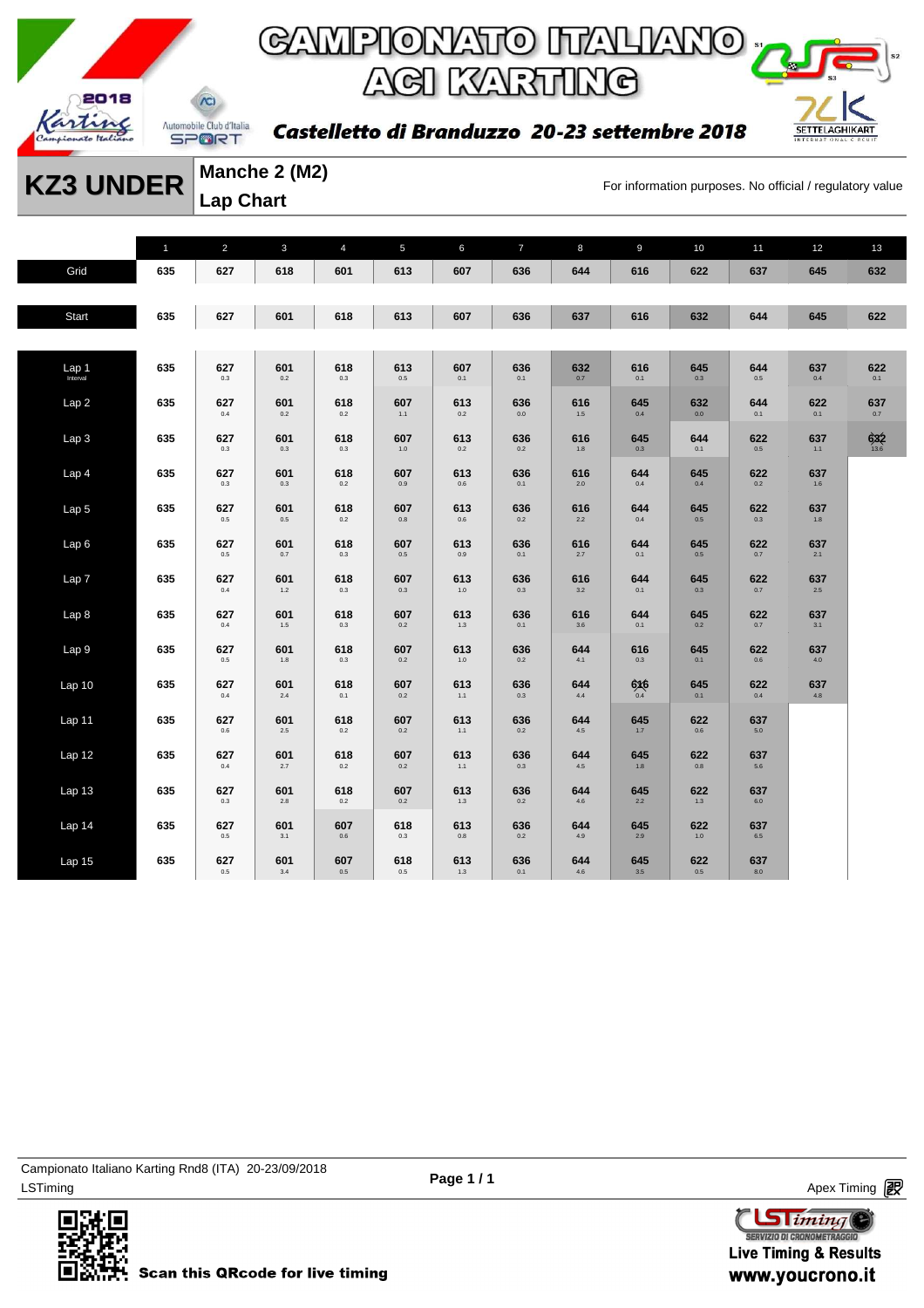



Castelletto di Branduzzo 20-23 settembre 2018

#### **KZ3 UNDER** Manche 2 (M2)<br>For information purposes. No official / regulatory value **Manche 2 (M2) Analysis**

| 3<br>12.921<br>19.049<br>48.351<br>17.378<br>49.348<br>11<br>16.973<br>12.648<br>18.730<br>No.601<br>Pagani Marco<br>51.339<br>17.282<br>12.816<br>19.008<br>49.106<br>48.186<br>13.211<br>19.172<br>4<br>12<br>16.911<br>12.714<br>18.561<br>18.956<br>1<br>5<br>17.142<br>12.723<br>18.965<br>48.830<br>48.191<br>$\overline{2}$<br>17.350<br>13<br>16.980<br>12.619<br>18.592<br>12.797<br>19.027<br>49.174<br>6<br>12.782<br>18.989<br>48.967<br>14<br>16.895<br>48.117<br>17.196<br>12.632<br>18.590<br>3<br>17.252<br>18.849<br>48.883<br>12.782<br>$\overline{7}$<br>15<br>16.867<br>48.151<br>17.391<br>12.816<br>18.966<br>49.173<br>12.675<br>18.609<br>$\overline{4}$<br>17.200<br>12.699<br>18.837<br>48.736<br>12.850<br>18.913<br>48.907<br>8<br>17.144<br>5<br>17.123<br>12.705<br>18.856<br>48.684<br>No.632 Cirelli Daniele<br>13.391<br>6<br>9<br>17.189<br>18.904<br>49.484<br>13.435<br>19.563<br>52.225<br>17.082<br>12.647<br>18.759<br>19.227<br>48.488<br>1<br>10<br>12.952<br>18.890<br>49.016<br>$\overline{c}$<br>$\overline{7}$<br>17.174<br>18.017<br>51.059<br>17.100<br>13.070<br>19.972<br>12.694<br>18.813<br>48.607<br>8<br>17.125<br>12.670<br>18.723<br>3<br>18.434<br>28.129<br>1:04.728<br>48.518<br>18.165<br>No.618<br><b>Nalon Riccardo</b><br>9<br>51.516<br>17.097<br>13.284<br>19.076<br>12.648<br>18.888<br>48.633<br>$\mathbf{1}$<br>19.156<br>No.635 Cavina Alessandro<br>12.842<br>10<br>12.703<br>18.851<br>2<br>17.357<br>18.884<br>49.083<br>17.113<br>48.667<br>51.537<br>29.812<br>1<br>13.075<br>19.173<br>16.977<br>48.429<br>3<br>12.824<br>18.793<br>48.985<br>11<br>12.720<br>18.732<br>17.368<br>$\overline{2}$<br>49.028<br>17.328<br>12.830<br>18.870<br>12<br>17.025<br>12.625<br>18.761<br>48.411<br>17.173<br>12.726<br>18.817<br>$\overline{4}$<br>48.716<br>48.893<br>3<br>17.222<br>12.921<br>18.750<br>13<br>17.006<br>12.605<br>5<br>48.598<br>18.675<br>48.286<br>17.104<br>12.814<br>18.680<br>48.723<br>$\overline{4}$<br>17.091<br>12.765<br>18.867<br>14<br>18.725<br>48.388<br>6<br>12.723<br>48.585<br>16.987<br>12.676<br>17.131<br>18.731<br>5<br>48.385<br>17.020<br>12.670<br>18.695<br>15<br>17.000<br>$\overline{7}$<br>6<br>48.275<br>12.678<br>18.717<br>48.395<br>17.147<br>12.735<br>18.759<br>48.641<br>16.978<br>12.654<br>18.643<br>8<br>12.706<br>$\overline{7}$<br>17.154<br>18.662<br>48.522<br>48.195<br>16.969<br>12.663<br>18.563<br>No.607<br>D'attanasio Filippo<br>9<br>12.725<br>18.998<br>13.436<br>19.289<br>51.723<br>17.119<br>18.820<br>48.664<br>8<br>16.922<br>48.129<br>12.666<br>18.541<br>1<br>10<br>48.282<br>$\overline{2}$<br>17.539<br>17.087<br>12.686<br>18.698<br>48.471<br>9<br>13.068<br>19.000<br>49.607<br>16.941<br>12.586<br>18.755<br>17.024<br>12.783<br>48.520<br>3<br>11<br>18.713<br>48.087<br>17.252<br>12.748<br>18.865<br>48.865<br>10<br>16.894<br>12.608<br>18.585<br>12<br>12.652<br>18.626<br>17.102<br>48.380<br>$\overline{4}$<br>17.126<br>12.704<br>48.582<br>11<br>48.166<br>18.752<br>16.985<br>12.669<br>18.512<br>48.347<br>13<br>17.042<br>12.656<br>18.649<br>5<br>17.111<br>12.631<br>18.752<br>48.494<br>12<br>17.007<br>48.403<br>12.646<br>18.750<br>17.021<br>14<br>12.698<br>19.336<br>49.055<br>6<br>18.653<br>13<br>48.235<br>16.987<br>12.650<br>48.290<br>17.048<br>12.663<br>18.524<br>17.082<br>12.813<br>18.641<br>$\overline{7}$<br>15<br>48.536<br>18.446<br>47.998<br>17.054<br>12.710<br>18.678<br>14<br>12.646<br>48.442<br>16.906<br>48.134<br>8<br>12.712<br>15<br>16.987<br>18.746<br>48.445<br>16.903<br>12.663<br>18.568<br><b>No.622</b><br>Grossi Manuele<br>9<br>12.686<br>53.746<br>17.043<br>18.951<br>48.680<br>20.405<br>13.649<br>19.692<br>$\mathbf{1}$<br>No.636<br><b>Ricco Roger</b><br>10<br>17.135<br>12.696<br>18.615<br>$\overline{2}$<br>17.539<br>12.940<br>19.126<br>48.446<br>49.605<br>51.799<br>$\mathbf{1}$<br>19.031<br>13.458<br>19.310<br>3<br>17.085<br>12.683<br>12.937<br>18.965<br>11<br>18.792<br>48.560<br>17.808<br>49.710<br>$\overline{2}$<br>49.719<br>17.463<br>13.336<br>18.920<br>12<br>17.016<br>12.856<br>12.658<br>18.631<br>48.305<br>4<br>17.378<br>18.897<br>49.131<br>3<br>49.080<br>17.433<br>12.802<br>18.845<br>17.082<br>5<br>13<br>12.669<br>18.659<br>48.410<br>17.278<br>12.899<br>18.896<br>49.073<br>$\overline{4}$<br>48.866<br>17.233<br>12.797<br>18.836<br>14<br>16.956<br>12.666<br>18.831<br>6<br>12.931<br>18.817<br>48.630<br>48.453<br>17.340<br>49.088<br>5<br>17.147<br>12.726<br>18.757<br>16.946<br>$\overline{7}$<br>15<br>18.655<br>48.265<br>12.664<br>17.176<br>12.988<br>18.804<br>48.968<br>6<br>48.492<br>17.049<br>12.746<br>18.697<br>8<br>17.170<br>12.857<br>$\overline{7}$<br>48.673<br>18.795<br>48.822<br>17.103<br>12.729<br>18.841<br>No.613 Costantini Sirio<br>9<br>12.940<br>13.309<br>19.425<br>51.795<br>17.275<br>18.855<br>49.070<br>8<br>48.550<br>19.061<br>16.979<br>12.790<br>18.781<br>1<br>$\overline{c}$<br>10<br>12.862<br>18.748<br>17.548<br>19.031<br>17.217<br>48.827<br>9<br>48.591<br>13.346<br>49.925<br>17.120<br>12.727<br>18.744<br>11<br>17.999<br>12.860<br>18.998<br>49.857<br>3<br>17.316<br>12.738<br>18.867<br>48.921<br>10<br>48.621<br>17.027<br>12.737<br>18.857<br>17.164<br>12.878<br>12<br>18.876<br>48.918<br>11<br>18.646<br>48.401<br>4<br>17.314<br>12.789<br>18.839<br>48.942<br>17.030<br>12.725<br>13<br>17.336<br>12.927<br>18.956<br>49.219<br>5<br>17.045<br>12.774<br>18.680<br>48.499<br>12<br>17.078<br>48.494<br>12.673<br>18.743<br>18.982<br>49.068<br>17.191<br>12.895<br>48.385<br>12.749<br>48.600<br>14<br>16.915<br>18.687<br>6<br>17.093<br>18.758<br>13<br>12.783<br>18.840<br>48.716<br>17.115<br>12.761<br>48.527<br>15<br>48.311<br>7<br>17.104<br>12.734<br>18.689<br>14<br>16.963<br>12.628<br>18.720<br>8<br>17.040<br>12.922<br>18.807<br>48.769<br>15<br>17.053<br>18.981<br>48.953<br>12.919<br>No.627 Simonetti Emanuele<br>9<br>17.045<br>12.717<br>48.410<br>18.648<br>19.212<br>19.196<br>51.682<br>$\mathbf{1}$<br>13.156<br>No.637 Ricciardiello Giovanni<br>10 <sup>°</sup><br>17.061<br>12.785<br>18.669<br>48.515<br>$\overline{2}$<br>17.293<br>12.877<br>19.010<br>49.180<br>53.958<br>1<br>20.186<br>13.892<br>19.880<br>17.095<br>12.713<br>17.183<br>12.804<br>18.840<br>18.702<br>48.510<br>3<br>48.827<br>11<br>$\overline{c}$<br>18.040<br>13.056<br>19.331<br>50.427<br>12<br>17.031<br>12.726<br>18.638<br>48.395<br>17.146<br>12.723<br>18.838<br>4<br>48.707<br>3<br>17.891<br>13.125<br>19.093<br>50.109<br>17.027<br>48.517<br>13<br>12.783<br>18.723<br>48.533<br>5<br>17.077<br>12.674<br>18.766<br>49.635<br>4<br>17.462<br>13.085<br>19.088<br>16.978<br>12.695<br>48.351<br>14<br>18.678<br>6<br>16.963<br>12.640<br>18.676<br>17.432<br>19.066<br>49.343<br>48.279<br>5<br>12.845<br>18.563<br>17.075<br>12.910<br>19.001<br>48.986<br>$\overline{7}$<br>16.934<br>12.610<br>48.107<br>18.999<br>15<br>6<br>17.357<br>12.997<br>49.353<br>8<br>17.008<br>12.623<br>18.547<br>48.178<br>7<br>17.303<br>12.955<br>19.130<br>49.388<br>No.616 Dalle Stelle Michael<br>16.955<br>12.653<br>18.717<br>52.522<br>9<br>48.325<br>19.856<br>13.242<br>19.424<br>8<br>17.368<br>13.021<br>19.033<br>49.422<br>$\mathbf{1}$<br>16.909<br>12.596<br>18.537<br>48.042<br>$\overline{2}$<br>18.081<br>13.032<br>19.287<br>50.400<br>10<br>9<br>19.061<br>49.937<br>17.765<br>13.111 | Laps | Sector 1 | Sector 2 | Sector 3 | Lap Time | Laps | Sector 1 | Sector 2 | Sector 3 | Lap Time | Laps | Sector 1 | Sector 2 | Sector 3 | Lap Time |
|-------------------------------------------------------------------------------------------------------------------------------------------------------------------------------------------------------------------------------------------------------------------------------------------------------------------------------------------------------------------------------------------------------------------------------------------------------------------------------------------------------------------------------------------------------------------------------------------------------------------------------------------------------------------------------------------------------------------------------------------------------------------------------------------------------------------------------------------------------------------------------------------------------------------------------------------------------------------------------------------------------------------------------------------------------------------------------------------------------------------------------------------------------------------------------------------------------------------------------------------------------------------------------------------------------------------------------------------------------------------------------------------------------------------------------------------------------------------------------------------------------------------------------------------------------------------------------------------------------------------------------------------------------------------------------------------------------------------------------------------------------------------------------------------------------------------------------------------------------------------------------------------------------------------------------------------------------------------------------------------------------------------------------------------------------------------------------------------------------------------------------------------------------------------------------------------------------------------------------------------------------------------------------------------------------------------------------------------------------------------------------------------------------------------------------------------------------------------------------------------------------------------------------------------------------------------------------------------------------------------------------------------------------------------------------------------------------------------------------------------------------------------------------------------------------------------------------------------------------------------------------------------------------------------------------------------------------------------------------------------------------------------------------------------------------------------------------------------------------------------------------------------------------------------------------------------------------------------------------------------------------------------------------------------------------------------------------------------------------------------------------------------------------------------------------------------------------------------------------------------------------------------------------------------------------------------------------------------------------------------------------------------------------------------------------------------------------------------------------------------------------------------------------------------------------------------------------------------------------------------------------------------------------------------------------------------------------------------------------------------------------------------------------------------------------------------------------------------------------------------------------------------------------------------------------------------------------------------------------------------------------------------------------------------------------------------------------------------------------------------------------------------------------------------------------------------------------------------------------------------------------------------------------------------------------------------------------------------------------------------------------------------------------------------------------------------------------------------------------------------------------------------------------------------------------------------------------------------------------------------------------------------------------------------------------------------------------------------------------------------------------------------------------------------------------------------------------------------------------------------------------------------------------------------------------------------------------------------------------------------------------------------------------------------------------------------------------------------------------------------------------------------------------------------------------------------------------------------------------------------------------------------------------------------------------------------------------------------------------------------------------------------------------------------------------------------------------------------------------------------------------------------------------------------------------------------------------------------------------------------------------------------------------------------------------------------------------------------------------------------------------------------------------------------------------------------------------------------------------------------------------------------------------------------------------------------------------------------------------------------------------------------------------------------------------------------------------------------------------------------------------------------------------------------------------------------------------------------------------------------------------------------------------------------------------------------------------------------------------------------------------------------------------------------------------------------------------------------------------------------------------------------------------------------------------------------------------------------------------------------------------------------------------------------------------------------------------------------------------------------------------------------------------------------------------------------------------------------------------------------------------------------------------------------------------------------------------------------------------------------------------------------------------------------------------------------------------------------------------------------------------------------------------------------------------------|------|----------|----------|----------|----------|------|----------|----------|----------|----------|------|----------|----------|----------|----------|
|                                                                                                                                                                                                                                                                                                                                                                                                                                                                                                                                                                                                                                                                                                                                                                                                                                                                                                                                                                                                                                                                                                                                                                                                                                                                                                                                                                                                                                                                                                                                                                                                                                                                                                                                                                                                                                                                                                                                                                                                                                                                                                                                                                                                                                                                                                                                                                                                                                                                                                                                                                                                                                                                                                                                                                                                                                                                                                                                                                                                                                                                                                                                                                                                                                                                                                                                                                                                                                                                                                                                                                                                                                                                                                                                                                                                                                                                                                                                                                                                                                                                                                                                                                                                                                                                                                                                                                                                                                                                                                                                                                                                                                                                                                                                                                                                                                                                                                                                                                                                                                                                                                                                                                                                                                                                                                                                                                                                                                                                                                                                                                                                                                                                                                                                                                                                                                                                                                                                                                                                                                                                                                                                                                                                                                                                                                                                                                                                                                                                                                                                                                                                                                                                                                                                                                                                                                                                                                                                                                                                                                                                                                                                                                                                                                                                                                                                                                                                                                     |      |          |          |          |          |      |          |          |          |          |      |          |          |          |          |
|                                                                                                                                                                                                                                                                                                                                                                                                                                                                                                                                                                                                                                                                                                                                                                                                                                                                                                                                                                                                                                                                                                                                                                                                                                                                                                                                                                                                                                                                                                                                                                                                                                                                                                                                                                                                                                                                                                                                                                                                                                                                                                                                                                                                                                                                                                                                                                                                                                                                                                                                                                                                                                                                                                                                                                                                                                                                                                                                                                                                                                                                                                                                                                                                                                                                                                                                                                                                                                                                                                                                                                                                                                                                                                                                                                                                                                                                                                                                                                                                                                                                                                                                                                                                                                                                                                                                                                                                                                                                                                                                                                                                                                                                                                                                                                                                                                                                                                                                                                                                                                                                                                                                                                                                                                                                                                                                                                                                                                                                                                                                                                                                                                                                                                                                                                                                                                                                                                                                                                                                                                                                                                                                                                                                                                                                                                                                                                                                                                                                                                                                                                                                                                                                                                                                                                                                                                                                                                                                                                                                                                                                                                                                                                                                                                                                                                                                                                                                                                     |      |          |          |          |          |      |          |          |          |          |      |          |          |          |          |
|                                                                                                                                                                                                                                                                                                                                                                                                                                                                                                                                                                                                                                                                                                                                                                                                                                                                                                                                                                                                                                                                                                                                                                                                                                                                                                                                                                                                                                                                                                                                                                                                                                                                                                                                                                                                                                                                                                                                                                                                                                                                                                                                                                                                                                                                                                                                                                                                                                                                                                                                                                                                                                                                                                                                                                                                                                                                                                                                                                                                                                                                                                                                                                                                                                                                                                                                                                                                                                                                                                                                                                                                                                                                                                                                                                                                                                                                                                                                                                                                                                                                                                                                                                                                                                                                                                                                                                                                                                                                                                                                                                                                                                                                                                                                                                                                                                                                                                                                                                                                                                                                                                                                                                                                                                                                                                                                                                                                                                                                                                                                                                                                                                                                                                                                                                                                                                                                                                                                                                                                                                                                                                                                                                                                                                                                                                                                                                                                                                                                                                                                                                                                                                                                                                                                                                                                                                                                                                                                                                                                                                                                                                                                                                                                                                                                                                                                                                                                                                     |      |          |          |          |          |      |          |          |          |          |      |          |          |          |          |
|                                                                                                                                                                                                                                                                                                                                                                                                                                                                                                                                                                                                                                                                                                                                                                                                                                                                                                                                                                                                                                                                                                                                                                                                                                                                                                                                                                                                                                                                                                                                                                                                                                                                                                                                                                                                                                                                                                                                                                                                                                                                                                                                                                                                                                                                                                                                                                                                                                                                                                                                                                                                                                                                                                                                                                                                                                                                                                                                                                                                                                                                                                                                                                                                                                                                                                                                                                                                                                                                                                                                                                                                                                                                                                                                                                                                                                                                                                                                                                                                                                                                                                                                                                                                                                                                                                                                                                                                                                                                                                                                                                                                                                                                                                                                                                                                                                                                                                                                                                                                                                                                                                                                                                                                                                                                                                                                                                                                                                                                                                                                                                                                                                                                                                                                                                                                                                                                                                                                                                                                                                                                                                                                                                                                                                                                                                                                                                                                                                                                                                                                                                                                                                                                                                                                                                                                                                                                                                                                                                                                                                                                                                                                                                                                                                                                                                                                                                                                                                     |      |          |          |          |          |      |          |          |          |          |      |          |          |          |          |
|                                                                                                                                                                                                                                                                                                                                                                                                                                                                                                                                                                                                                                                                                                                                                                                                                                                                                                                                                                                                                                                                                                                                                                                                                                                                                                                                                                                                                                                                                                                                                                                                                                                                                                                                                                                                                                                                                                                                                                                                                                                                                                                                                                                                                                                                                                                                                                                                                                                                                                                                                                                                                                                                                                                                                                                                                                                                                                                                                                                                                                                                                                                                                                                                                                                                                                                                                                                                                                                                                                                                                                                                                                                                                                                                                                                                                                                                                                                                                                                                                                                                                                                                                                                                                                                                                                                                                                                                                                                                                                                                                                                                                                                                                                                                                                                                                                                                                                                                                                                                                                                                                                                                                                                                                                                                                                                                                                                                                                                                                                                                                                                                                                                                                                                                                                                                                                                                                                                                                                                                                                                                                                                                                                                                                                                                                                                                                                                                                                                                                                                                                                                                                                                                                                                                                                                                                                                                                                                                                                                                                                                                                                                                                                                                                                                                                                                                                                                                                                     |      |          |          |          |          |      |          |          |          |          |      |          |          |          |          |
|                                                                                                                                                                                                                                                                                                                                                                                                                                                                                                                                                                                                                                                                                                                                                                                                                                                                                                                                                                                                                                                                                                                                                                                                                                                                                                                                                                                                                                                                                                                                                                                                                                                                                                                                                                                                                                                                                                                                                                                                                                                                                                                                                                                                                                                                                                                                                                                                                                                                                                                                                                                                                                                                                                                                                                                                                                                                                                                                                                                                                                                                                                                                                                                                                                                                                                                                                                                                                                                                                                                                                                                                                                                                                                                                                                                                                                                                                                                                                                                                                                                                                                                                                                                                                                                                                                                                                                                                                                                                                                                                                                                                                                                                                                                                                                                                                                                                                                                                                                                                                                                                                                                                                                                                                                                                                                                                                                                                                                                                                                                                                                                                                                                                                                                                                                                                                                                                                                                                                                                                                                                                                                                                                                                                                                                                                                                                                                                                                                                                                                                                                                                                                                                                                                                                                                                                                                                                                                                                                                                                                                                                                                                                                                                                                                                                                                                                                                                                                                     |      |          |          |          |          |      |          |          |          |          |      |          |          |          |          |
|                                                                                                                                                                                                                                                                                                                                                                                                                                                                                                                                                                                                                                                                                                                                                                                                                                                                                                                                                                                                                                                                                                                                                                                                                                                                                                                                                                                                                                                                                                                                                                                                                                                                                                                                                                                                                                                                                                                                                                                                                                                                                                                                                                                                                                                                                                                                                                                                                                                                                                                                                                                                                                                                                                                                                                                                                                                                                                                                                                                                                                                                                                                                                                                                                                                                                                                                                                                                                                                                                                                                                                                                                                                                                                                                                                                                                                                                                                                                                                                                                                                                                                                                                                                                                                                                                                                                                                                                                                                                                                                                                                                                                                                                                                                                                                                                                                                                                                                                                                                                                                                                                                                                                                                                                                                                                                                                                                                                                                                                                                                                                                                                                                                                                                                                                                                                                                                                                                                                                                                                                                                                                                                                                                                                                                                                                                                                                                                                                                                                                                                                                                                                                                                                                                                                                                                                                                                                                                                                                                                                                                                                                                                                                                                                                                                                                                                                                                                                                                     |      |          |          |          |          |      |          |          |          |          |      |          |          |          |          |
|                                                                                                                                                                                                                                                                                                                                                                                                                                                                                                                                                                                                                                                                                                                                                                                                                                                                                                                                                                                                                                                                                                                                                                                                                                                                                                                                                                                                                                                                                                                                                                                                                                                                                                                                                                                                                                                                                                                                                                                                                                                                                                                                                                                                                                                                                                                                                                                                                                                                                                                                                                                                                                                                                                                                                                                                                                                                                                                                                                                                                                                                                                                                                                                                                                                                                                                                                                                                                                                                                                                                                                                                                                                                                                                                                                                                                                                                                                                                                                                                                                                                                                                                                                                                                                                                                                                                                                                                                                                                                                                                                                                                                                                                                                                                                                                                                                                                                                                                                                                                                                                                                                                                                                                                                                                                                                                                                                                                                                                                                                                                                                                                                                                                                                                                                                                                                                                                                                                                                                                                                                                                                                                                                                                                                                                                                                                                                                                                                                                                                                                                                                                                                                                                                                                                                                                                                                                                                                                                                                                                                                                                                                                                                                                                                                                                                                                                                                                                                                     |      |          |          |          |          |      |          |          |          |          |      |          |          |          |          |
|                                                                                                                                                                                                                                                                                                                                                                                                                                                                                                                                                                                                                                                                                                                                                                                                                                                                                                                                                                                                                                                                                                                                                                                                                                                                                                                                                                                                                                                                                                                                                                                                                                                                                                                                                                                                                                                                                                                                                                                                                                                                                                                                                                                                                                                                                                                                                                                                                                                                                                                                                                                                                                                                                                                                                                                                                                                                                                                                                                                                                                                                                                                                                                                                                                                                                                                                                                                                                                                                                                                                                                                                                                                                                                                                                                                                                                                                                                                                                                                                                                                                                                                                                                                                                                                                                                                                                                                                                                                                                                                                                                                                                                                                                                                                                                                                                                                                                                                                                                                                                                                                                                                                                                                                                                                                                                                                                                                                                                                                                                                                                                                                                                                                                                                                                                                                                                                                                                                                                                                                                                                                                                                                                                                                                                                                                                                                                                                                                                                                                                                                                                                                                                                                                                                                                                                                                                                                                                                                                                                                                                                                                                                                                                                                                                                                                                                                                                                                                                     |      |          |          |          |          |      |          |          |          |          |      |          |          |          |          |
|                                                                                                                                                                                                                                                                                                                                                                                                                                                                                                                                                                                                                                                                                                                                                                                                                                                                                                                                                                                                                                                                                                                                                                                                                                                                                                                                                                                                                                                                                                                                                                                                                                                                                                                                                                                                                                                                                                                                                                                                                                                                                                                                                                                                                                                                                                                                                                                                                                                                                                                                                                                                                                                                                                                                                                                                                                                                                                                                                                                                                                                                                                                                                                                                                                                                                                                                                                                                                                                                                                                                                                                                                                                                                                                                                                                                                                                                                                                                                                                                                                                                                                                                                                                                                                                                                                                                                                                                                                                                                                                                                                                                                                                                                                                                                                                                                                                                                                                                                                                                                                                                                                                                                                                                                                                                                                                                                                                                                                                                                                                                                                                                                                                                                                                                                                                                                                                                                                                                                                                                                                                                                                                                                                                                                                                                                                                                                                                                                                                                                                                                                                                                                                                                                                                                                                                                                                                                                                                                                                                                                                                                                                                                                                                                                                                                                                                                                                                                                                     |      |          |          |          |          |      |          |          |          |          |      |          |          |          |          |
|                                                                                                                                                                                                                                                                                                                                                                                                                                                                                                                                                                                                                                                                                                                                                                                                                                                                                                                                                                                                                                                                                                                                                                                                                                                                                                                                                                                                                                                                                                                                                                                                                                                                                                                                                                                                                                                                                                                                                                                                                                                                                                                                                                                                                                                                                                                                                                                                                                                                                                                                                                                                                                                                                                                                                                                                                                                                                                                                                                                                                                                                                                                                                                                                                                                                                                                                                                                                                                                                                                                                                                                                                                                                                                                                                                                                                                                                                                                                                                                                                                                                                                                                                                                                                                                                                                                                                                                                                                                                                                                                                                                                                                                                                                                                                                                                                                                                                                                                                                                                                                                                                                                                                                                                                                                                                                                                                                                                                                                                                                                                                                                                                                                                                                                                                                                                                                                                                                                                                                                                                                                                                                                                                                                                                                                                                                                                                                                                                                                                                                                                                                                                                                                                                                                                                                                                                                                                                                                                                                                                                                                                                                                                                                                                                                                                                                                                                                                                                                     |      |          |          |          |          |      |          |          |          |          |      |          |          |          |          |
|                                                                                                                                                                                                                                                                                                                                                                                                                                                                                                                                                                                                                                                                                                                                                                                                                                                                                                                                                                                                                                                                                                                                                                                                                                                                                                                                                                                                                                                                                                                                                                                                                                                                                                                                                                                                                                                                                                                                                                                                                                                                                                                                                                                                                                                                                                                                                                                                                                                                                                                                                                                                                                                                                                                                                                                                                                                                                                                                                                                                                                                                                                                                                                                                                                                                                                                                                                                                                                                                                                                                                                                                                                                                                                                                                                                                                                                                                                                                                                                                                                                                                                                                                                                                                                                                                                                                                                                                                                                                                                                                                                                                                                                                                                                                                                                                                                                                                                                                                                                                                                                                                                                                                                                                                                                                                                                                                                                                                                                                                                                                                                                                                                                                                                                                                                                                                                                                                                                                                                                                                                                                                                                                                                                                                                                                                                                                                                                                                                                                                                                                                                                                                                                                                                                                                                                                                                                                                                                                                                                                                                                                                                                                                                                                                                                                                                                                                                                                                                     |      |          |          |          |          |      |          |          |          |          |      |          |          |          |          |
|                                                                                                                                                                                                                                                                                                                                                                                                                                                                                                                                                                                                                                                                                                                                                                                                                                                                                                                                                                                                                                                                                                                                                                                                                                                                                                                                                                                                                                                                                                                                                                                                                                                                                                                                                                                                                                                                                                                                                                                                                                                                                                                                                                                                                                                                                                                                                                                                                                                                                                                                                                                                                                                                                                                                                                                                                                                                                                                                                                                                                                                                                                                                                                                                                                                                                                                                                                                                                                                                                                                                                                                                                                                                                                                                                                                                                                                                                                                                                                                                                                                                                                                                                                                                                                                                                                                                                                                                                                                                                                                                                                                                                                                                                                                                                                                                                                                                                                                                                                                                                                                                                                                                                                                                                                                                                                                                                                                                                                                                                                                                                                                                                                                                                                                                                                                                                                                                                                                                                                                                                                                                                                                                                                                                                                                                                                                                                                                                                                                                                                                                                                                                                                                                                                                                                                                                                                                                                                                                                                                                                                                                                                                                                                                                                                                                                                                                                                                                                                     |      |          |          |          |          |      |          |          |          |          |      |          |          |          |          |
|                                                                                                                                                                                                                                                                                                                                                                                                                                                                                                                                                                                                                                                                                                                                                                                                                                                                                                                                                                                                                                                                                                                                                                                                                                                                                                                                                                                                                                                                                                                                                                                                                                                                                                                                                                                                                                                                                                                                                                                                                                                                                                                                                                                                                                                                                                                                                                                                                                                                                                                                                                                                                                                                                                                                                                                                                                                                                                                                                                                                                                                                                                                                                                                                                                                                                                                                                                                                                                                                                                                                                                                                                                                                                                                                                                                                                                                                                                                                                                                                                                                                                                                                                                                                                                                                                                                                                                                                                                                                                                                                                                                                                                                                                                                                                                                                                                                                                                                                                                                                                                                                                                                                                                                                                                                                                                                                                                                                                                                                                                                                                                                                                                                                                                                                                                                                                                                                                                                                                                                                                                                                                                                                                                                                                                                                                                                                                                                                                                                                                                                                                                                                                                                                                                                                                                                                                                                                                                                                                                                                                                                                                                                                                                                                                                                                                                                                                                                                                                     |      |          |          |          |          |      |          |          |          |          |      |          |          |          |          |
|                                                                                                                                                                                                                                                                                                                                                                                                                                                                                                                                                                                                                                                                                                                                                                                                                                                                                                                                                                                                                                                                                                                                                                                                                                                                                                                                                                                                                                                                                                                                                                                                                                                                                                                                                                                                                                                                                                                                                                                                                                                                                                                                                                                                                                                                                                                                                                                                                                                                                                                                                                                                                                                                                                                                                                                                                                                                                                                                                                                                                                                                                                                                                                                                                                                                                                                                                                                                                                                                                                                                                                                                                                                                                                                                                                                                                                                                                                                                                                                                                                                                                                                                                                                                                                                                                                                                                                                                                                                                                                                                                                                                                                                                                                                                                                                                                                                                                                                                                                                                                                                                                                                                                                                                                                                                                                                                                                                                                                                                                                                                                                                                                                                                                                                                                                                                                                                                                                                                                                                                                                                                                                                                                                                                                                                                                                                                                                                                                                                                                                                                                                                                                                                                                                                                                                                                                                                                                                                                                                                                                                                                                                                                                                                                                                                                                                                                                                                                                                     |      |          |          |          |          |      |          |          |          |          |      |          |          |          |          |
|                                                                                                                                                                                                                                                                                                                                                                                                                                                                                                                                                                                                                                                                                                                                                                                                                                                                                                                                                                                                                                                                                                                                                                                                                                                                                                                                                                                                                                                                                                                                                                                                                                                                                                                                                                                                                                                                                                                                                                                                                                                                                                                                                                                                                                                                                                                                                                                                                                                                                                                                                                                                                                                                                                                                                                                                                                                                                                                                                                                                                                                                                                                                                                                                                                                                                                                                                                                                                                                                                                                                                                                                                                                                                                                                                                                                                                                                                                                                                                                                                                                                                                                                                                                                                                                                                                                                                                                                                                                                                                                                                                                                                                                                                                                                                                                                                                                                                                                                                                                                                                                                                                                                                                                                                                                                                                                                                                                                                                                                                                                                                                                                                                                                                                                                                                                                                                                                                                                                                                                                                                                                                                                                                                                                                                                                                                                                                                                                                                                                                                                                                                                                                                                                                                                                                                                                                                                                                                                                                                                                                                                                                                                                                                                                                                                                                                                                                                                                                                     |      |          |          |          |          |      |          |          |          |          |      |          |          |          |          |
|                                                                                                                                                                                                                                                                                                                                                                                                                                                                                                                                                                                                                                                                                                                                                                                                                                                                                                                                                                                                                                                                                                                                                                                                                                                                                                                                                                                                                                                                                                                                                                                                                                                                                                                                                                                                                                                                                                                                                                                                                                                                                                                                                                                                                                                                                                                                                                                                                                                                                                                                                                                                                                                                                                                                                                                                                                                                                                                                                                                                                                                                                                                                                                                                                                                                                                                                                                                                                                                                                                                                                                                                                                                                                                                                                                                                                                                                                                                                                                                                                                                                                                                                                                                                                                                                                                                                                                                                                                                                                                                                                                                                                                                                                                                                                                                                                                                                                                                                                                                                                                                                                                                                                                                                                                                                                                                                                                                                                                                                                                                                                                                                                                                                                                                                                                                                                                                                                                                                                                                                                                                                                                                                                                                                                                                                                                                                                                                                                                                                                                                                                                                                                                                                                                                                                                                                                                                                                                                                                                                                                                                                                                                                                                                                                                                                                                                                                                                                                                     |      |          |          |          |          |      |          |          |          |          |      |          |          |          |          |
|                                                                                                                                                                                                                                                                                                                                                                                                                                                                                                                                                                                                                                                                                                                                                                                                                                                                                                                                                                                                                                                                                                                                                                                                                                                                                                                                                                                                                                                                                                                                                                                                                                                                                                                                                                                                                                                                                                                                                                                                                                                                                                                                                                                                                                                                                                                                                                                                                                                                                                                                                                                                                                                                                                                                                                                                                                                                                                                                                                                                                                                                                                                                                                                                                                                                                                                                                                                                                                                                                                                                                                                                                                                                                                                                                                                                                                                                                                                                                                                                                                                                                                                                                                                                                                                                                                                                                                                                                                                                                                                                                                                                                                                                                                                                                                                                                                                                                                                                                                                                                                                                                                                                                                                                                                                                                                                                                                                                                                                                                                                                                                                                                                                                                                                                                                                                                                                                                                                                                                                                                                                                                                                                                                                                                                                                                                                                                                                                                                                                                                                                                                                                                                                                                                                                                                                                                                                                                                                                                                                                                                                                                                                                                                                                                                                                                                                                                                                                                                     |      |          |          |          |          |      |          |          |          |          |      |          |          |          |          |
|                                                                                                                                                                                                                                                                                                                                                                                                                                                                                                                                                                                                                                                                                                                                                                                                                                                                                                                                                                                                                                                                                                                                                                                                                                                                                                                                                                                                                                                                                                                                                                                                                                                                                                                                                                                                                                                                                                                                                                                                                                                                                                                                                                                                                                                                                                                                                                                                                                                                                                                                                                                                                                                                                                                                                                                                                                                                                                                                                                                                                                                                                                                                                                                                                                                                                                                                                                                                                                                                                                                                                                                                                                                                                                                                                                                                                                                                                                                                                                                                                                                                                                                                                                                                                                                                                                                                                                                                                                                                                                                                                                                                                                                                                                                                                                                                                                                                                                                                                                                                                                                                                                                                                                                                                                                                                                                                                                                                                                                                                                                                                                                                                                                                                                                                                                                                                                                                                                                                                                                                                                                                                                                                                                                                                                                                                                                                                                                                                                                                                                                                                                                                                                                                                                                                                                                                                                                                                                                                                                                                                                                                                                                                                                                                                                                                                                                                                                                                                                     |      |          |          |          |          |      |          |          |          |          |      |          |          |          |          |
|                                                                                                                                                                                                                                                                                                                                                                                                                                                                                                                                                                                                                                                                                                                                                                                                                                                                                                                                                                                                                                                                                                                                                                                                                                                                                                                                                                                                                                                                                                                                                                                                                                                                                                                                                                                                                                                                                                                                                                                                                                                                                                                                                                                                                                                                                                                                                                                                                                                                                                                                                                                                                                                                                                                                                                                                                                                                                                                                                                                                                                                                                                                                                                                                                                                                                                                                                                                                                                                                                                                                                                                                                                                                                                                                                                                                                                                                                                                                                                                                                                                                                                                                                                                                                                                                                                                                                                                                                                                                                                                                                                                                                                                                                                                                                                                                                                                                                                                                                                                                                                                                                                                                                                                                                                                                                                                                                                                                                                                                                                                                                                                                                                                                                                                                                                                                                                                                                                                                                                                                                                                                                                                                                                                                                                                                                                                                                                                                                                                                                                                                                                                                                                                                                                                                                                                                                                                                                                                                                                                                                                                                                                                                                                                                                                                                                                                                                                                                                                     |      |          |          |          |          |      |          |          |          |          |      |          |          |          |          |
|                                                                                                                                                                                                                                                                                                                                                                                                                                                                                                                                                                                                                                                                                                                                                                                                                                                                                                                                                                                                                                                                                                                                                                                                                                                                                                                                                                                                                                                                                                                                                                                                                                                                                                                                                                                                                                                                                                                                                                                                                                                                                                                                                                                                                                                                                                                                                                                                                                                                                                                                                                                                                                                                                                                                                                                                                                                                                                                                                                                                                                                                                                                                                                                                                                                                                                                                                                                                                                                                                                                                                                                                                                                                                                                                                                                                                                                                                                                                                                                                                                                                                                                                                                                                                                                                                                                                                                                                                                                                                                                                                                                                                                                                                                                                                                                                                                                                                                                                                                                                                                                                                                                                                                                                                                                                                                                                                                                                                                                                                                                                                                                                                                                                                                                                                                                                                                                                                                                                                                                                                                                                                                                                                                                                                                                                                                                                                                                                                                                                                                                                                                                                                                                                                                                                                                                                                                                                                                                                                                                                                                                                                                                                                                                                                                                                                                                                                                                                                                     |      |          |          |          |          |      |          |          |          |          |      |          |          |          |          |
|                                                                                                                                                                                                                                                                                                                                                                                                                                                                                                                                                                                                                                                                                                                                                                                                                                                                                                                                                                                                                                                                                                                                                                                                                                                                                                                                                                                                                                                                                                                                                                                                                                                                                                                                                                                                                                                                                                                                                                                                                                                                                                                                                                                                                                                                                                                                                                                                                                                                                                                                                                                                                                                                                                                                                                                                                                                                                                                                                                                                                                                                                                                                                                                                                                                                                                                                                                                                                                                                                                                                                                                                                                                                                                                                                                                                                                                                                                                                                                                                                                                                                                                                                                                                                                                                                                                                                                                                                                                                                                                                                                                                                                                                                                                                                                                                                                                                                                                                                                                                                                                                                                                                                                                                                                                                                                                                                                                                                                                                                                                                                                                                                                                                                                                                                                                                                                                                                                                                                                                                                                                                                                                                                                                                                                                                                                                                                                                                                                                                                                                                                                                                                                                                                                                                                                                                                                                                                                                                                                                                                                                                                                                                                                                                                                                                                                                                                                                                                                     |      |          |          |          |          |      |          |          |          |          |      |          |          |          |          |
|                                                                                                                                                                                                                                                                                                                                                                                                                                                                                                                                                                                                                                                                                                                                                                                                                                                                                                                                                                                                                                                                                                                                                                                                                                                                                                                                                                                                                                                                                                                                                                                                                                                                                                                                                                                                                                                                                                                                                                                                                                                                                                                                                                                                                                                                                                                                                                                                                                                                                                                                                                                                                                                                                                                                                                                                                                                                                                                                                                                                                                                                                                                                                                                                                                                                                                                                                                                                                                                                                                                                                                                                                                                                                                                                                                                                                                                                                                                                                                                                                                                                                                                                                                                                                                                                                                                                                                                                                                                                                                                                                                                                                                                                                                                                                                                                                                                                                                                                                                                                                                                                                                                                                                                                                                                                                                                                                                                                                                                                                                                                                                                                                                                                                                                                                                                                                                                                                                                                                                                                                                                                                                                                                                                                                                                                                                                                                                                                                                                                                                                                                                                                                                                                                                                                                                                                                                                                                                                                                                                                                                                                                                                                                                                                                                                                                                                                                                                                                                     |      |          |          |          |          |      |          |          |          |          |      |          |          |          |          |
|                                                                                                                                                                                                                                                                                                                                                                                                                                                                                                                                                                                                                                                                                                                                                                                                                                                                                                                                                                                                                                                                                                                                                                                                                                                                                                                                                                                                                                                                                                                                                                                                                                                                                                                                                                                                                                                                                                                                                                                                                                                                                                                                                                                                                                                                                                                                                                                                                                                                                                                                                                                                                                                                                                                                                                                                                                                                                                                                                                                                                                                                                                                                                                                                                                                                                                                                                                                                                                                                                                                                                                                                                                                                                                                                                                                                                                                                                                                                                                                                                                                                                                                                                                                                                                                                                                                                                                                                                                                                                                                                                                                                                                                                                                                                                                                                                                                                                                                                                                                                                                                                                                                                                                                                                                                                                                                                                                                                                                                                                                                                                                                                                                                                                                                                                                                                                                                                                                                                                                                                                                                                                                                                                                                                                                                                                                                                                                                                                                                                                                                                                                                                                                                                                                                                                                                                                                                                                                                                                                                                                                                                                                                                                                                                                                                                                                                                                                                                                                     |      |          |          |          |          |      |          |          |          |          |      |          |          |          |          |
|                                                                                                                                                                                                                                                                                                                                                                                                                                                                                                                                                                                                                                                                                                                                                                                                                                                                                                                                                                                                                                                                                                                                                                                                                                                                                                                                                                                                                                                                                                                                                                                                                                                                                                                                                                                                                                                                                                                                                                                                                                                                                                                                                                                                                                                                                                                                                                                                                                                                                                                                                                                                                                                                                                                                                                                                                                                                                                                                                                                                                                                                                                                                                                                                                                                                                                                                                                                                                                                                                                                                                                                                                                                                                                                                                                                                                                                                                                                                                                                                                                                                                                                                                                                                                                                                                                                                                                                                                                                                                                                                                                                                                                                                                                                                                                                                                                                                                                                                                                                                                                                                                                                                                                                                                                                                                                                                                                                                                                                                                                                                                                                                                                                                                                                                                                                                                                                                                                                                                                                                                                                                                                                                                                                                                                                                                                                                                                                                                                                                                                                                                                                                                                                                                                                                                                                                                                                                                                                                                                                                                                                                                                                                                                                                                                                                                                                                                                                                                                     |      |          |          |          |          |      |          |          |          |          |      |          |          |          |          |
|                                                                                                                                                                                                                                                                                                                                                                                                                                                                                                                                                                                                                                                                                                                                                                                                                                                                                                                                                                                                                                                                                                                                                                                                                                                                                                                                                                                                                                                                                                                                                                                                                                                                                                                                                                                                                                                                                                                                                                                                                                                                                                                                                                                                                                                                                                                                                                                                                                                                                                                                                                                                                                                                                                                                                                                                                                                                                                                                                                                                                                                                                                                                                                                                                                                                                                                                                                                                                                                                                                                                                                                                                                                                                                                                                                                                                                                                                                                                                                                                                                                                                                                                                                                                                                                                                                                                                                                                                                                                                                                                                                                                                                                                                                                                                                                                                                                                                                                                                                                                                                                                                                                                                                                                                                                                                                                                                                                                                                                                                                                                                                                                                                                                                                                                                                                                                                                                                                                                                                                                                                                                                                                                                                                                                                                                                                                                                                                                                                                                                                                                                                                                                                                                                                                                                                                                                                                                                                                                                                                                                                                                                                                                                                                                                                                                                                                                                                                                                                     |      |          |          |          |          |      |          |          |          |          |      |          |          |          |          |
|                                                                                                                                                                                                                                                                                                                                                                                                                                                                                                                                                                                                                                                                                                                                                                                                                                                                                                                                                                                                                                                                                                                                                                                                                                                                                                                                                                                                                                                                                                                                                                                                                                                                                                                                                                                                                                                                                                                                                                                                                                                                                                                                                                                                                                                                                                                                                                                                                                                                                                                                                                                                                                                                                                                                                                                                                                                                                                                                                                                                                                                                                                                                                                                                                                                                                                                                                                                                                                                                                                                                                                                                                                                                                                                                                                                                                                                                                                                                                                                                                                                                                                                                                                                                                                                                                                                                                                                                                                                                                                                                                                                                                                                                                                                                                                                                                                                                                                                                                                                                                                                                                                                                                                                                                                                                                                                                                                                                                                                                                                                                                                                                                                                                                                                                                                                                                                                                                                                                                                                                                                                                                                                                                                                                                                                                                                                                                                                                                                                                                                                                                                                                                                                                                                                                                                                                                                                                                                                                                                                                                                                                                                                                                                                                                                                                                                                                                                                                                                     |      |          |          |          |          |      |          |          |          |          |      |          |          |          |          |
|                                                                                                                                                                                                                                                                                                                                                                                                                                                                                                                                                                                                                                                                                                                                                                                                                                                                                                                                                                                                                                                                                                                                                                                                                                                                                                                                                                                                                                                                                                                                                                                                                                                                                                                                                                                                                                                                                                                                                                                                                                                                                                                                                                                                                                                                                                                                                                                                                                                                                                                                                                                                                                                                                                                                                                                                                                                                                                                                                                                                                                                                                                                                                                                                                                                                                                                                                                                                                                                                                                                                                                                                                                                                                                                                                                                                                                                                                                                                                                                                                                                                                                                                                                                                                                                                                                                                                                                                                                                                                                                                                                                                                                                                                                                                                                                                                                                                                                                                                                                                                                                                                                                                                                                                                                                                                                                                                                                                                                                                                                                                                                                                                                                                                                                                                                                                                                                                                                                                                                                                                                                                                                                                                                                                                                                                                                                                                                                                                                                                                                                                                                                                                                                                                                                                                                                                                                                                                                                                                                                                                                                                                                                                                                                                                                                                                                                                                                                                                                     |      |          |          |          |          |      |          |          |          |          |      |          |          |          |          |
|                                                                                                                                                                                                                                                                                                                                                                                                                                                                                                                                                                                                                                                                                                                                                                                                                                                                                                                                                                                                                                                                                                                                                                                                                                                                                                                                                                                                                                                                                                                                                                                                                                                                                                                                                                                                                                                                                                                                                                                                                                                                                                                                                                                                                                                                                                                                                                                                                                                                                                                                                                                                                                                                                                                                                                                                                                                                                                                                                                                                                                                                                                                                                                                                                                                                                                                                                                                                                                                                                                                                                                                                                                                                                                                                                                                                                                                                                                                                                                                                                                                                                                                                                                                                                                                                                                                                                                                                                                                                                                                                                                                                                                                                                                                                                                                                                                                                                                                                                                                                                                                                                                                                                                                                                                                                                                                                                                                                                                                                                                                                                                                                                                                                                                                                                                                                                                                                                                                                                                                                                                                                                                                                                                                                                                                                                                                                                                                                                                                                                                                                                                                                                                                                                                                                                                                                                                                                                                                                                                                                                                                                                                                                                                                                                                                                                                                                                                                                                                     |      |          |          |          |          |      |          |          |          |          |      |          |          |          |          |
|                                                                                                                                                                                                                                                                                                                                                                                                                                                                                                                                                                                                                                                                                                                                                                                                                                                                                                                                                                                                                                                                                                                                                                                                                                                                                                                                                                                                                                                                                                                                                                                                                                                                                                                                                                                                                                                                                                                                                                                                                                                                                                                                                                                                                                                                                                                                                                                                                                                                                                                                                                                                                                                                                                                                                                                                                                                                                                                                                                                                                                                                                                                                                                                                                                                                                                                                                                                                                                                                                                                                                                                                                                                                                                                                                                                                                                                                                                                                                                                                                                                                                                                                                                                                                                                                                                                                                                                                                                                                                                                                                                                                                                                                                                                                                                                                                                                                                                                                                                                                                                                                                                                                                                                                                                                                                                                                                                                                                                                                                                                                                                                                                                                                                                                                                                                                                                                                                                                                                                                                                                                                                                                                                                                                                                                                                                                                                                                                                                                                                                                                                                                                                                                                                                                                                                                                                                                                                                                                                                                                                                                                                                                                                                                                                                                                                                                                                                                                                                     |      |          |          |          |          |      |          |          |          |          |      |          |          |          |          |
|                                                                                                                                                                                                                                                                                                                                                                                                                                                                                                                                                                                                                                                                                                                                                                                                                                                                                                                                                                                                                                                                                                                                                                                                                                                                                                                                                                                                                                                                                                                                                                                                                                                                                                                                                                                                                                                                                                                                                                                                                                                                                                                                                                                                                                                                                                                                                                                                                                                                                                                                                                                                                                                                                                                                                                                                                                                                                                                                                                                                                                                                                                                                                                                                                                                                                                                                                                                                                                                                                                                                                                                                                                                                                                                                                                                                                                                                                                                                                                                                                                                                                                                                                                                                                                                                                                                                                                                                                                                                                                                                                                                                                                                                                                                                                                                                                                                                                                                                                                                                                                                                                                                                                                                                                                                                                                                                                                                                                                                                                                                                                                                                                                                                                                                                                                                                                                                                                                                                                                                                                                                                                                                                                                                                                                                                                                                                                                                                                                                                                                                                                                                                                                                                                                                                                                                                                                                                                                                                                                                                                                                                                                                                                                                                                                                                                                                                                                                                                                     |      |          |          |          |          |      |          |          |          |          |      |          |          |          |          |
|                                                                                                                                                                                                                                                                                                                                                                                                                                                                                                                                                                                                                                                                                                                                                                                                                                                                                                                                                                                                                                                                                                                                                                                                                                                                                                                                                                                                                                                                                                                                                                                                                                                                                                                                                                                                                                                                                                                                                                                                                                                                                                                                                                                                                                                                                                                                                                                                                                                                                                                                                                                                                                                                                                                                                                                                                                                                                                                                                                                                                                                                                                                                                                                                                                                                                                                                                                                                                                                                                                                                                                                                                                                                                                                                                                                                                                                                                                                                                                                                                                                                                                                                                                                                                                                                                                                                                                                                                                                                                                                                                                                                                                                                                                                                                                                                                                                                                                                                                                                                                                                                                                                                                                                                                                                                                                                                                                                                                                                                                                                                                                                                                                                                                                                                                                                                                                                                                                                                                                                                                                                                                                                                                                                                                                                                                                                                                                                                                                                                                                                                                                                                                                                                                                                                                                                                                                                                                                                                                                                                                                                                                                                                                                                                                                                                                                                                                                                                                                     |      |          |          |          |          |      |          |          |          |          |      |          |          |          |          |
|                                                                                                                                                                                                                                                                                                                                                                                                                                                                                                                                                                                                                                                                                                                                                                                                                                                                                                                                                                                                                                                                                                                                                                                                                                                                                                                                                                                                                                                                                                                                                                                                                                                                                                                                                                                                                                                                                                                                                                                                                                                                                                                                                                                                                                                                                                                                                                                                                                                                                                                                                                                                                                                                                                                                                                                                                                                                                                                                                                                                                                                                                                                                                                                                                                                                                                                                                                                                                                                                                                                                                                                                                                                                                                                                                                                                                                                                                                                                                                                                                                                                                                                                                                                                                                                                                                                                                                                                                                                                                                                                                                                                                                                                                                                                                                                                                                                                                                                                                                                                                                                                                                                                                                                                                                                                                                                                                                                                                                                                                                                                                                                                                                                                                                                                                                                                                                                                                                                                                                                                                                                                                                                                                                                                                                                                                                                                                                                                                                                                                                                                                                                                                                                                                                                                                                                                                                                                                                                                                                                                                                                                                                                                                                                                                                                                                                                                                                                                                                     |      |          |          |          |          |      |          |          |          |          |      |          |          |          |          |
|                                                                                                                                                                                                                                                                                                                                                                                                                                                                                                                                                                                                                                                                                                                                                                                                                                                                                                                                                                                                                                                                                                                                                                                                                                                                                                                                                                                                                                                                                                                                                                                                                                                                                                                                                                                                                                                                                                                                                                                                                                                                                                                                                                                                                                                                                                                                                                                                                                                                                                                                                                                                                                                                                                                                                                                                                                                                                                                                                                                                                                                                                                                                                                                                                                                                                                                                                                                                                                                                                                                                                                                                                                                                                                                                                                                                                                                                                                                                                                                                                                                                                                                                                                                                                                                                                                                                                                                                                                                                                                                                                                                                                                                                                                                                                                                                                                                                                                                                                                                                                                                                                                                                                                                                                                                                                                                                                                                                                                                                                                                                                                                                                                                                                                                                                                                                                                                                                                                                                                                                                                                                                                                                                                                                                                                                                                                                                                                                                                                                                                                                                                                                                                                                                                                                                                                                                                                                                                                                                                                                                                                                                                                                                                                                                                                                                                                                                                                                                                     |      |          |          |          |          |      |          |          |          |          |      |          |          |          |          |
|                                                                                                                                                                                                                                                                                                                                                                                                                                                                                                                                                                                                                                                                                                                                                                                                                                                                                                                                                                                                                                                                                                                                                                                                                                                                                                                                                                                                                                                                                                                                                                                                                                                                                                                                                                                                                                                                                                                                                                                                                                                                                                                                                                                                                                                                                                                                                                                                                                                                                                                                                                                                                                                                                                                                                                                                                                                                                                                                                                                                                                                                                                                                                                                                                                                                                                                                                                                                                                                                                                                                                                                                                                                                                                                                                                                                                                                                                                                                                                                                                                                                                                                                                                                                                                                                                                                                                                                                                                                                                                                                                                                                                                                                                                                                                                                                                                                                                                                                                                                                                                                                                                                                                                                                                                                                                                                                                                                                                                                                                                                                                                                                                                                                                                                                                                                                                                                                                                                                                                                                                                                                                                                                                                                                                                                                                                                                                                                                                                                                                                                                                                                                                                                                                                                                                                                                                                                                                                                                                                                                                                                                                                                                                                                                                                                                                                                                                                                                                                     |      |          |          |          |          |      |          |          |          |          |      |          |          |          |          |
|                                                                                                                                                                                                                                                                                                                                                                                                                                                                                                                                                                                                                                                                                                                                                                                                                                                                                                                                                                                                                                                                                                                                                                                                                                                                                                                                                                                                                                                                                                                                                                                                                                                                                                                                                                                                                                                                                                                                                                                                                                                                                                                                                                                                                                                                                                                                                                                                                                                                                                                                                                                                                                                                                                                                                                                                                                                                                                                                                                                                                                                                                                                                                                                                                                                                                                                                                                                                                                                                                                                                                                                                                                                                                                                                                                                                                                                                                                                                                                                                                                                                                                                                                                                                                                                                                                                                                                                                                                                                                                                                                                                                                                                                                                                                                                                                                                                                                                                                                                                                                                                                                                                                                                                                                                                                                                                                                                                                                                                                                                                                                                                                                                                                                                                                                                                                                                                                                                                                                                                                                                                                                                                                                                                                                                                                                                                                                                                                                                                                                                                                                                                                                                                                                                                                                                                                                                                                                                                                                                                                                                                                                                                                                                                                                                                                                                                                                                                                                                     |      |          |          |          |          |      |          |          |          |          |      |          |          |          |          |
|                                                                                                                                                                                                                                                                                                                                                                                                                                                                                                                                                                                                                                                                                                                                                                                                                                                                                                                                                                                                                                                                                                                                                                                                                                                                                                                                                                                                                                                                                                                                                                                                                                                                                                                                                                                                                                                                                                                                                                                                                                                                                                                                                                                                                                                                                                                                                                                                                                                                                                                                                                                                                                                                                                                                                                                                                                                                                                                                                                                                                                                                                                                                                                                                                                                                                                                                                                                                                                                                                                                                                                                                                                                                                                                                                                                                                                                                                                                                                                                                                                                                                                                                                                                                                                                                                                                                                                                                                                                                                                                                                                                                                                                                                                                                                                                                                                                                                                                                                                                                                                                                                                                                                                                                                                                                                                                                                                                                                                                                                                                                                                                                                                                                                                                                                                                                                                                                                                                                                                                                                                                                                                                                                                                                                                                                                                                                                                                                                                                                                                                                                                                                                                                                                                                                                                                                                                                                                                                                                                                                                                                                                                                                                                                                                                                                                                                                                                                                                                     |      |          |          |          |          |      |          |          |          |          |      |          |          |          |          |
|                                                                                                                                                                                                                                                                                                                                                                                                                                                                                                                                                                                                                                                                                                                                                                                                                                                                                                                                                                                                                                                                                                                                                                                                                                                                                                                                                                                                                                                                                                                                                                                                                                                                                                                                                                                                                                                                                                                                                                                                                                                                                                                                                                                                                                                                                                                                                                                                                                                                                                                                                                                                                                                                                                                                                                                                                                                                                                                                                                                                                                                                                                                                                                                                                                                                                                                                                                                                                                                                                                                                                                                                                                                                                                                                                                                                                                                                                                                                                                                                                                                                                                                                                                                                                                                                                                                                                                                                                                                                                                                                                                                                                                                                                                                                                                                                                                                                                                                                                                                                                                                                                                                                                                                                                                                                                                                                                                                                                                                                                                                                                                                                                                                                                                                                                                                                                                                                                                                                                                                                                                                                                                                                                                                                                                                                                                                                                                                                                                                                                                                                                                                                                                                                                                                                                                                                                                                                                                                                                                                                                                                                                                                                                                                                                                                                                                                                                                                                                                     |      |          |          |          |          |      |          |          |          |          |      |          |          |          |          |
|                                                                                                                                                                                                                                                                                                                                                                                                                                                                                                                                                                                                                                                                                                                                                                                                                                                                                                                                                                                                                                                                                                                                                                                                                                                                                                                                                                                                                                                                                                                                                                                                                                                                                                                                                                                                                                                                                                                                                                                                                                                                                                                                                                                                                                                                                                                                                                                                                                                                                                                                                                                                                                                                                                                                                                                                                                                                                                                                                                                                                                                                                                                                                                                                                                                                                                                                                                                                                                                                                                                                                                                                                                                                                                                                                                                                                                                                                                                                                                                                                                                                                                                                                                                                                                                                                                                                                                                                                                                                                                                                                                                                                                                                                                                                                                                                                                                                                                                                                                                                                                                                                                                                                                                                                                                                                                                                                                                                                                                                                                                                                                                                                                                                                                                                                                                                                                                                                                                                                                                                                                                                                                                                                                                                                                                                                                                                                                                                                                                                                                                                                                                                                                                                                                                                                                                                                                                                                                                                                                                                                                                                                                                                                                                                                                                                                                                                                                                                                                     |      |          |          |          |          |      |          |          |          |          |      |          |          |          |          |
|                                                                                                                                                                                                                                                                                                                                                                                                                                                                                                                                                                                                                                                                                                                                                                                                                                                                                                                                                                                                                                                                                                                                                                                                                                                                                                                                                                                                                                                                                                                                                                                                                                                                                                                                                                                                                                                                                                                                                                                                                                                                                                                                                                                                                                                                                                                                                                                                                                                                                                                                                                                                                                                                                                                                                                                                                                                                                                                                                                                                                                                                                                                                                                                                                                                                                                                                                                                                                                                                                                                                                                                                                                                                                                                                                                                                                                                                                                                                                                                                                                                                                                                                                                                                                                                                                                                                                                                                                                                                                                                                                                                                                                                                                                                                                                                                                                                                                                                                                                                                                                                                                                                                                                                                                                                                                                                                                                                                                                                                                                                                                                                                                                                                                                                                                                                                                                                                                                                                                                                                                                                                                                                                                                                                                                                                                                                                                                                                                                                                                                                                                                                                                                                                                                                                                                                                                                                                                                                                                                                                                                                                                                                                                                                                                                                                                                                                                                                                                                     |      |          |          |          |          |      |          |          |          |          |      |          |          |          |          |
|                                                                                                                                                                                                                                                                                                                                                                                                                                                                                                                                                                                                                                                                                                                                                                                                                                                                                                                                                                                                                                                                                                                                                                                                                                                                                                                                                                                                                                                                                                                                                                                                                                                                                                                                                                                                                                                                                                                                                                                                                                                                                                                                                                                                                                                                                                                                                                                                                                                                                                                                                                                                                                                                                                                                                                                                                                                                                                                                                                                                                                                                                                                                                                                                                                                                                                                                                                                                                                                                                                                                                                                                                                                                                                                                                                                                                                                                                                                                                                                                                                                                                                                                                                                                                                                                                                                                                                                                                                                                                                                                                                                                                                                                                                                                                                                                                                                                                                                                                                                                                                                                                                                                                                                                                                                                                                                                                                                                                                                                                                                                                                                                                                                                                                                                                                                                                                                                                                                                                                                                                                                                                                                                                                                                                                                                                                                                                                                                                                                                                                                                                                                                                                                                                                                                                                                                                                                                                                                                                                                                                                                                                                                                                                                                                                                                                                                                                                                                                                     |      |          |          |          |          |      |          |          |          |          |      |          |          |          |          |
|                                                                                                                                                                                                                                                                                                                                                                                                                                                                                                                                                                                                                                                                                                                                                                                                                                                                                                                                                                                                                                                                                                                                                                                                                                                                                                                                                                                                                                                                                                                                                                                                                                                                                                                                                                                                                                                                                                                                                                                                                                                                                                                                                                                                                                                                                                                                                                                                                                                                                                                                                                                                                                                                                                                                                                                                                                                                                                                                                                                                                                                                                                                                                                                                                                                                                                                                                                                                                                                                                                                                                                                                                                                                                                                                                                                                                                                                                                                                                                                                                                                                                                                                                                                                                                                                                                                                                                                                                                                                                                                                                                                                                                                                                                                                                                                                                                                                                                                                                                                                                                                                                                                                                                                                                                                                                                                                                                                                                                                                                                                                                                                                                                                                                                                                                                                                                                                                                                                                                                                                                                                                                                                                                                                                                                                                                                                                                                                                                                                                                                                                                                                                                                                                                                                                                                                                                                                                                                                                                                                                                                                                                                                                                                                                                                                                                                                                                                                                                                     |      |          |          |          |          |      |          |          |          |          |      |          |          |          |          |
|                                                                                                                                                                                                                                                                                                                                                                                                                                                                                                                                                                                                                                                                                                                                                                                                                                                                                                                                                                                                                                                                                                                                                                                                                                                                                                                                                                                                                                                                                                                                                                                                                                                                                                                                                                                                                                                                                                                                                                                                                                                                                                                                                                                                                                                                                                                                                                                                                                                                                                                                                                                                                                                                                                                                                                                                                                                                                                                                                                                                                                                                                                                                                                                                                                                                                                                                                                                                                                                                                                                                                                                                                                                                                                                                                                                                                                                                                                                                                                                                                                                                                                                                                                                                                                                                                                                                                                                                                                                                                                                                                                                                                                                                                                                                                                                                                                                                                                                                                                                                                                                                                                                                                                                                                                                                                                                                                                                                                                                                                                                                                                                                                                                                                                                                                                                                                                                                                                                                                                                                                                                                                                                                                                                                                                                                                                                                                                                                                                                                                                                                                                                                                                                                                                                                                                                                                                                                                                                                                                                                                                                                                                                                                                                                                                                                                                                                                                                                                                     |      |          |          |          |          |      |          |          |          |          |      |          |          |          |          |
|                                                                                                                                                                                                                                                                                                                                                                                                                                                                                                                                                                                                                                                                                                                                                                                                                                                                                                                                                                                                                                                                                                                                                                                                                                                                                                                                                                                                                                                                                                                                                                                                                                                                                                                                                                                                                                                                                                                                                                                                                                                                                                                                                                                                                                                                                                                                                                                                                                                                                                                                                                                                                                                                                                                                                                                                                                                                                                                                                                                                                                                                                                                                                                                                                                                                                                                                                                                                                                                                                                                                                                                                                                                                                                                                                                                                                                                                                                                                                                                                                                                                                                                                                                                                                                                                                                                                                                                                                                                                                                                                                                                                                                                                                                                                                                                                                                                                                                                                                                                                                                                                                                                                                                                                                                                                                                                                                                                                                                                                                                                                                                                                                                                                                                                                                                                                                                                                                                                                                                                                                                                                                                                                                                                                                                                                                                                                                                                                                                                                                                                                                                                                                                                                                                                                                                                                                                                                                                                                                                                                                                                                                                                                                                                                                                                                                                                                                                                                                                     |      |          |          |          |          |      |          |          |          |          |      |          |          |          |          |
|                                                                                                                                                                                                                                                                                                                                                                                                                                                                                                                                                                                                                                                                                                                                                                                                                                                                                                                                                                                                                                                                                                                                                                                                                                                                                                                                                                                                                                                                                                                                                                                                                                                                                                                                                                                                                                                                                                                                                                                                                                                                                                                                                                                                                                                                                                                                                                                                                                                                                                                                                                                                                                                                                                                                                                                                                                                                                                                                                                                                                                                                                                                                                                                                                                                                                                                                                                                                                                                                                                                                                                                                                                                                                                                                                                                                                                                                                                                                                                                                                                                                                                                                                                                                                                                                                                                                                                                                                                                                                                                                                                                                                                                                                                                                                                                                                                                                                                                                                                                                                                                                                                                                                                                                                                                                                                                                                                                                                                                                                                                                                                                                                                                                                                                                                                                                                                                                                                                                                                                                                                                                                                                                                                                                                                                                                                                                                                                                                                                                                                                                                                                                                                                                                                                                                                                                                                                                                                                                                                                                                                                                                                                                                                                                                                                                                                                                                                                                                                     |      |          |          |          |          |      |          |          |          |          |      |          |          |          |          |
|                                                                                                                                                                                                                                                                                                                                                                                                                                                                                                                                                                                                                                                                                                                                                                                                                                                                                                                                                                                                                                                                                                                                                                                                                                                                                                                                                                                                                                                                                                                                                                                                                                                                                                                                                                                                                                                                                                                                                                                                                                                                                                                                                                                                                                                                                                                                                                                                                                                                                                                                                                                                                                                                                                                                                                                                                                                                                                                                                                                                                                                                                                                                                                                                                                                                                                                                                                                                                                                                                                                                                                                                                                                                                                                                                                                                                                                                                                                                                                                                                                                                                                                                                                                                                                                                                                                                                                                                                                                                                                                                                                                                                                                                                                                                                                                                                                                                                                                                                                                                                                                                                                                                                                                                                                                                                                                                                                                                                                                                                                                                                                                                                                                                                                                                                                                                                                                                                                                                                                                                                                                                                                                                                                                                                                                                                                                                                                                                                                                                                                                                                                                                                                                                                                                                                                                                                                                                                                                                                                                                                                                                                                                                                                                                                                                                                                                                                                                                                                     |      |          |          |          |          |      |          |          |          |          |      |          |          |          |          |
|                                                                                                                                                                                                                                                                                                                                                                                                                                                                                                                                                                                                                                                                                                                                                                                                                                                                                                                                                                                                                                                                                                                                                                                                                                                                                                                                                                                                                                                                                                                                                                                                                                                                                                                                                                                                                                                                                                                                                                                                                                                                                                                                                                                                                                                                                                                                                                                                                                                                                                                                                                                                                                                                                                                                                                                                                                                                                                                                                                                                                                                                                                                                                                                                                                                                                                                                                                                                                                                                                                                                                                                                                                                                                                                                                                                                                                                                                                                                                                                                                                                                                                                                                                                                                                                                                                                                                                                                                                                                                                                                                                                                                                                                                                                                                                                                                                                                                                                                                                                                                                                                                                                                                                                                                                                                                                                                                                                                                                                                                                                                                                                                                                                                                                                                                                                                                                                                                                                                                                                                                                                                                                                                                                                                                                                                                                                                                                                                                                                                                                                                                                                                                                                                                                                                                                                                                                                                                                                                                                                                                                                                                                                                                                                                                                                                                                                                                                                                                                     |      |          |          |          |          |      |          |          |          |          |      |          |          |          |          |
|                                                                                                                                                                                                                                                                                                                                                                                                                                                                                                                                                                                                                                                                                                                                                                                                                                                                                                                                                                                                                                                                                                                                                                                                                                                                                                                                                                                                                                                                                                                                                                                                                                                                                                                                                                                                                                                                                                                                                                                                                                                                                                                                                                                                                                                                                                                                                                                                                                                                                                                                                                                                                                                                                                                                                                                                                                                                                                                                                                                                                                                                                                                                                                                                                                                                                                                                                                                                                                                                                                                                                                                                                                                                                                                                                                                                                                                                                                                                                                                                                                                                                                                                                                                                                                                                                                                                                                                                                                                                                                                                                                                                                                                                                                                                                                                                                                                                                                                                                                                                                                                                                                                                                                                                                                                                                                                                                                                                                                                                                                                                                                                                                                                                                                                                                                                                                                                                                                                                                                                                                                                                                                                                                                                                                                                                                                                                                                                                                                                                                                                                                                                                                                                                                                                                                                                                                                                                                                                                                                                                                                                                                                                                                                                                                                                                                                                                                                                                                                     |      |          |          |          |          |      |          |          |          |          |      |          |          |          |          |
|                                                                                                                                                                                                                                                                                                                                                                                                                                                                                                                                                                                                                                                                                                                                                                                                                                                                                                                                                                                                                                                                                                                                                                                                                                                                                                                                                                                                                                                                                                                                                                                                                                                                                                                                                                                                                                                                                                                                                                                                                                                                                                                                                                                                                                                                                                                                                                                                                                                                                                                                                                                                                                                                                                                                                                                                                                                                                                                                                                                                                                                                                                                                                                                                                                                                                                                                                                                                                                                                                                                                                                                                                                                                                                                                                                                                                                                                                                                                                                                                                                                                                                                                                                                                                                                                                                                                                                                                                                                                                                                                                                                                                                                                                                                                                                                                                                                                                                                                                                                                                                                                                                                                                                                                                                                                                                                                                                                                                                                                                                                                                                                                                                                                                                                                                                                                                                                                                                                                                                                                                                                                                                                                                                                                                                                                                                                                                                                                                                                                                                                                                                                                                                                                                                                                                                                                                                                                                                                                                                                                                                                                                                                                                                                                                                                                                                                                                                                                                                     |      |          |          |          |          |      |          |          |          |          |      |          |          |          |          |
|                                                                                                                                                                                                                                                                                                                                                                                                                                                                                                                                                                                                                                                                                                                                                                                                                                                                                                                                                                                                                                                                                                                                                                                                                                                                                                                                                                                                                                                                                                                                                                                                                                                                                                                                                                                                                                                                                                                                                                                                                                                                                                                                                                                                                                                                                                                                                                                                                                                                                                                                                                                                                                                                                                                                                                                                                                                                                                                                                                                                                                                                                                                                                                                                                                                                                                                                                                                                                                                                                                                                                                                                                                                                                                                                                                                                                                                                                                                                                                                                                                                                                                                                                                                                                                                                                                                                                                                                                                                                                                                                                                                                                                                                                                                                                                                                                                                                                                                                                                                                                                                                                                                                                                                                                                                                                                                                                                                                                                                                                                                                                                                                                                                                                                                                                                                                                                                                                                                                                                                                                                                                                                                                                                                                                                                                                                                                                                                                                                                                                                                                                                                                                                                                                                                                                                                                                                                                                                                                                                                                                                                                                                                                                                                                                                                                                                                                                                                                                                     |      |          |          |          |          |      |          |          |          |          |      |          |          |          |          |
|                                                                                                                                                                                                                                                                                                                                                                                                                                                                                                                                                                                                                                                                                                                                                                                                                                                                                                                                                                                                                                                                                                                                                                                                                                                                                                                                                                                                                                                                                                                                                                                                                                                                                                                                                                                                                                                                                                                                                                                                                                                                                                                                                                                                                                                                                                                                                                                                                                                                                                                                                                                                                                                                                                                                                                                                                                                                                                                                                                                                                                                                                                                                                                                                                                                                                                                                                                                                                                                                                                                                                                                                                                                                                                                                                                                                                                                                                                                                                                                                                                                                                                                                                                                                                                                                                                                                                                                                                                                                                                                                                                                                                                                                                                                                                                                                                                                                                                                                                                                                                                                                                                                                                                                                                                                                                                                                                                                                                                                                                                                                                                                                                                                                                                                                                                                                                                                                                                                                                                                                                                                                                                                                                                                                                                                                                                                                                                                                                                                                                                                                                                                                                                                                                                                                                                                                                                                                                                                                                                                                                                                                                                                                                                                                                                                                                                                                                                                                                                     |      |          |          |          |          |      |          |          |          |          |      |          |          |          |          |

ex Timing and the Company of the Company of the Company of the Company of the Company of the Apex Timing Apex Timing Campionato Italiano Karting Rnd8 (ITA) 20-23/09/2018



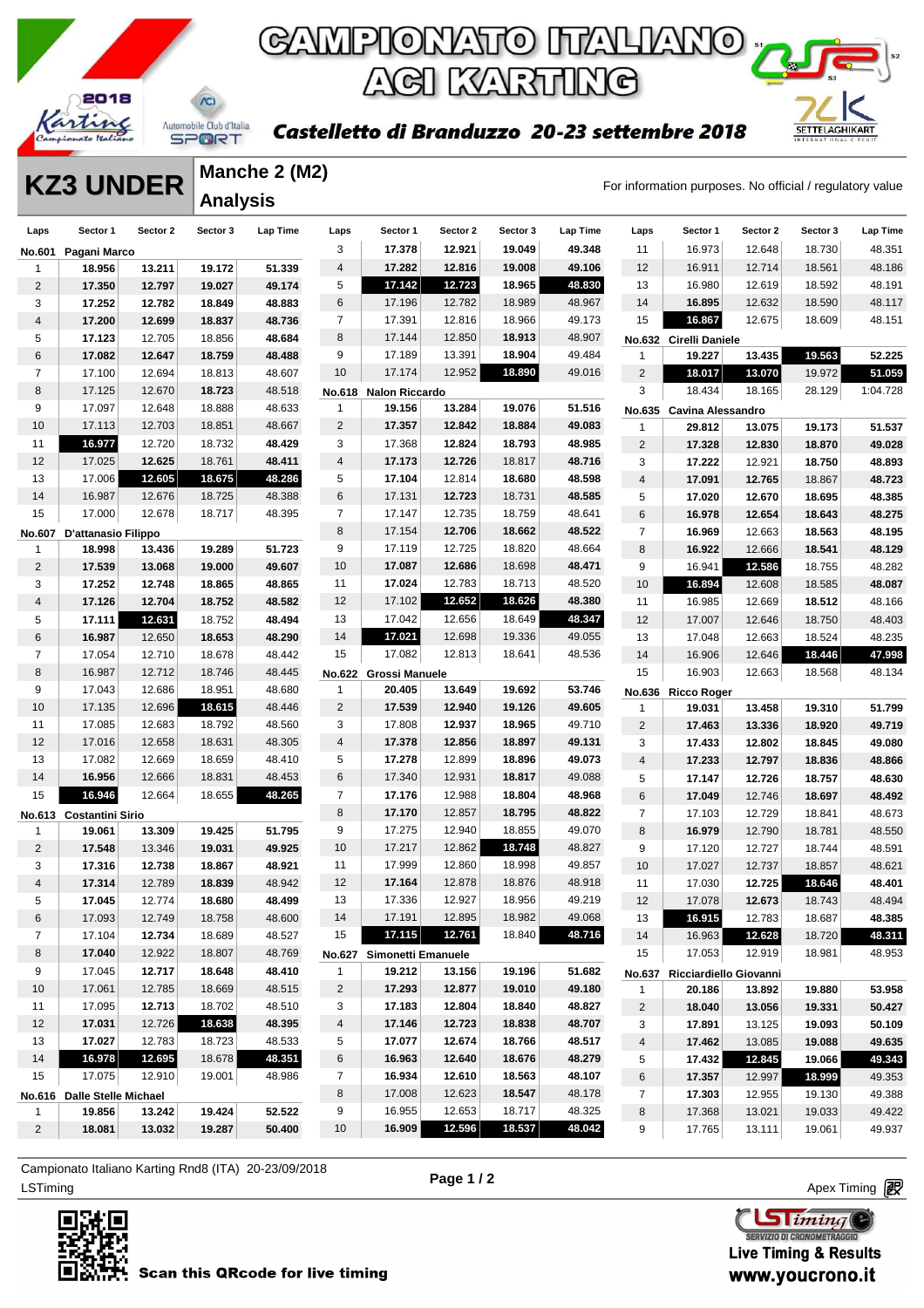

# GAMPIONATO ITALIANO<sub>I</sub> **ACI KARTING**

Castelletto di Branduzzo 20-23 settembre 2018

|                | <b>KZ3 UNDER</b>        |                  |                  | Manche 2 (M2)    |
|----------------|-------------------------|------------------|------------------|------------------|
|                |                         |                  | <b>Analysis</b>  |                  |
| Laps           | Sector 1                | Sector 2         | Sector 3         | Lap Time         |
| 10             | 17.472                  | 13.094           | 19.115           | 49.681           |
| 11             | 17.739                  | 12.980           | 19.344           | 50.063           |
| 12             | 17.326                  | 12.975           | 19.172           | 49.473           |
| 13             | 17.215                  | 13.134           | 19.280           | 49.629           |
| 14             | 17.406                  | 13.071           | 19.045           | 49.522           |
| 15             | 17.557                  | 13.289           | 19.427           | 50.273           |
|                | No.644 Caregnato Andrea |                  |                  |                  |
| $\mathbf{1}$   | 20.070                  | 13.819           | 19.325           | 53.214           |
| $\overline{2}$ | 17.540                  | 13.019           | 19.545           | 50.104           |
| $\mathbf{3}$   | 17.555                  | 12.733           | 18.962           | 49.250           |
| $\overline{4}$ | 17.213                  | 12.894           | 18.956           | 49.063           |
| 5              | 17.149                  | 12.794           | 18.860           | 48.803           |
| 6              | 17.022                  | 12.782           | 18.895           | 48.699           |
| $\overline{7}$ | 17.395                  | 12.806           | 18.937           | 49.138           |
| 8              | 17.221                  | 12.815           | 18.896           | 48.932           |
| 9              | 17.144                  | 13.018           | 18.842           | 49.004           |
| $10$           | 17.090                  | 13.057           | 18.763           | 48.910           |
| 11             | 16.990                  | 12.715           | 18.747           | 48.452           |
| 12             | 17.064                  | 12.697           | 18.799           | 48.560           |
| 13             | 17.005                  | 12.710           | 18.711           | 48.426           |
| 14             | 17.123                  | 12.730           | 18.775           | 48.628           |
| 15             | 17.094                  | 12.769           | 18.830           | 48.693           |
|                | No.645 Dondi Matteo     |                  |                  |                  |
| $\mathbf{1}$   | 19.910                  | 13.336           | 19.319           | 52.565           |
| $\overline{2}$ | 17.852                  | 13.140           | 19.494           | 50.486           |
| 3              | 17.401                  | 12.884           | 18.972           | 49.257           |
| $\overline{4}$ | 17.260                  | 12.923           | 19.492           | 49.675           |
| 5              | 17.297                  | 12.855           | 18.748           | 48.900           |
| 6              | 17.192                  | 12.771           | 18.725           | 48.688           |
| $\overline{7}$ | 17.244                  | 12.788           | 18.931           | 48.963           |
| 8              | 17.208                  | 12.766           | 18.849           | 48.823           |
| 9              | 17.245                  | 13.154           | 18.806           | 49.205           |
| 10<br>11       | 17.285<br>18.085        | 12.926<br>12.831 | 18.798<br>18.734 | 49.009<br>49.650 |
| 12             | 17.184                  | 12.814           | 18.724           | 48.722           |
| 13             | 17.071                  | 12.830           | 18.882           | 48.783           |
| 14             | 17.459                  | 12.918           | 18.933           | 49.310           |
|                |                         |                  |                  |                  |

ex Timing and the Company of the Company of the Company of the Company of the Company of the Apex Timing (1990) and the Company of the Company of the Company of the Company of the Company of the Company of the Company of t Campionato Italiano Karting Rnd8 (ITA) 20-23/09/2018

17.180 12.904 19.184 49.268





SETTELAGHIKART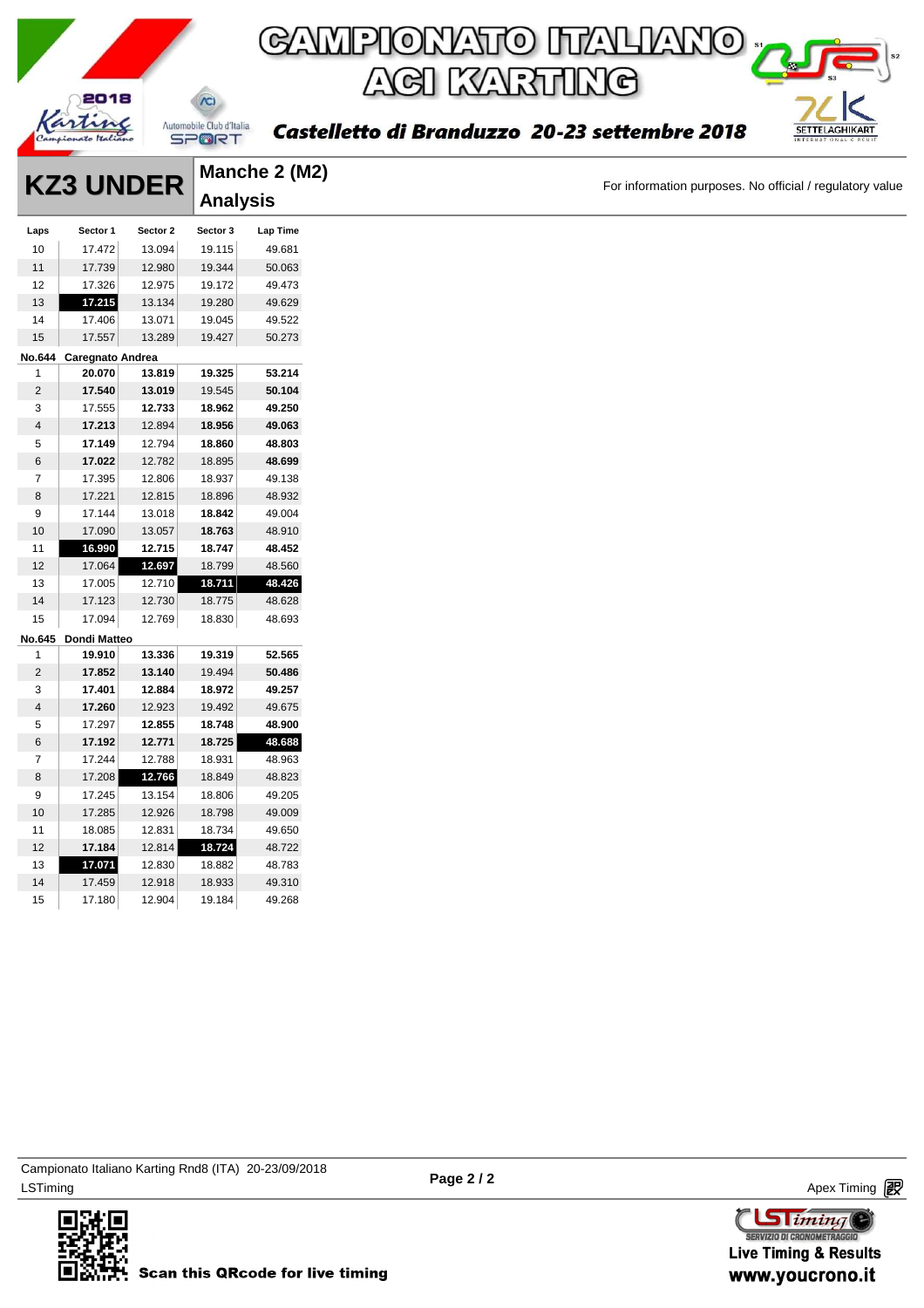

Intrepid / Tm Racing / Vega

 $\leq$ 

 $\leq$   $\blacksquare$ 

 $\leq$   $\blacksquare$ 

 $\leq$   $\blacksquare$ 

 $\leq$   $\blacksquare$ 

 $\leq$   $\blacksquare$ 

Tony Kart / Tm Racing / Vega

Praga / Tm Racing / Vega

Parolin / Tm Racing / Vega

. . . . . . .

**Start : 22/09 - 15:30 15 Laps = 18,840 Km**

LSTiming Apex Timing Apex Timing Apex Timing Apex Timing Apex Timing Apex Timing Apex Timing Campionato Italiano Karting Rnd8 (ITA) 20-23/09/2018





**Scan this QRcode for live timing** 

**<sup>632</sup> Cirelli Daniele**

**<sup>616</sup> Dalle Stelle Michael**

**<sup>613</sup> Costantini Sirio**

**<sup>618</sup> Nalon Riccardo**

**<sup>635</sup> Cavina Alessandro**

n din ser

a ser

**POLE POSITION**

**<sup>636</sup> Ricco Roger**

**Cirelli Daniele**<br>Birel Art / Tm Racing / Vega **7** 

**<sup>637</sup> Ricciardiello Giovanni** Crg / Tm Racing / Vega **<sup>6</sup> <sup>645</sup> Dondi Matteo**

Maranello / Tm Racing / Vega **<sup>5</sup> <sup>622</sup> Grossi Manuele**

**Ricco Roger 1988 1999 <b>1999 12: 1999 12: Tony Kart / Tm Racing / Vega 1999 12: Tony Kart / Tm Racing / Vega** 

Intrepid / Tm Racing / Vega **<sup>3</sup> <sup>607</sup> D'attanasio Filippo** Formula K / Tm Racing / Vega

Parolin / Tm Racing / Vega **<sup>1</sup> <sup>627</sup> Simonetti Emanuele** Tony Kart / Tm Racing / Vega

FFF

 $\overline{\phantom{a}}$ 

Formula K / Tm Racing / Vega **<sup>2</sup> <sup>601</sup> Pagani Marco**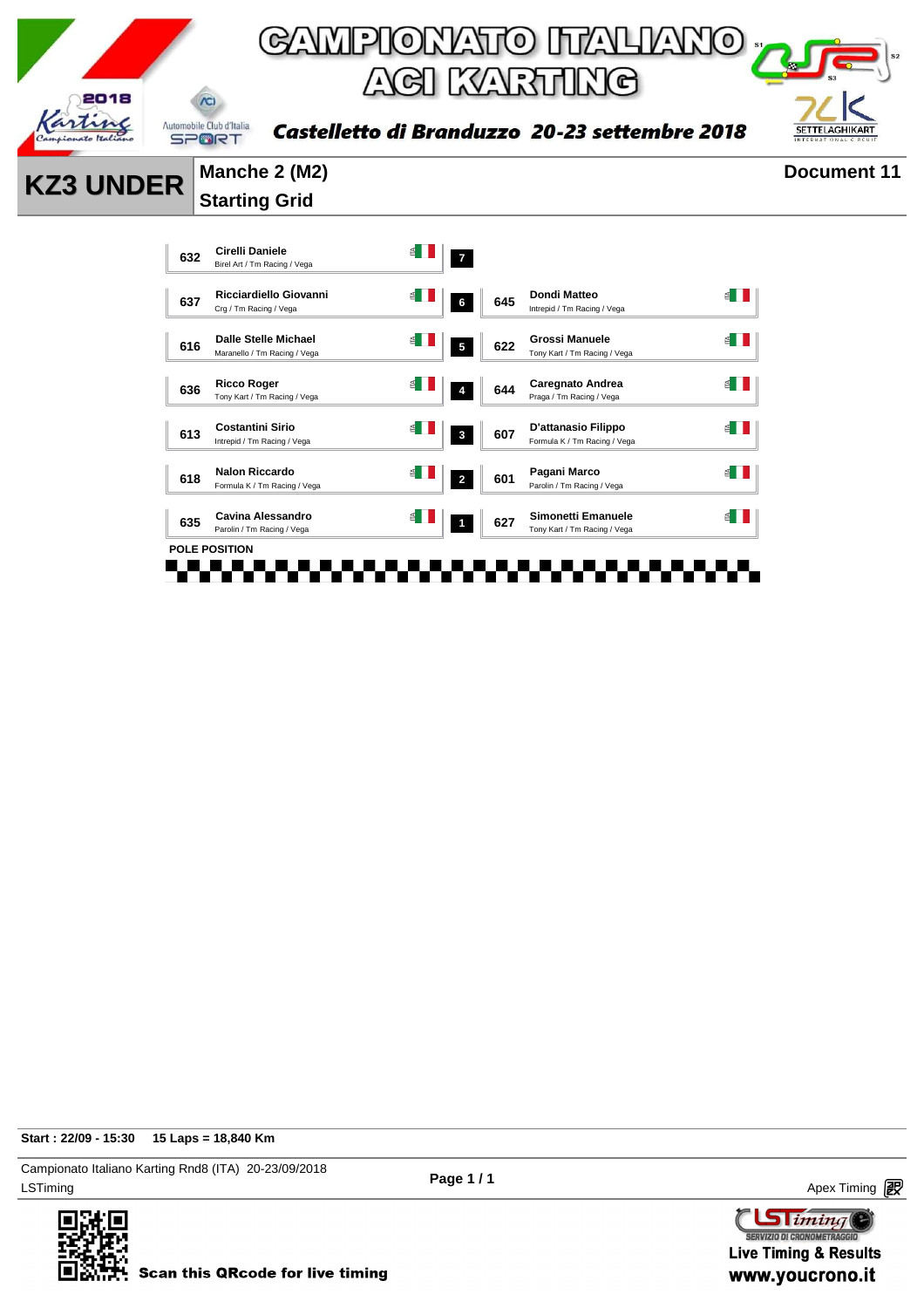

Castelletto di Branduzzo 20-23 settembre 2018



 $\text{G}$  iming SERVIZIO DI CRONOMETRAGGI **Live Timing & Results** 

www.youcrono.it

**KZ3 UNDER** Manche 1 (M1) **Document 10.1 OFFICIAL Risultati Definitivi** 

| <b>Rnk</b>      |                           | No. | Entrant                     | <b>Nation Driver</b>  |                             |                        | <b>Nation Equipment</b>      | Laps | Time                    | Gap    | Interv. | Best Lap | Points       |
|-----------------|---------------------------|-----|-----------------------------|-----------------------|-----------------------------|------------------------|------------------------------|------|-------------------------|--------|---------|----------|--------------|
|                 | $\equiv$                  | 635 | CAVINA ALESSANDRO           | ≝ ∣                   | Cavina Alessandro           | ≝ ∣                    | Parolin / Tm Racing / Vega   | 15   | 12:04.106               |        |         | 47.828   | 0            |
| 2               | $\equiv$                  | 627 | SIMONETTI EMANUELE          | $\leq$ $\blacksquare$ | Simonetti Emanuele          | $\epsilon$             | Tony Kart / Tm Racing / Vega | 15   | 12:05.600               | 1.494  | 1.494   | 47.899   | $\mathbf{2}$ |
| 3               | A1                        | 618 | NGM MOTORSPORT ASD          | ≝ ।                   | <b>Nalon Riccardo</b>       |                        | Formula K / Tm Racing / Vega | 15   | 12:07.034               | 2.928  | 1.434   | 47.935   | 3            |
| 4               | $\triangle^2$             | 601 | <b>PAGANI MARCO</b>         | $\leq$ $\blacksquare$ | Pagani Marco                | $\leq$ $\Box$          | Parolin / Tm Racing / Vega   | 15   | 12:09.479               | 5.373  | 2.445   | 48.004   | 4            |
| 5               | =                         | 613 | <b>COSTANTINI SIRIO</b>     | $\leq$ $\blacksquare$ | Costantini Sirio            | ≝∥                     | Intrepid / Tm Racing / Vega  | 15   | 12:11.770               | 7.664  | 2.291   | 48.267   | 5            |
| 6               | $\mathbf{V}$ <sub>3</sub> | 607 | FORMULA K JUNIOR TEAM A.S.I | $\leq$ $\parallel$    | D'attanasio Filippo         | $\leq$ $\blacksquare$  | Formula K / Tm Racing / Vega | 15   | 12:12.131               | 8.025  | 0.361   | 48.164   | 6            |
| 7               | $\blacktriangle^1$        | 636 | <b>RICCO ROGER</b>          | $\leq$ $\blacksquare$ | <b>Ricco Roger</b>          | 旨Ⅱ                     | Tony Kart / Tm Racing / Vega | 15   | 12:13.941               | 9.835  | 1.810   | 48.214   | 7            |
| 8               | $\blacktriangledown_1$    | 644 | <b>CAREGNATO ANDREA</b>     | $\leq$ $\blacksquare$ | <b>Caregnato Andrea</b>     | $\epsilon$             | Praga / Tm Racing / Vega     | 15   | 12:14.176 10.070        |        | 0.235   | 48.287   | 8            |
| 9               | $\triangle^2$             | 616 | <b>MARANELLO KART SRL</b>   | ≝ ।                   | <b>Dalle Stelle Michael</b> |                        | Maranello / Tm Racing / Vega | 15   | 12:17.680               | 13.574 | 3.504   | 48.492   | 9            |
| 10 <sup>1</sup> | $\equiv$                  | 622 | <b>GROSSI MANUELE</b>       | E                     | <b>Grossi Manuele</b>       | $\epsilon$             | Tony Kart / Tm Racing / Vega | 15   | 12:17.903               | 13.797 | 0.223   | 48.476   | 10           |
| 11              | $\triangle^2$             | 637 | RICCIARDIELLO GIOVANNI      | $\leq$ $\parallel$    | Ricciardiello Giovanni      | 6                      | Crg / Tm Racing / Vega       | 15   | 12:38.235 34.129 20.332 |        |         | 49.157   | 11           |
| 12              | $\sqrt{3}$                | 645 | <b>DONDI MATTEO</b>         | $\leq$ $\parallel$    | Dondi Matteo                | $\leq$ $\vert$ $\vert$ | Intrepid / Tm Racing / Vega  | 12   | 9:54.314 3 Laps 3 Laps  |        |         | 48.340   | 12           |
| 13              | $\mathbf{V}$              | 632 | <b>CIRELLI DANIELE</b>      | €                     | <b>Cirelli Daniele</b>      |                        | Birel Art / Tm Racing / Vega | 5    | 4:27.162 10 Laps 7 Laps |        |         | 49.045   | 13           |

LSTiming Apex Timing Apex Timing Apex Timing Apex Timing Apex Timing Apex Timing Apex Timing Campionato Italiano Karting Rnd8 (ITA) 20-23/09/2018 **Page 1 / 1** Leaders : No.635 Cavina Alessandro (1-15) **Start Time : 22/09 - 11:14:05 Best Lap : No.635 Cavina Alessandro** 47.828 94,53 Kph Weather : Sunny Air : 22°C Track : Dry **Exercise 2018** Event Record : No.635 Cavina Alessandro 47.705 94,78 Kph

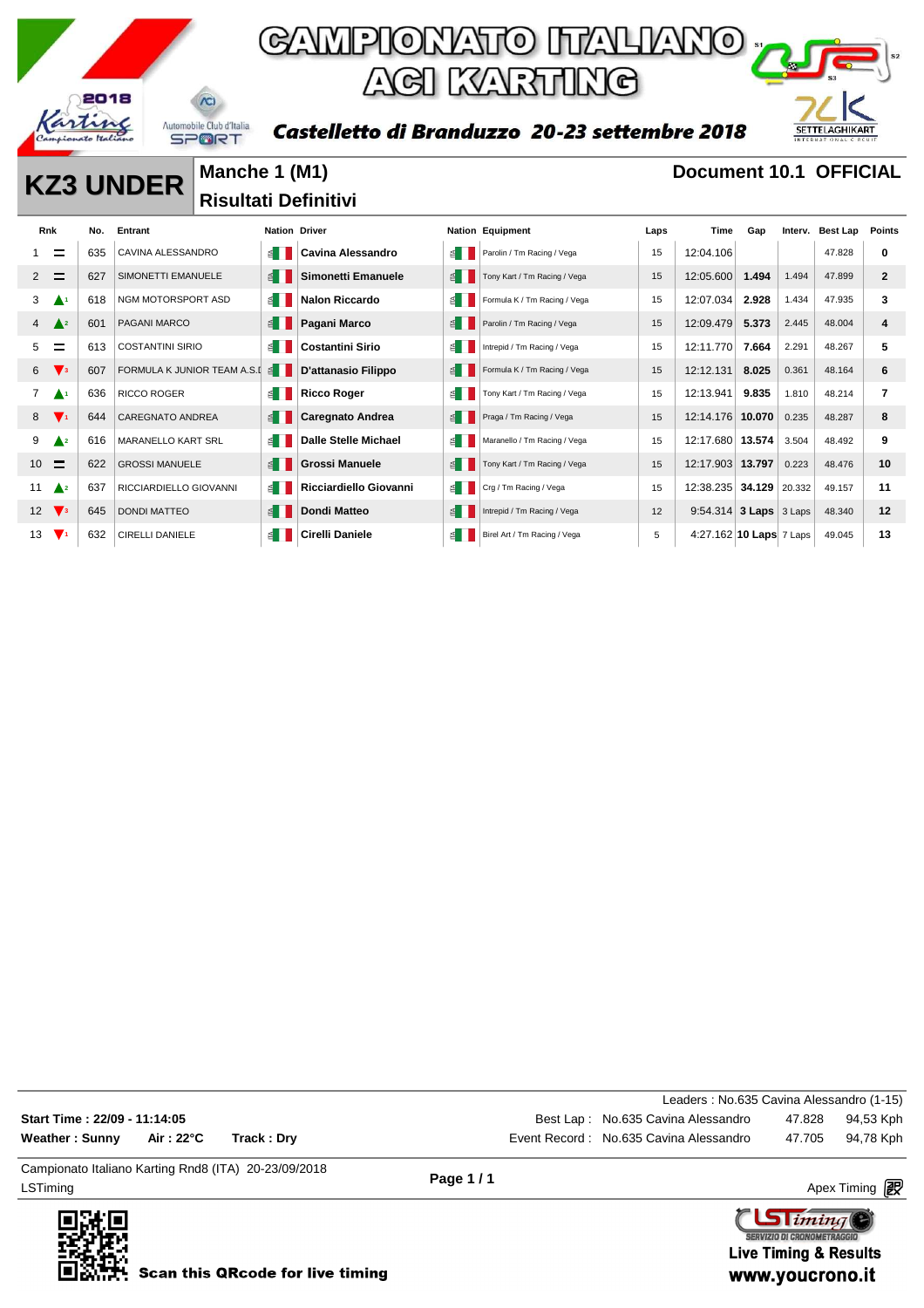

Castelletto di Branduzzo 20-23 settembre 2018



**KZ3 UNDER** Manche 1 (M1)<br>For information purposes. No official / regulatory value

**Manche 1 (M1) Lap Chart** 

|                   | $\mathbf{1}$ | $\overline{2}$ | $\mathbf{3}$   | $\overline{4}$ | 5              | 6              | $\overline{7}$ | 8              | $\overline{9}$ | 10             | 11          | 12             | 13              |
|-------------------|--------------|----------------|----------------|----------------|----------------|----------------|----------------|----------------|----------------|----------------|-------------|----------------|-----------------|
| Grid              | 635          | 627            | 607            | 618            | 613            | 601            | 644            | 636            | 645            | 622            | 616         | 632            | 637             |
|                   |              |                |                |                |                |                |                |                |                |                |             |                |                 |
| Start             | 635          | 627            | 618            | 613            | 601            | 607            | 644            | 636            | 622            | 645            | 616         | 632            | 637             |
|                   |              |                |                |                |                |                |                |                |                |                |             |                |                 |
| Lap <sub>1</sub>  | 635          | 627<br>0.6     | 618<br>0.4     | 613<br>0.6     | 601<br>0.1     | 644<br>0.4     | 636<br>0.0     | 622<br>0.8     | 607<br>0.7     | 645<br>0.3     | 616<br>0.2  | 637<br>0.2     | 632<br>0.0      |
| Lap2              | 635          | 627<br>0.6     | 618<br>$0.5\,$ | 601<br>0.9     | 613<br>$0.5\,$ | 636<br>0.2     | 644<br>$0.2\,$ | 622<br>0.4     | 607<br>0.2     | 645<br>$0.7\,$ | 616<br>0.3  | 632<br>0.4     | 637<br>0.7      |
| Lap <sub>3</sub>  | 635          | 627<br>0.4     | 618<br>0.6     | 601<br>0.8     | 613<br>0.6     | 636<br>0.3     | 644<br>0.4     | 607<br>0.5     | 622<br>0.2     | 645<br>0.4     | 616<br>0.4  | 632<br>0.9     | 637<br>$0.8\,$  |
| Lap <sub>4</sub>  | 635          | 627<br>$0.3\,$ | 618<br>$0.8\,$ | 601<br>0.7     | 613<br>0.9     | 636<br>0.2     | 644<br>$0.5\,$ | 607<br>0.1     | 622<br>0.6     | 645<br>$0.5\,$ | 616<br>0.2  | 632<br>$1.4\,$ | 637<br>1.0      |
| Lap <sub>5</sub>  | 635          | 627<br>$0.3\,$ | 618<br>0.9     | 601<br>0.7     | 613<br>$1.2$   | 636<br>0.2     | 607<br>0.5     | 644<br>0.6     | 622<br>0.5     | 645<br>0.1     | 616<br>0.3  | 637<br>3.1     | $632$<br>$13.4$ |
| Lap6              | 635          | 627<br>0.3     | 618<br>0.9     | 601<br>0.6     | 613<br>1.7     | 636<br>0.1     | 607<br>0.3     | 644<br>0.9     | 645<br>0.8     | 622<br>0.7     | 616<br>0.2  | 637<br>3.3     |                 |
| Lap <sub>7</sub>  | 635          | 627<br>$0.3\,$ | 618<br>$1.2\,$ | 601<br>$0.7\,$ | 613<br>$2.0\,$ | 636<br>0.1     | 607<br>$0.2\,$ | 644<br>$0.8\,$ | 645<br>$1.0\,$ | 622<br>$0.7\,$ | 616<br>0.2  | 637<br>4.1     |                 |
| Lap <sub>8</sub>  | 635          | 627<br>0.4     | 618<br>1.4     | 601<br>0.7     | 613<br>2.3     | 636<br>0.1     | 607<br>0.1     | 644<br>0.8     | 645<br>1.2     | 622<br>0.6     | 616<br>0.2  | 637<br>5.0     |                 |
| Lap <sub>9</sub>  | 635          | 627<br>$0.5\,$ | 618<br>$1.5\,$ | 601<br>$0.8\,$ | 613<br>$2.4\,$ | 636<br>0.4     | 607<br>0.1     | 644<br>$0.5\,$ | 645<br>1.5     | 622<br>$0.6\,$ | 616<br>0.2  | 637<br>$6.4\,$ |                 |
| Lap <sub>10</sub> | 635          | 627<br>$0.6\,$ | 618<br>1.4     | 601<br>$0.8\,$ | 613<br>2.7     | 636<br>0.4     | 607<br>0.0     | 644<br>$0.7\,$ | 645<br>$1.4\,$ | 622<br>0.9     | 616<br>0.2  | 637<br>8.5     |                 |
| Lap 11            | 635          | 627<br>0.9     | 618<br>1.3     | 601<br>1.3     | 613<br>$2.8\,$ | 607<br>$0.3\,$ | 636<br>$0.2\,$ | 644<br>$0.6\,$ | 645<br>1.6     | 622<br>1.1     | 616<br>0.1  | 637<br>9.5     |                 |
| Lap 12            | 635          | 627<br>$1.1$   | 618<br>$1.4\,$ | 601<br>1.4     | 613<br>$2.8\,$ | 607<br>0.2     | 636<br>$0.3\,$ | 644<br>0.7     | 622<br>3.1     | 616<br>$0.2\,$ | 645<br>2.6  | 637<br>$7.5\,$ |                 |
| Lap <sub>13</sub> | 635          | 627<br>1.5     | 618<br>1.1     | 601<br>1.9     | 613<br>2.6     | 607<br>0.1     | 636<br>0.3     | 644<br>$1.1$   | 622<br>3.3     | 616<br>0.1     | 637<br>11.5 |                |                 |
| Lap 14            | 635          | 627<br>1.7     | 618<br>1.1     | 601<br>2.3     | 613<br>2.4     | 607<br>0.3     | 636<br>1.5     | 644<br>0.3     | 616<br>3.2     | 622<br>0.3     | 637<br>15.1 |                |                 |
| Lap 15            | 635          | 627<br>$1.4\,$ | 618<br>1.4     | 601<br>2.4     | 613<br>2.2     | 607<br>0.3     | 636<br>1.8     | 644<br>0.2     | 616<br>3.5     | 622<br>0.2     | 637<br>20.3 |                |                 |

LSTiming Apex Timing Apex Timing Apex Timing Apex Timing Apex Timing Apex Timing Apex Timing Campionato Italiano Karting Rnd8 (ITA) 20-23/09/2018



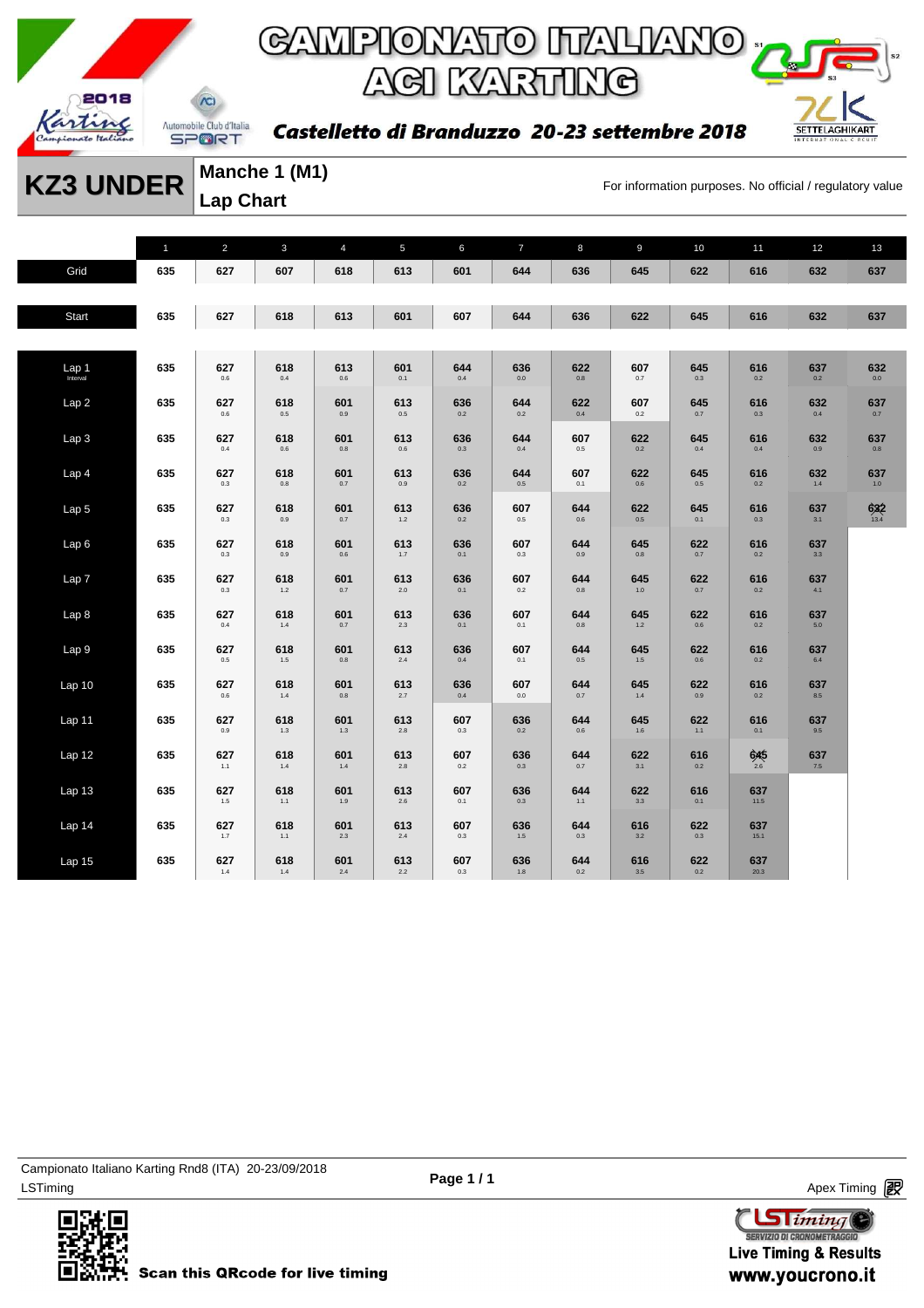

### GAMPIONATO ITALIANO <sub>"</sub> **ACI KARTING**



#### Castelletto di Branduzzo 20-23 settembre 2018

**KZ3 UNDER** Manche 1 (M1)<br>For information purposes. No official / regulatory value **Manche 1 (M1) Analysis** 

| Laps            | Sector 1                    | Sector 2 | Sector 3 | Lap Time | Laps            | Sector 1                  | Sector 2 | Sector 3 | Lap Time | Laps                     | Sector 1                 | Sector 2 | Sector 3 | Lap Time |
|-----------------|-----------------------------|----------|----------|----------|-----------------|---------------------------|----------|----------|----------|--------------------------|--------------------------|----------|----------|----------|
| No.601          | Pagani Marco                |          |          |          | 3               | 17.124                    | 12.717   | 18.786   | 48.627   | 6                        | 16.868                   | 12.610   | 18.548   | 48.026   |
| 1               | 18.941                      | 13.184   | 19.105   | 51.230   | $\overline{4}$  | 17.021                    | 12.711   | 18.760   | 48.492   | $\overline{7}$           | 16.879                   | 12.563   | 18.457   | 47.899   |
| $\overline{2}$  | 17.533                      | 12.796   | 18.759   | 49.088   | 5               | 17.073                    | 12.720   | 18.759   | 48.552   | 8                        | 16.860                   | 12.579   | 18.478   | 47.917   |
| 3               | 17.071                      | 12.640   | 18.720   | 48.431   | $6\phantom{1}6$ | 17.617                    | 12.889   | 18.776   | 49.282   | 9                        | 16.879                   | 12.556   | 18.615   | 48.050   |
| $\overline{4}$  | 16.950                      | 12.561   | 18.684   | 48.195   | $\overline{7}$  | 17.018                    | 12.752   | 18.740   | 48.510   | 10                       | 16.886                   | 12.643   | 18.537   | 48.066   |
| 5               | 16.902                      | 12.566   | 18.547   | 48.015   | 8               | 17.022                    | 12.775   | 18.749   | 48.546   | 11                       | 16.888                   | 12.643   | 18.568   | 48.099   |
| 6               | 16.894                      | 12.549   | 18.561   | 48.004   | 9               | 17.065                    | 12.722   | 18.765   | 48.552   | 12                       | 16.844                   | 12.641   | 18.618   | 48.103   |
| $\overline{7}$  | 17.067                      | 12.619   | 18.540   | 48.226   | 10              | 17.111                    | 12.727   | 18.797   | 48.635   | 13                       | 16.992                   | 12.661   | 18.581   | 48.234   |
| 8               | 16.930                      | 12.579   | 18.658   | 48.167   | 11              | 17.138                    | 12.684   | 18.909   | 48.731   | 14                       | 16.896                   | 12.656   | 18.564   | 48.116   |
| 9               | 16.999                      | 12.548   | 18.673   | 48.220   | 12              | 17.210                    | 12.733   | 18.941   | 48.884   | 15                       | 16.834                   | 12.647   | 18.632   | 48.113   |
| 10              | 16.837                      | 12.569   | 18.616   | 48.022   | 13              | 17.105                    | 12.711   | 18.815   | 48.631   |                          | No.632 Cirelli Daniele   |          |          |          |
| 11              | 16.955                      | 12.625   | 18.821   | 48.401   | 14              | 17.153                    | 12.735   | 18.755   | 48.643   | 1                        | 19.866                   | 13.863   | 19.516   | 53.245   |
| 12              | 16.967                      | 12.632   | 18.746   | 48.345   | 15              | 17.020                    | 12.841   | 18.899   | 48.760   | $\sqrt{2}$               | 17.582                   | 12.748   | 18.933   | 49.263   |
| 13              | 16.984                      | 12.603   | 18.861   | 48.448   |                 | No.618 Nalon Riccardo     |          |          |          | 3                        | 17.310                   | 12.722   | 19.041   | 49.073   |
| 14              | 16.931                      | 12.668   | 18.849   | 48.448   | $\mathbf{1}$    | 18.701                    | 12.968   | 18.955   | 50.624   | $\overline{4}$           | 17.209                   | 12.756   | 19.080   | 49.045   |
| 15              | 17.020                      | 12.699   | 18.835   | 48.554   | 2               | 17.269                    | 12.780   | 18.861   | 48.910   | 5                        | 20.109                   | 17.590   | 26.053   | 1:03.752 |
|                 | No.607 D'attanasio Filippo  |          |          |          | 3               | 17.165                    | 12.694   | 18.639   | 48.498   |                          | No.635 Cavina Alessandro |          |          |          |
| 1               | 20.296                      | 13.830   | 19.190   | 53.316   | $\overline{4}$  | 17.080                    | 12.640   | 18.583   | 48.303   | 1                        | 40.145                   | 12.854   | 18.903   | 50.576   |
| $\overline{2}$  | 17.245                      | 12.749   | 18.737   | 48.731   | 5               | 16.957                    | 12.559   | 18.517   | 48.033   | $\overline{c}$           | 17.149                   | 12.835   | 18.842   | 48.826   |
| 3               | 17.051                      | 12.737   | 18.755   | 48.543   | 6               | 16.953                    | 12.572   | 18.551   | 48.076   | 3                        | 17.134                   | 12.723   | 18.660   | 48.517   |
| $\overline{4}$  | 16.929                      | 12.592   | 18.643   | 48.164   | $\overline{7}$  | 16.965                    | 12.602   | 18.584   | 48.151   | 4                        | 17.015                   | 12.649   | 18.506   | 48.170   |
| 5               | 16.987                      | 12.591   | 18.611   | 48.189   | 8               | 16.963                    | 12.638   | 18.574   | 48.175   | 5                        | 16.923                   | 12.646   | 18.476   | 48.045   |
| 6               | 16.952                      | 12.639   | 18.646   | 48.237   | 9               | 17.120                    | 12.538   | 18.512   | 48.170   | 6                        | 16.915                   | 12.591   | 18.507   | 48.013   |
| $\overline{7}$  | 16.835                      | 12.807   | 18.729   | 48.371   | 10              | 16.909                    | 12.556   | 18.470   | 47.935   | $\overline{\mathcal{I}}$ | 16.892                   | 12.548   | 18.427   | 47.867   |
| 8               | 16.971                      | 12.833   | 18.664   | 48.468   | 11              | 16.910                    | 12.594   | 18.465   | 47.969   | 8                        | 16.881                   | 12.570   | 18.414   | 47.865   |
| 9               | 16.884                      | 12.795   | 18.898   | 48.577   | 12              | 16.992                    | 12.650   | 18.550   | 48.192   | 9                        | 16.917                   | 12.518   | 18.475   | 47.910   |
| 10              | 16.993                      | 12.561   | 18.647   | 48.201   | 13              | 16.914                    | 12.609   | 18.458   | 47.981   | 10                       | 16.883                   | 12.603   | 18.463   | 47.949   |
| 11              | 17.100                      | 12.606   | 18.591   | 48.297   | 14              | 16.949                    | 12.621   | 18.528   | 48.098   | 11                       | 16.843                   | 12.538   | 18.447   | 47.828   |
| 12              | 17.041                      | 12.613   | 18.624   | 48.278   | 15              | 16.940                    | 12.749   | 18.720   | 48.409   | 12                       | 16.830                   | 12.567   | 18.479   | 47.876   |
| 13              | 16.956                      | 12.680   | 18.530   | 48.166   | <b>No.622</b>   | Grossi Manuele            |          |          |          | 13                       | 16.843                   | 12.553   | 18.523   | 47.919   |
| 14              | 16.994                      | 12.707   | 18.742   | 48.443   | $\mathbf{1}$    | 19.548                    | 13.300   | 19.396   | 52.244   | 14                       | 16.844                   | 12.558   | 18.481   | 47.883   |
| 15              | 16.997                      | 12.681   | 18.708   | 48.386   | $\overline{2}$  | 17.363                    | 12.910   | 18.929   | 49.202   | 15                       | 16.918                   | 12.600   | 18.835   | 48.353   |
|                 | No.613 Costantini Sirio     |          |          |          | 3               | 17.120                    | 12.764   | 19.122   | 49.006   |                          | No.636 Ricco Roger       |          |          |          |
| $\mathbf{1}$    | 18.858                      | 13.186   | 19.105   | 51.149   | $\overline{4}$  | 17.126                    | 12.737   | 18.741   | 48.604   | 1                        | 19.410                   | 12.883   | 19.186   | 51.479   |
| $\overline{2}$  | 17.545                      | 13.170   | 19.017   | 49.732   | 5               | 17.143                    | 12.811   | 18.872   | 48.826   | $\overline{c}$           | 17.448                   | 12.897   | 19.010   | 49.355   |
| 3               | 17.149                      | 12.706   | 18.701   | 48.556   | $6\phantom{1}6$ | 17.989                    | 12.839   | 18.741   | 49.569   | 3                        | 17.085                   | 12.687   | 18.793   | 48.565   |
| $\overline{4}$  | 17.041                      | 12.774   | 18.708   | 48.523   | $\overline{7}$  | 17.006                    | 12.727   | 18.743   | 48.476   | 4                        | 16.999                   | 12.733   | 18.733   | 48.465   |
| 5               | 16.949                      | 12.763   | 18.612   | 48.324   | 8               | 17.063                    | 12.766   | 18.691   | 48.520   | 5                        | 16.882                   | 12.716   | 18.685   | 48.283   |
| 6               | 17.019                      | 12.771   | 18.690   | 48.480   | 9               | 17.110                    | 12.783   | 18.663   | 48.556   | 6                        | 16.951                   | 12.773   | 18.686   | 48.410   |
| 7               | 17.026                      | 12.815   | 18.678   | 48.519   | 10              | 17.141                    | 12.773   | 18.732   | 48.646   | 7                        | 17.074                   | 12.852   | 18.585   | 48.511   |
| 8               | 17.073                      | 12.756   | 18.637   | 48.466   | 11              | 17.183                    | 12.721   | 18.917   | 48.821   | 8                        | 17.058                   | 12.766   | 18.708   | 48.532   |
| 9               | 16.958                      | 12.716   | 18.624   | 48.298   | 12              | 17.188                    | 12.711   | 18.867   | 48.766   | 9                        | 16.892                   | 12.774   | 18.924   | 48.590   |
| 10 <sup>°</sup> | 16.928                      | 12.809   | 18.638   | 48.375   | 13              | 17.163                    | 12.762   | 18.861   | 48.786   | 10                       | 16.913                   | 12.637   | 18.758   | 48.308   |
| 11              | 16.998                      | 12.743   | 18.692   | 48.433   | 14              | 17.576                    | 12.731   | 18.826   | 49.133   | 11                       | 17.338                   | 12.645   | 18.657   | 48.640   |
| 12              | 16.951                      | 12.764   | 18.634   | 48.349   | 15              | 17.075                    | 12.799   | 18.763   | 48.637   | 12                       | 17.007                   | 12.649   | 18.663   | 48.319   |
| 13              | 16.975                      | 12.698   | 18.594   | 48.267   |                 | No.627 Simonetti Emanuele |          |          |          | 13                       | 16.886                   | 12.698   | 18.630   | 48.214   |
| 14              | 16.928                      | 12.790   | 18.581   | 48.299   | $\mathbf{1}$    | 18.937                    | 12.942   | 18.956   | 51.067   | 14                       | 18.163                   | 12.773   | 18.728   | 49.664   |
| 15              | 16.918                      | 12.707   | 18.721   | 48.346   | $\overline{2}$  | 17.235                    | 12.780   | 18.794   | 48.809   | 15                       | 17.048                   | 12.680   | 18.878   | 48.606   |
|                 | No.616 Dalle Stelle Michael |          |          |          | 3               | 17.035                    | 12.640   | 18.677   | 48.352   | <b>No.637</b>            | Ricciardiello Giovanni   |          |          |          |
| $\mathbf{1}$    | 20.211                      | 13.688   | 19.513   | 53.412   | $\overline{4}$  | 16.925                    | 12.637   | 18.523   | 48.085   | $\mathbf{1}$             | 20.059                   | 13.399   | 19.483   | 52.941   |
| $\overline{2}$  | 17.362                      | 12.795   | 19.007   | 49.164   | 5               | 16.869                    | 12.632   | 18.516   | 48.017   | $\overline{c}$           | 17.940                   | 13.117   | 19.008   | 50.065   |
|                 |                             |          |          |          |                 |                           |          |          |          |                          |                          |          |          |          |

ex Timing and the Company of the Company of the Company of the Company of the Company of the Apex Timing Apex Timing Campionato Italiano Karting Rnd8 (ITA) 20-23/09/2018



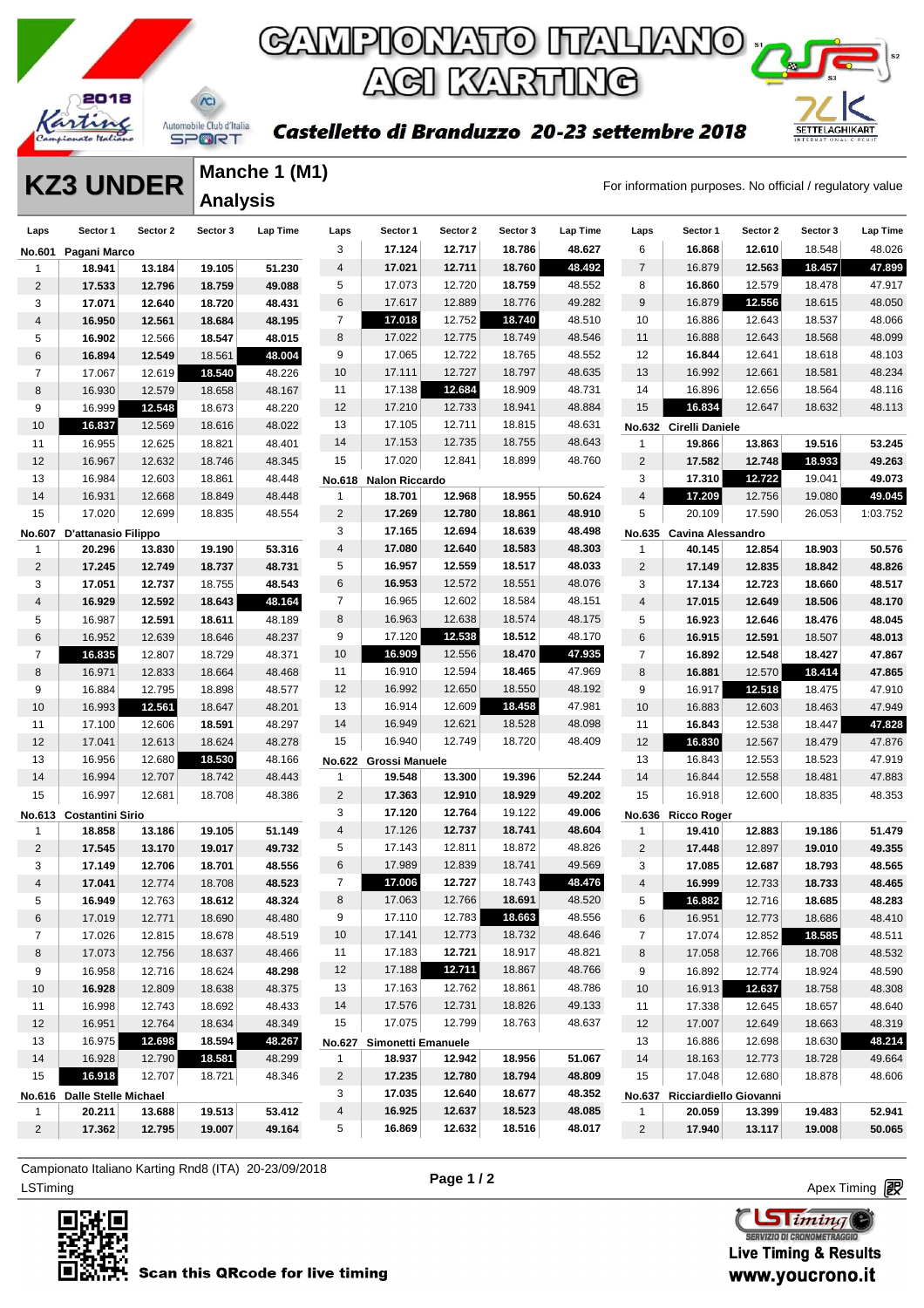

### GAMPIONATO ITALIANO <sub>"</sub> **AGI KARTING**

Castelletto di Branduzzo 20-23 settembre 2018

|                | <b>KZ3 UNDER</b>        |          |                 | Manche 1 (M1) |
|----------------|-------------------------|----------|-----------------|---------------|
|                |                         |          | <b>Analysis</b> |               |
| Laps           | Sector 1                | Sector 2 | Sector 3        | Lap Time      |
| 3              | 17.325                  | 12.944   | 18.967          | 49.236        |
| $\overline{4}$ | 17.253                  | 13.004   | 18.992          | 49.249        |
| 5              | 17.324                  | 12.936   | 18.897          | 49.157        |
| $\,6$          | 17.368                  | 12.963   | 19.175          | 49.506        |
| $\overline{7}$ | 17.234                  | 13.104   | 18.937          | 49.275        |
| $\,$ 8 $\,$    | 17.371                  | 13.048   | 19.005          | 49.424        |
| 9              | 17.595                  | 13.102   | 19.284          | 49.981        |
| 10             | 17.515                  | 13.943   | 19.295          | 50.753        |
| 11             | 17.793                  | 13.073   | 18.891          | 49.757        |
| 12             | 17.155                  | 12.952   | 19.349          | 49.456        |
| 13             | 17.600                  | 13.162   | 19.218          | 49.980        |
| 14             | 17.984                  | 13.856   | 20.813          | 52.653        |
| 15             | 18.996                  | 13.888   | 20.901          | 53.785        |
|                | No.644 Caregnato Andrea |          |                 |               |
| 1              | 19.171                  | 12.996   | 19.249          | 51.416        |
| $\overline{2}$ | 17.294                  | 13.027   | 19.364          | 49.685        |
| 3              | 17.153                  | 12.779   | 18.794          | 48.726        |
| $\sqrt{4}$     | 17.045                  | 12.749   | 18.803          | 48.597        |
| $\,$ 5 $\,$    | 17.549                  | 12.724   | 18.733          | 49.006        |
| $\,6$          | 17.064                  | 12.676   | 18.769          | 48.509        |
| $\overline{7}$ | 17.039                  | 12.685   | 18.563          | 48.287        |
| 8              | 16.991                  | 12.698   | 18.715          | 48.404        |
| 9              | 16.992                  | 12.648   | 18.663          | 48.303        |
| 10             | 16.932                  | 12.705   | 18.759          | 48.396        |
| 11             | 16.973                  | 12.706   | 18.809          | 48.488        |
| 12             | 16.998                  | 12.723   | 18.732          | 48.453        |
| 13             | 17.012                  | 12.758   | 18.809          | 48.579        |
| 14             | 17.223                  | 12.833   | 18.818          | 48.874        |
| 15             | 16.975                  | 12.772   | 18.734          | 48.481        |
|                | No.645 Dondi Matteo     |          |                 |               |
| $\mathbf{1}$   | 20.080                  | 13.813   | 19.399          | 53.292        |
| $\overline{2}$ | 17.326                  | 12.778   | 18.977          | 49.081        |
| 3              | 17.066                  | 12.705   | 18.750          | 48.521        |
| $\sqrt{4}$     | 17.130                  | 12.778   | 18.742          | 48.650        |
| 5              | 17.016                  | 12.749   | 18.658          | 48.423        |
| $\,6$          | 17.367                  | 12.739   | 18.581          | 48.687        |
| $\overline{7}$ | 17.006                  | 12.744   | 18.736          | 48.486        |
| $\,$ 8 $\,$    | 17.065                  | 12.752   | 18.791          | 48.608        |
| 9              | 17.054                  | 12.812   | 18.704          | 48.570        |
| 10             | 16.989                  | 12.656   | 18.695          | 48.340        |
| 11             | 16.979                  | 12.789   | 18.865          | 48.633        |

ex Timing and the Company of the Company of the Company of the Company of the Company of the Apex Timing (1990) and the Company of the Company of the Company of the Company of the Company of the Company of the Company of t Campionato Italiano Karting Rnd8 (ITA) 20-23/09/2018

17.096 12.761 23.026 52.883





SETTELAGHIKART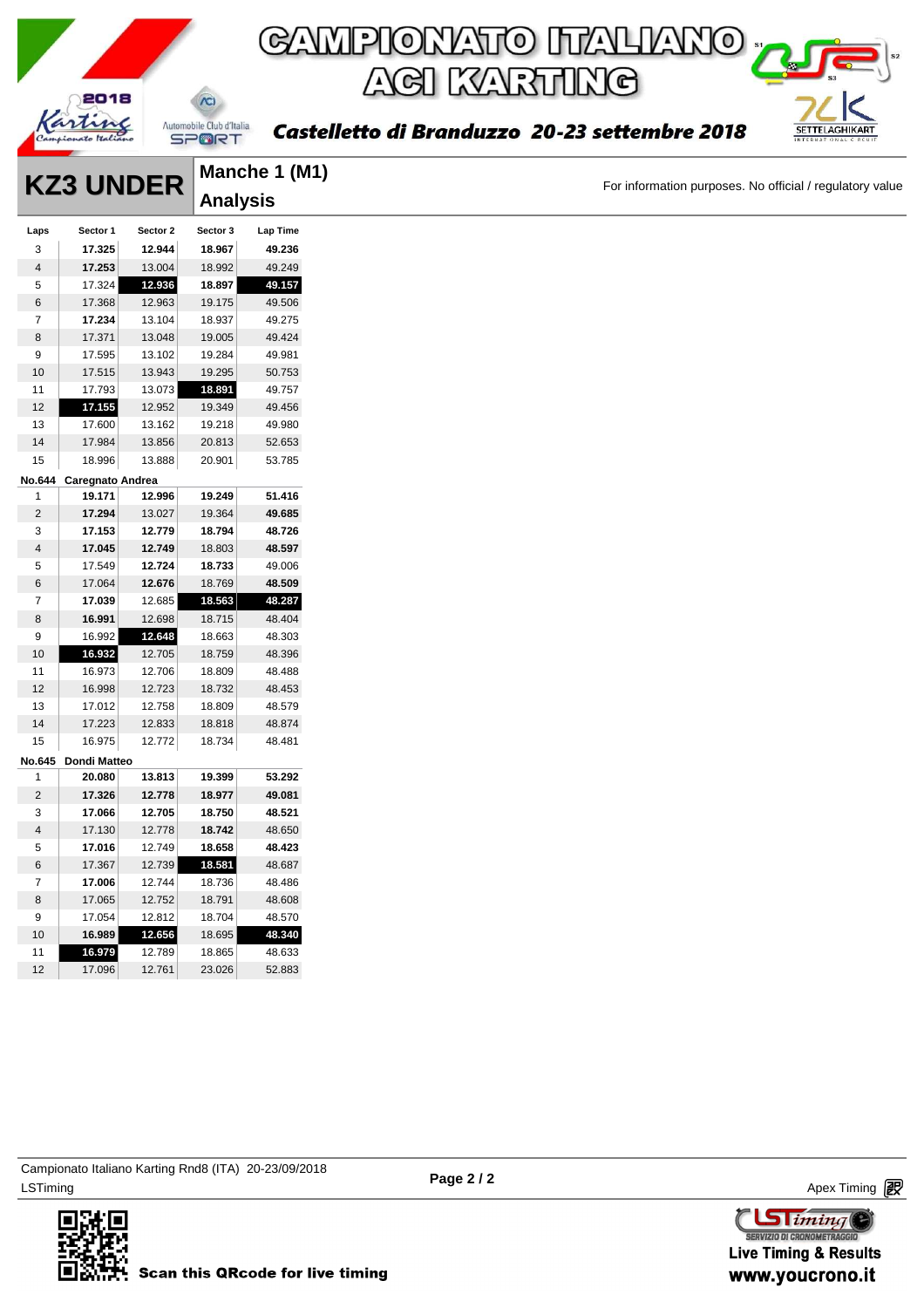

Birel Art / Tm Racing / Vega

 $\leq$ 

 $\leq$   $\blacksquare$ 

 $\leq$   $\blacksquare$ 

 $\leq$   $\blacksquare$ 

 $\leq$   $\blacksquare$ 

 $\leq$   $\blacksquare$ 

Tony Kart / Tm Racing / Vega

Tony Kart / Tm Racing / Vega

Parolin / Tm Racing / Vega

Formula K / Tm Racing / Vega

. . . . . . .

**Start : 22/09 - 11:10 15 Laps = 18,840 Km**

LSTiming Apex Timing Apex Timing Apex Timing Apex Timing Apex Timing Apex Timing Apex Timing Campionato Italiano Karting Rnd8 (ITA) 20-23/09/2018





**Scan this QRcode for live timing** 

**<sup>637</sup> Ricciardiello Giovanni**

**<sup>645</sup> Dondi Matteo**

**<sup>644</sup> Caregnato Andrea**

**<sup>613</sup> Costantini Sirio**

**<sup>607</sup> D'attanasio Filippo**

**<sup>635</sup> Cavina Alessandro**

T T

a ser

П

**POLE POSITION**

Ricciardiello Giovanni **1999 March 1999** 7<br>Crg / Tm Racing / Vega **7** 

**<sup>616</sup> Dalle Stelle Michael** Maranello / Tm Racing / Vega **<sup>6</sup> <sup>632</sup> Cirelli Daniele**

**Intrepid** / Tm Racing / Vega **5 622 Grossi Manuele**<br>
Intrepid / Tm Racing / Vega **5 622 Grossi Manuele** 

**Caregnato Andrea 1988 1998 1999 <b>1999 1999 <b>1999 1999 1999 1999 1999 1999 1999 1999 1999 1999 1999 1999 1999 1999 1999 1999 1999 1999 1999 1999 1999 1999 1999 1999 1** 

**Costantini Sirio**<br>
Intrepid / Tm Racing / Vega **3 1 801 Pagani Marco**<br> **8601 Pagani Marco** 

**D'attanasio Filippo**<br>Formula K / Tm Racing / Vega **2 2 618 Romula K / Tm Racing** 

Parolin / Tm Racing / Vega **<sup>1</sup> <sup>627</sup> Simonetti Emanuele** Tony Kart / Tm Racing / Vega

FFF

 $\overline{\phantom{a}}$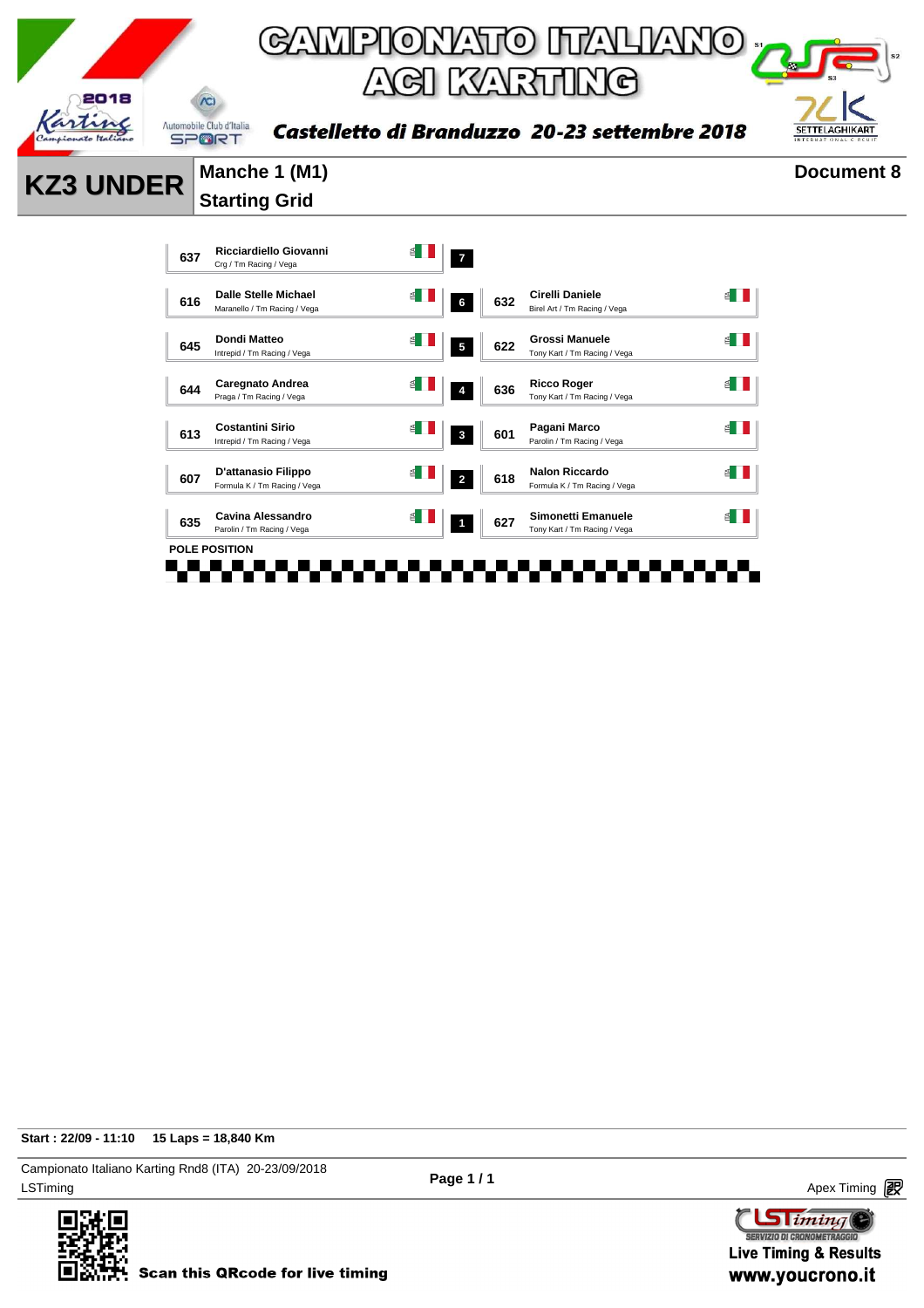

Castelletto di Branduzzo 20-23 settembre 2018



#### **KZ3 UNDER Qualifying Practice (QP) Document 7.1 OFFICIAL**

# **Results**

| Rnk            | No. | Entrant                 | <b>Nation Driver</b>  |                             |                       | <b>Nation Equipment</b>      |        | Sector 1 Sector 2 Sector 3 |        | Spd   | Time   | 2nd Best | Gap   | Laps           |
|----------------|-----|-------------------------|-----------------------|-----------------------------|-----------------------|------------------------------|--------|----------------------------|--------|-------|--------|----------|-------|----------------|
|                | 635 | CAVINA ALESSANDRO       | E I I                 | <b>Cavina Alessandro</b>    | ≦ III                 | Parolin / Tm Racing / Vega   | 16.831 | 12.518                     | 18.356 | 121,7 | 47.705 | 47.765   |       | $\overline{7}$ |
| $\overline{2}$ | 627 | SIMONETTI EMANUELE      | $\leq$ $\blacksquare$ | Simonetti Emanuele          |                       | Tony Kart / Tm Racing / Vega | 16.844 | 12.527                     | 18.425 | 118,5 | 47.796 | 47.862   | 0.091 | 6              |
| 3              | 607 | FORMULA K JUNIOR TEAM A | $\leq$                | <b>D'attanasio Filippo</b>  | é III                 | Formula K / Tm Racing / Vega | 16.862 | 12.553                     | 18.421 | 120,4 | 47.836 | 47.949   | 0.131 | 6              |
| $\overline{4}$ | 618 | NGM MOTORSPORT ASD      | $\leq$ $\blacksquare$ | <b>Nalon Riccardo</b>       | $\leq$ $\blacksquare$ | Formula K / Tm Racing / Vega | 16.888 | 12.551                     | 18.456 | 118,7 | 47.895 | 48.018   | 0.190 | 6              |
| 5              | 613 | <b>COSTANTINI SIRIO</b> | €H                    | <b>Costantini Sirio</b>     | é II                  | Intrepid / Tm Racing / Vega  | 16.851 | 12.736                     | 18.424 | 119,5 | 48.011 | 48.308   | 0.306 | 7              |
| 6              | 601 | <b>PAGANI MARCO</b>     | $\leq$ $\blacksquare$ | Pagani Marco                | $\leq$ $\blacksquare$ | Parolin / Tm Racing / Vega   | 16.819 | 12.614                     | 18.620 | 118,7 | 48.053 | 48.099   | 0.348 | 6              |
| 7              | 644 | CAREGNATO ANDREA        | ⋹∥∥                   | Caregnato Andrea            | $\leq$ $\blacksquare$ | Praga / Tm Racing / Vega     | 16.909 | 12.587                     | 18.635 | 118,2 | 48.131 | 48.317   | 0.426 | 7              |
| 8              | 636 | <b>RICCO ROGER</b>      | $\leq$ $\parallel$    | <b>Ricco Roger</b>          |                       | Tony Kart / Tm Racing / Vega | 16.933 | 12.677                     | 18.565 | 120,1 | 48.175 | 48.195   | 0.470 | 7              |
| 9              | 645 | <b>DONDI MATTEO</b>     | €H                    | <b>Dondi Matteo</b>         | $\leq$ $\blacksquare$ | Intrepid / Tm Racing / Vega  | 16.888 | 12.643                     | 18.653 | 119,0 | 48.184 | 48.308   | 0.479 | 6              |
| 10             | 622 | <b>GROSSI MANUELE</b>   | $\leq$ $\parallel$    | <b>Grossi Manuele</b>       |                       | Tony Kart / Tm Racing / Vega | 17.054 | 12.667                     | 18.557 | 118,8 | 48.278 | 48.468   | 0.573 | $\overline{7}$ |
| 11             | 616 | MARANELLO KART SRL      | ≝ I                   | <b>Dalle Stelle Michael</b> | ≦ II                  | Maranello / Tm Racing / Vega | 16.967 | 12.713                     | 18.722 | 117,3 | 48.402 | 48.422   | 0.697 | 7              |
| 12             | 632 | <b>CIRELLI DANIELE</b>  | $\leq$ $\blacksquare$ | <b>Cirelli Daniele</b>      | $\leq$ $\blacksquare$ | Birel Art / Tm Racing / Vega | 17.186 | 12.713                     | 18.802 | 120,3 | 48.701 | 48.734   | 0.996 | 6              |
| 13             | 637 | RICCIARDIELLO GIOVANNI  | ≝ I                   | Ricciardiello Giovanni      | $\leq$ $\blacksquare$ | Crg / Tm Racing / Vega       | 17.151 | 12.964                     | 18.930 | 117,1 | 49.045 | 49.112   | 1.340 | $\overline{7}$ |
|                |     |                         |                       |                             |                       |                              |        |                            |        |       |        |          |       |                |

**Start Time : 21/09 - 16:25:15 Best Lap : No.635 Cavina Alessandro** 47.705 94,78 Kph **Weather : Sunny Air : 29°C Track : Dry**

LSTiming Apex Timing Apex Timing Apex Timing Apex Timing Apex Timing Apex Timing Apex Timing Campionato Italiano Karting Rnd8 (ITA) 20-23/09/2018



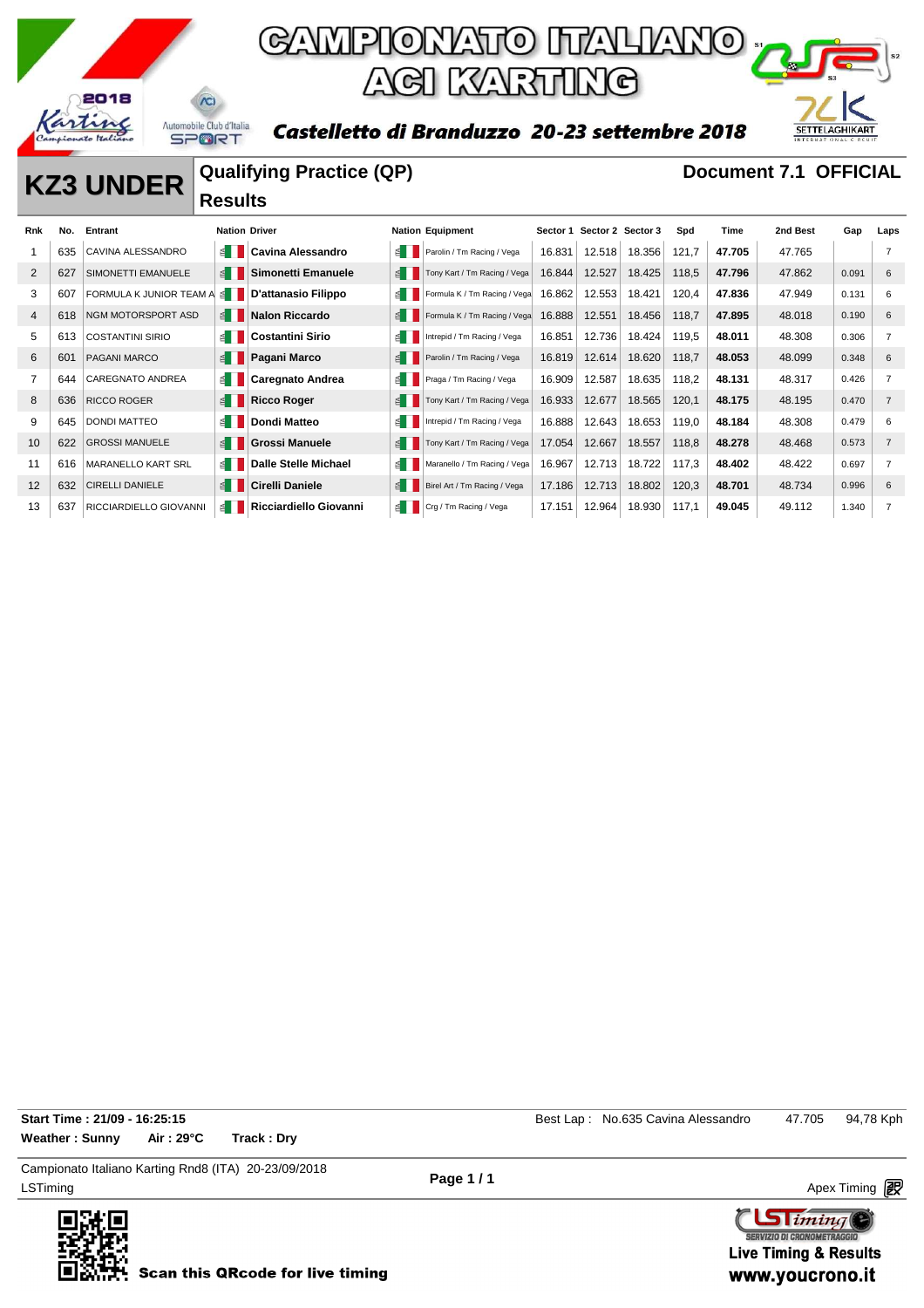

# GAMPIONATO ITALIANO <sub>"</sub> **ACI KARTING**

#### Castelletto di Branduzzo 20-23 settembre 2018



#### **KZ3 UNDER** Qualitying Practice (QP)<br>For information purposes. No official / regulatory value **Qualifying Practice (QP) Best Sectors Analysis**

|                | S <sub>1</sub><br>Rnk No. | Time   | Rnk            | S <sub>2</sub><br>No. | Time   | Rnk            | S <sub>3</sub><br>No. | Time   | Rnk            | No. | <b>Driver</b>               | <b>Ideal Lap Times</b> | <b>Nation</b> | Ideal Lap | Best Lap | Diff. |
|----------------|---------------------------|--------|----------------|-----------------------|--------|----------------|-----------------------|--------|----------------|-----|-----------------------------|------------------------|---------------|-----------|----------|-------|
|                | 607                       | 16.733 | $\mathbf{1}$   | 635                   | 12.518 | $\mathbf{1}$   | 635                   | 18.356 |                | 635 | Cavina Alessandro           |                        | E             | 47.663    | 47.705   | 0.042 |
| $\overline{2}$ | 635                       | 16.789 | $\overline{2}$ | 601                   | 12.519 | $\overline{2}$ | 607                   | 18.421 | 2              | 607 | D'attanasio Filippo         |                        | € ∣           | 47.707    | 47.836   | 0.129 |
| 3              | 627                       | 16.792 | 3              | 627                   | 12.527 | 3              | 613                   | 18.424 | 3              | 627 | Simonetti Emanuele          |                        | E             | 47.744    | 47.796   | 0.052 |
| $\overline{4}$ | 601                       | 16.819 | $\overline{4}$ | 618                   | 12.551 | $\overline{4}$ | 627                   | 18.425 | $\overline{4}$ | 618 | <b>Nalon Riccardo</b>       |                        | 1≦            | 47.876    | 47.895   | 0.019 |
| 5              | 613                       | 16.851 | 5              | 607                   | 12.553 | 5              | 618                   | 18.437 | 5              | 601 | Pagani Marco                |                        | 띕.            | 47.958    | 48.053   | 0.095 |
| 6              | 636                       | 16.857 | 6              | 644                   | 12.587 | 6              | 622                   | 18.557 | 6              | 613 | <b>Costantini Sirio</b>     |                        | $\leq$        | 47.996    | 48.011   | 0.015 |
|                | 645                       | 16.888 | $\overline{7}$ | 622                   | 12.592 | $\overline{7}$ | 636                   | 18.565 | $\overline{7}$ | 636 | <b>Ricco Roger</b>          |                        | ₫             | 48.099    | 48.175   | 0.076 |
| $\overline{7}$ | 618                       | 16.888 | 8              | 645                   | 12.643 | 8              | 601                   | 18.620 | 8              | 644 | <b>Caregnato Andrea</b>     |                        | E             | 48.131    | 48.131   |       |
| 9              | 644                       | 16.909 | 9              | 616                   | 12.648 | 9              | 644                   | 18.635 | 9              | 622 | <b>Grossi Manuele</b>       |                        | 뙵.            | 48.160    | 48.278   | 0.118 |
| 10             | 616                       | 16.967 | 10             | 636                   | 12.677 | 10             | 645                   | 18.653 | 10             | 645 | <b>Dondi Matteo</b>         |                        | E             | 48.184    | 48.184   |       |
| 11             | 622                       | 17.011 | 11             | 632                   | 12.713 | 11             | 616                   | 18.722 | 11             | 616 | <b>Dalle Stelle Michael</b> |                        | 띕.            | 48.337    | 48.402   | 0.065 |
| 12             | 632                       | 17.072 | 12             | 613                   | 12.721 | 12             | 632                   | 18.802 | 12             | 632 | <b>Cirelli Daniele</b>      |                        | "             | 48.587    | 48.701   | 0.114 |
| 13             | 637                       | 17.151 | 13             | 637                   | 12.823 | 13             | 637                   | 18.870 | 13             | 637 | Ricciardiello Giovanni      |                        | ₿.            | 48.844    | 49.045   | 0.201 |

LSTiming Apex Timing Apex Timing Apex Timing Apex Timing Apex Timing Apex Timing Apex Timing Campionato Italiano Karting Rnd8 (ITA) 20-23/09/2018



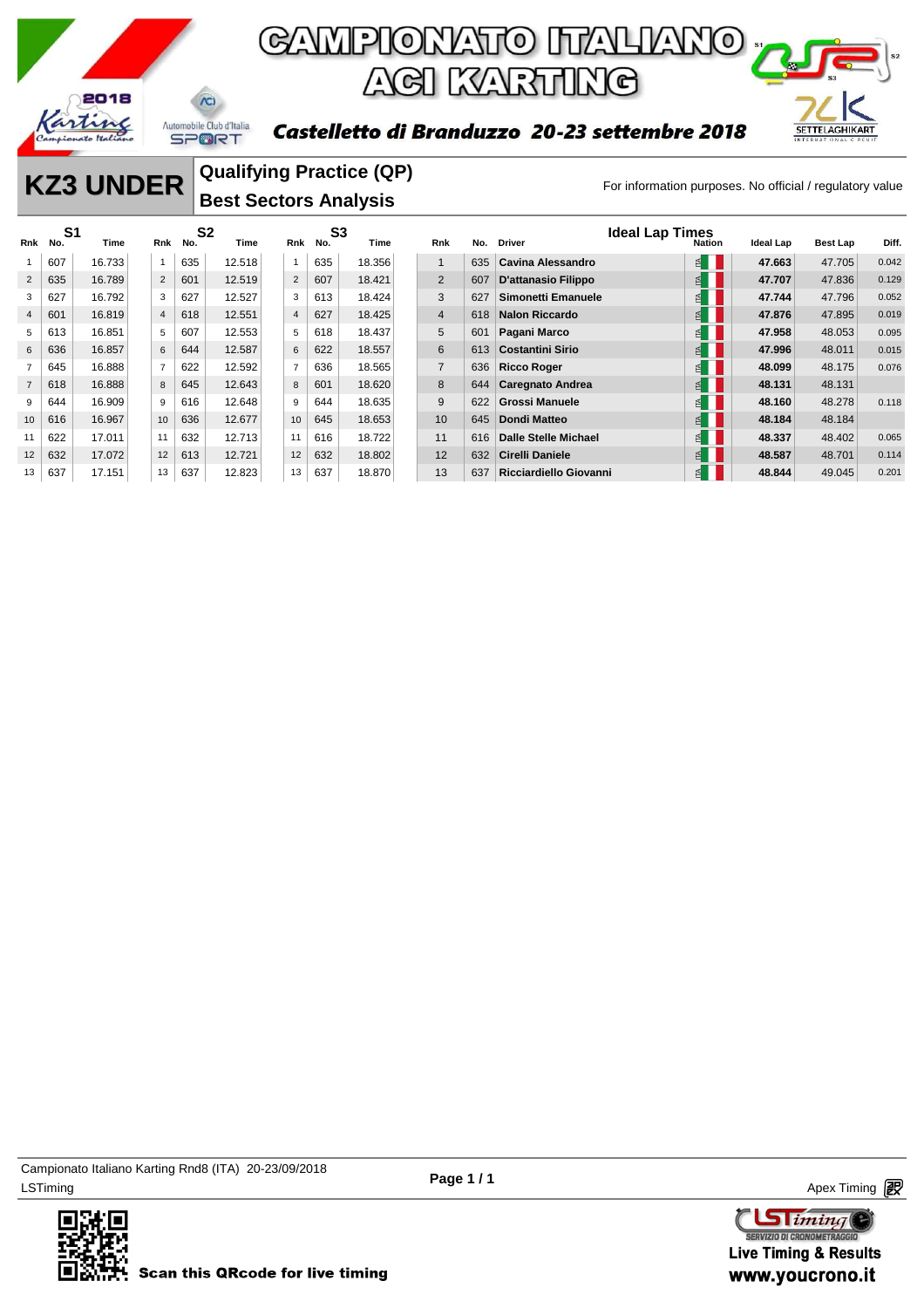

#### Castelletto di Branduzzo 20-23 settembre 2018

**KZ3 UNDER** For information purposes. No official / regulatory value

**SETTELAGHIKART** 

|          | <b>UNDER</b> |          | <b>Qualifying Practice (QP)</b><br><b>Analysis</b> |       |          |  |  |  |  |  |  |
|----------|--------------|----------|----------------------------------------------------|-------|----------|--|--|--|--|--|--|
|          |              |          |                                                    |       | Sector 1 |  |  |  |  |  |  |
| Sector 1 | Sector 2     | Sector 3 | I an Time                                          | l ans |          |  |  |  |  |  |  |

| Laps                    | Sector 1                    | Sector 2 | Sector 3 | Lap Time | Laps                    | Sector 1                | Sector 2 | Sector 3 | Lap Time |
|-------------------------|-----------------------------|----------|----------|----------|-------------------------|-------------------------|----------|----------|----------|
| No.601                  | Pagani Marco                |          |          |          | 6                       | 16.844                  | 12.527   | 18.425   | 47.796   |
| 1                       | 18.822                      | 12.882   | 18.787   | 50.491   | <b>No.632</b>           | Cirelli Daniele         |          |          |          |
| 2                       | 16.900                      | 12.632   | 18.666   | 48.198   | 1                       | 17.305                  | 12.801   | 18.894   | 49.000   |
| 3                       | 16.948                      | 12.519   | 18.632   | 48.099   | $\overline{2}$          | 17.072                  | 12.758   | 18.904   | 48.734   |
| 4                       | 16.819                      | 12.614   | 18.620   | 48.053   | 3                       | 17.186                  | 12.713   | 18.802   | 48.701   |
| 5                       | 16.980                      | 12.848   | 18.963   | 48.791   | $\overline{\mathbf{4}}$ | 17.191                  | 12.731   | 27.366   | 57.288   |
| 6                       | 17.994                      | 12.951   | 18.758   | 49.703   | 5                       | 17.146                  | 12.748   | 18.873   | 48.767   |
| <b>No.607</b>           | D'attanasio Filippo         |          |          |          | 6                       | 17.257                  | 12.715   | 18.813   | 48.785   |
| 1                       | 17.883                      | 13.885   | 18.662   | 50.430   | No.635                  | Cavina Alessandro       |          |          |          |
| $\overline{c}$          | 16.966                      | 12.614   | 18.701   | 48.281   | 1                       | 17.651                  | 12.746   | 18.568   | 48.965   |
| 3                       | 16.862                      | 12.553   | 18.421   | 47.836   | $\sqrt{2}$              | 16.901                  | 12.619   | 18.480   | 48.000   |
| 4                       | 16.733                      | 12.574   | 18.642   | 47.949   | 3                       | 16.831                  | 12.518   | 18.356   | 47.705   |
| 5                       | 17.081                      | 12.936   | 18.599   | 48.616   | $\sqrt{4}$              | 16.789                  | 12.684   | 26.027   | 55.500   |
| 6                       | 16.841                      | 12.600   | 18.595   | 48.036   | 5                       | 19.360                  | 12.807   | 18.364   | 50.531   |
| No.613                  | <b>Costantini Sirio</b>     |          |          |          | $\,6$                   | 16.828                  | 12.552   | 18.385   | 47.765   |
| 1                       | 18.038                      | 12.795   | 18.578   | 49.411   | $\overline{7}$          | 19.576                  | 13.274   | 19.498   | 52.348   |
| $\sqrt{2}$              | 17.025                      | 12.721   | 18.610   | 48.356   | No.636                  | <b>Ricco Roger</b>      |          |          |          |
| 3                       | 16.988                      | 12.750   | 18.662   | 48.400   | 1                       | 18.893                  | 13.927   | 19.192   | 52.012   |
| 4                       | 17.275                      | 16.861   | 19.547   | 53.683   | $\mathbf 2$             | 16.906                  | 12.754   | 18.698   | 48.358   |
| 5                       | 17.841                      | 12.823   | 18.648   | 49.312   | 3                       | 16.857                  | 12.688   | 18.650   | 48.195   |
| $\,6$                   | 16.901                      | 12.731   | 18.676   | 48.308   | $\sqrt{4}$              | 17.247                  | 14.964   | 20.780   | 52.991   |
| 7                       | 16.851                      | 12.736   | 18.424   | 48.011   | 5                       | 18.502                  | 13.151   | 18.769   | 50.422   |
| No.616                  | <b>Dalle Stelle Michael</b> |          |          |          | 6                       | 16.921                  | 12.729   | 18.692   | 48.342   |
| 1                       | 19.051                      | 15.492   | 21.018   | 55.561   | 7                       | 16.933                  | 12.677   | 18.565   | 48.175   |
| $\overline{2}$          | 17.337                      | 12.863   | 18.919   | 49.119   | No.637                  | Ricciardiello Giovanni  |          |          |          |
| 3                       | 16.967                      | 12.713   | 18.722   | 48.402   | 1                       | 18.490                  | 17.139   | 19.540   | 55.169   |
| 4                       | 17.035                      | 12.835   | 18.766   | 48.636   | $\sqrt{2}$              | 17.635                  | 13.033   | 19.024   | 49.692   |
| 5                       | 17.042                      | 12.648   | 18.732   | 48.422   | 3                       | 17.407                  | 12.823   | 19.093   | 49.323   |
| $\,6$                   | 17.092                      | 14.545   | 19.601   | 51.238   | 4                       | 17.341                  | 13.601   | 28.323   | 59.265   |
| 7                       | 17.068                      | 12.685   | 18.757   | 48.510   | 5                       | 20.958                  | 13.888   | 19.072   | 53.918   |
| <b>No.618</b>           | <b>Nalon Riccardo</b>       |          |          |          | 6                       | 17.151                  | 12.964   | 18.930   | 49.045   |
| 1                       | 17.471                      | 12.775   | 18.539   | 48.785   | $\overline{7}$          | 17.237                  | 13.005   | 18.870   | 49.112   |
| $\overline{c}$          | 16.995                      | 12.606   | 18.464   | 48.065   | <b>No.644</b>           | <b>Caregnato Andrea</b> |          |          |          |
| 3                       | 16.890                      | 12.607   | 18.521   | 48.018   | 1                       | 18.730                  | 13.464   | 19.126   | 51.320   |
| $\overline{\mathbf{4}}$ | 17.912                      | 12.749   | 18.437   | 49.098   | $\overline{c}$          | 17.035                  | 12.609   | 18.693   | 48.337   |
| 5                       | 17.127                      | 12.672   | 18.464   | 48.263   | 3                       | 16.909                  | 12.587   | 18.635   | 48.131   |
| 6                       | 16.888                      | 12.551   | 18.456   | 47.895   | $\sqrt{4}$              | 16.933                  | 12.710   | 18.703   | 48.346   |
|                         | No.622 Grossi Manuele       |          |          |          | 5                       | 17.039                  | 12.932   | 18.738   | 48.709   |
| 1                       | 18.425                      | 12.885   | 18.776   | 50.086   | 6                       | 16.974                  | 12.707   | 18.636   | 48.317   |
| 2                       | 17.155                      | 12.592   | 18.721   | 48.468   | 7                       | 17.173                  | 12.973   | 18.864   | 49.010   |
| 3                       | 17.134                      | 12.762   | 18.780   | 48.676   | No.645                  | Dondi Matteo            |          |          |          |
| 4                       | 17.079                      | 12.934   | 18.963   | 48.976   | 1                       | 18.564                  | 15.068   | 19.355   | 52.987   |
| 5                       | 22.002                      | 13.358   | 18.802   | 54.162   | 2                       | 16.994                  | 12.763   | 18.721   | 48.478   |
| $\,6$                   | 17.011                      | 12.808   | 18.794   | 48.613   | 3                       | 16.979                  | 12.658   | 18.671   | 48.308   |
| 7                       | 17.054                      | 12.667   | 18.557   | 48.278   | $\sqrt{4}$              | 16.888                  | 12.643   | 18.653   | 48.184   |
| No.627                  | Simonetti Emanuele          |          |          |          | 5                       | 17.212                  | 18.742   | 19.905   | 55.859   |
| 1                       | 17.051                      | 12.696   | 18.630   | 48.377   | 6                       | 16.990                  | 12.697   | 18.692   | 48.379   |
| $\sqrt{2}$              | 17.013                      | 12.579   | 18.625   | 48.217   |                         |                         |          |          |          |
| 3                       | 16.822                      | 12.534   | 18.506   | 47.862   |                         |                         |          |          |          |
| 4                       | 16.792                      | 12.597   | 18.543   | 47.932   |                         |                         |          |          |          |

LSTiming Apex Timing Apex Timing Apex Timing Apex Timing Apex Timing Apex Timing Apex Timing Campionato Italiano Karting Rnd8 (ITA) 20-23/09/2018

20.158 13.967 18.537 52.662



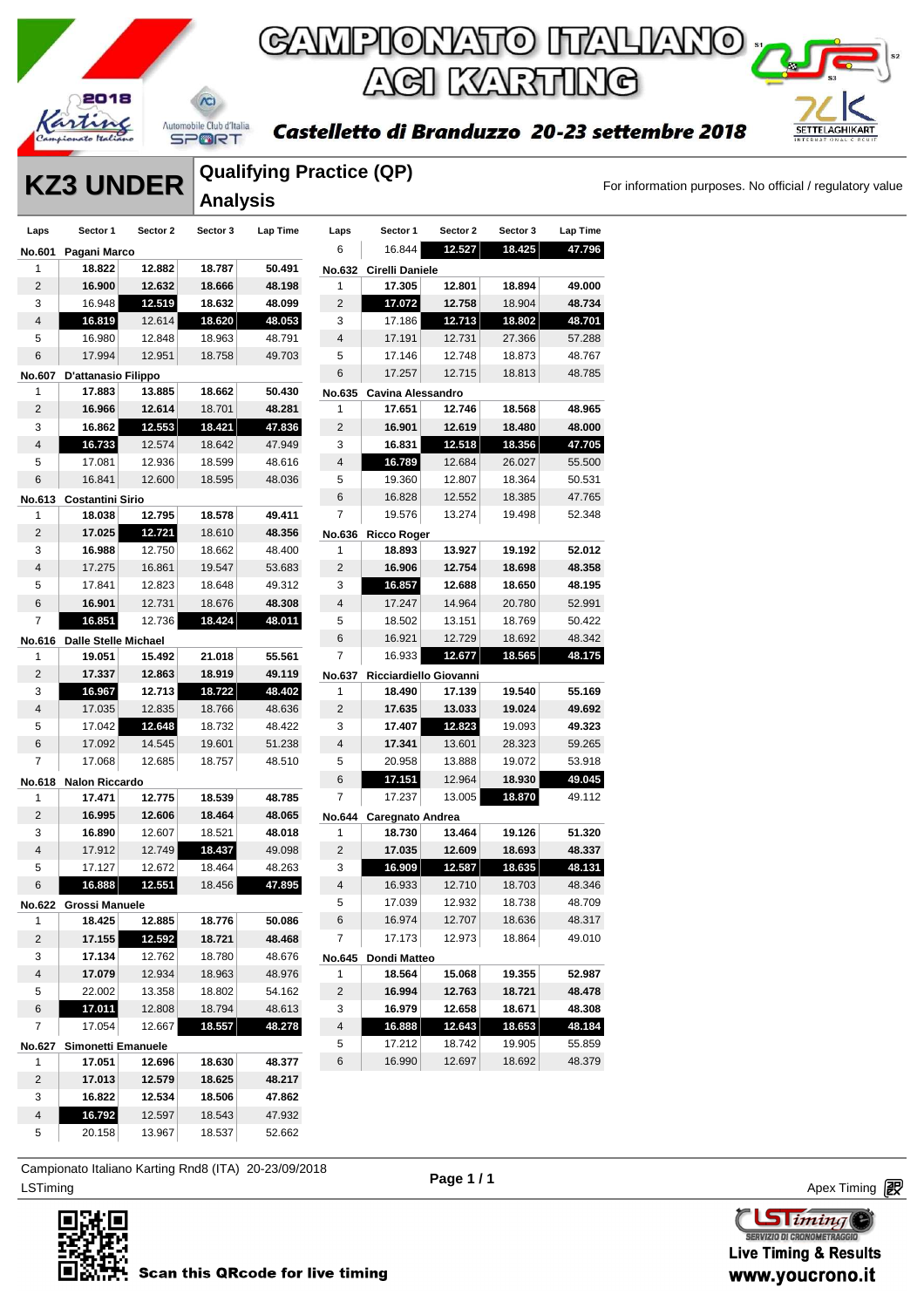

Castelletto di Branduzzo 20-23 settembre 2018



#### **KZ3 UNDER** Elenco Document 1 OFFICIAL **Verificati (13 Drivers)**

| No. | Entrant                      | Nation                | <b>Driver</b>              | Nation                | Equipment                    |
|-----|------------------------------|-----------------------|----------------------------|-----------------------|------------------------------|
| 601 | PAGANI MARCO                 | $\leq$ $\blacksquare$ | Pagani Marco               | $\epsilon$ in         | Parolin / Tm Racing / Vega   |
| 607 | FORMULA K JUNIOR TEAM A.S.D. | $\leq$ $\blacksquare$ | <b>D'attanasio Filippo</b> | E                     | Formula K / Tm Racing / Vega |
| 613 | <b>COSTANTINI SIRIO</b>      | $\leq$ $\blacksquare$ | <b>Costantini Sirio</b>    | € II                  | Intrepid / Tm Racing / Vega  |
| 616 | <b>MARANELLO KART SRL</b>    | $\leq$ $\blacksquare$ | Dalle Stelle Michael       | $\leq$ $\blacksquare$ | Maranello / Tm Racing / Vega |
| 618 | NGM MOTORSPORT ASD           | ⋹∥                    | <b>Nalon Riccardo</b>      | $\leq$                | Formula K / Tm Racing / Vega |
| 622 | <b>GROSSI MANUELE</b>        | ≦ II                  | <b>Grossi Manuele</b>      | $\leq$ $\blacksquare$ | Tony Kart / Tm Racing / Vega |
| 627 | SIMONETTI EMANUELE           | ≦ II                  | Simonetti Emanuele         | $\leq$ $\blacksquare$ | Tony Kart / Tm Racing / Vega |
| 632 | <b>CIRELLI DANIELE</b>       | $\leq$ $\blacksquare$ | <b>Cirelli Daniele</b>     | $\epsilon$            | Birel Art / Tm Racing / Vega |
| 635 | CAVINA ALESSANDRO            | $\leq$ $\blacksquare$ | Cavina Alessandro          | $\leq$ $\blacksquare$ | Parolin / Tm Racing / Vega   |
| 636 | <b>RICCO ROGER</b>           | $\epsilon$            | <b>Ricco Roger</b>         | $\leq$                | Tony Kart / Tm Racing / Vega |
| 637 | RICCIARDIELLO GIOVANNI       | €H                    | Ricciardiello Giovanni     | $\epsilon$            | Crg / Tm Racing / Vega       |
| 644 | <b>CAREGNATO ANDREA</b>      | $\leq$ $\blacksquare$ | <b>Caregnato Andrea</b>    | E                     | Praga / Tm Racing / Vega     |
| 645 | <b>DONDI MATTEO</b>          | É.                    | Dondi Matteo               | $\leq$ 1              | Intrepid / Tm Racing / Vega  |

LSTiming Apex Timing Apex Timing Apex Timing Apex Timing Apex Timing Apex Timing Apex Timing Campionato Italiano Karting Rnd8 (ITA) 20-23/09/2018